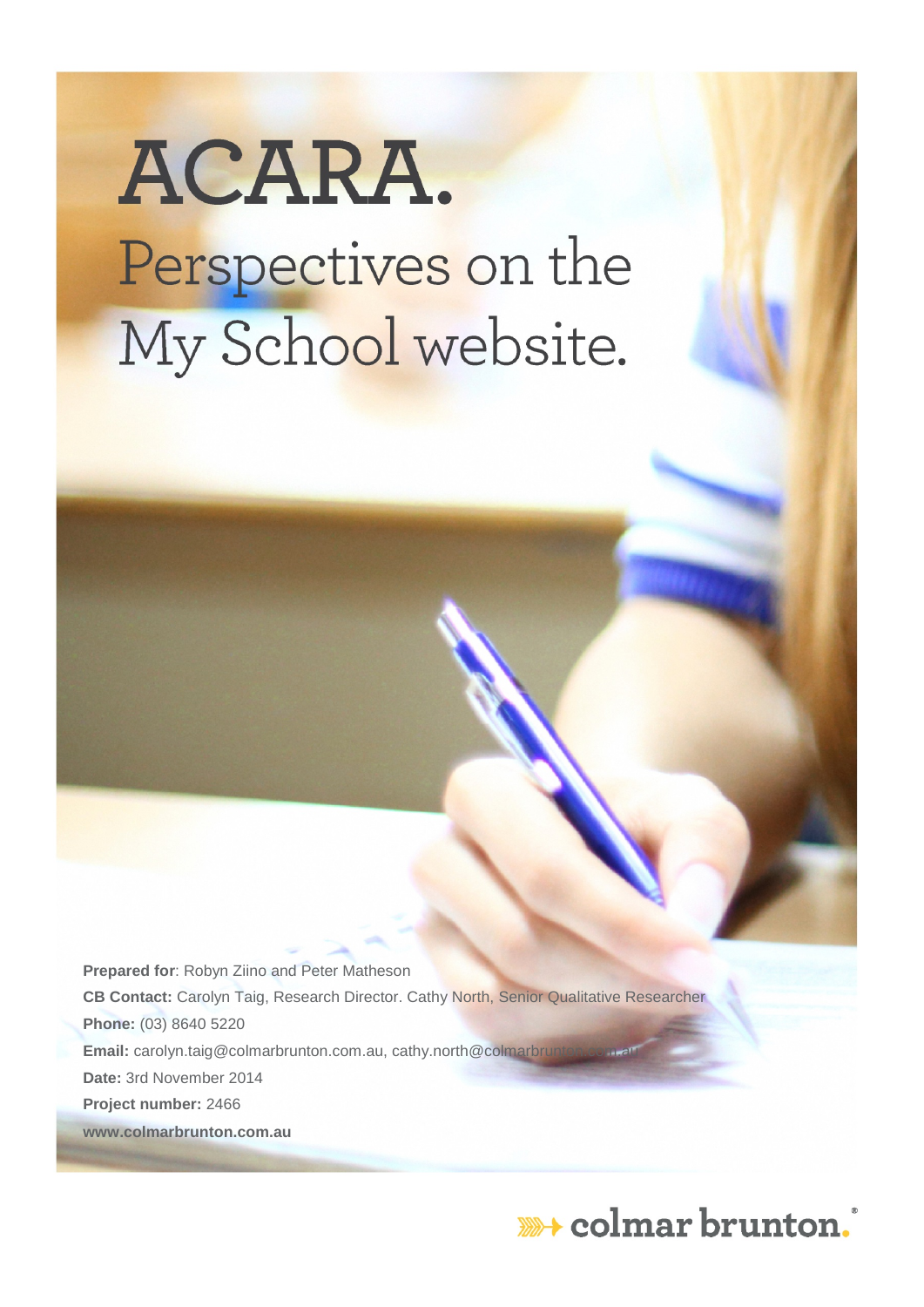## <span id="page-1-1"></span>1. Executive Summary

## <span id="page-1-2"></span>1.1.Introduction and Background

The Australian Curriculum, Assessment and Reporting Authority (ACARA) is responsible for the development of rigorous, world class national curriculum from Kindergarten to Year 12.

To complement the development of a national curriculum, ACARA is also responsible for developing and administering a national assessment program aligned to the national curriculum that measures students' progress, and the provision of information, resources, support and guidance to the teaching profession.

ACARA is also charged with the collection, management and analysis of data on a national scale that relates to broader achievements in student assessment, resource allocation, and accountability and reporting on school performance.

Colmar Brunton was commissioned by the Australian Curriculum, Assessment and Reporting Authority (ACARA) to conduct research with parents, principals, partners and representative groups (parent, teacher and principal) on the My School website.

## <span id="page-1-3"></span>1.2. Research objectives

## Overall aim of the research

To assess the My School website against a framework or evaluation questions, seeking feedback from partners and key stakeholders, specifically school principals and parents.

## Research Questions

 $\overline{a}$ 

In general, the questions to be addressed relate to the appropriateness of the site in terms of the composition of the target audience and the type of information provided; and its effectiveness in terms of specific expected outcomes such as enhancing accountability and transparency. Specifically, these questions are:

- Is My School reporting consistent with relevant aspects of the Principles and Protocols for Reporting on Schooling in Australia<sup>[1](#page-1-0)</sup>, specifically;
	- Is My School reporting in the broad public interest?
	- Does My School reporting use data that is valid, reliable and contextualised?
	- Is My School reporting sufficiently comprehensive to enable proper interpretation and understanding of the information?
	- Does My School reporting balance the community's right to know with the need to avoid the misinterpretation or misuse of the information?

<span id="page-1-0"></span><sup>1</sup> [http://www.mceecdya.edu.au/mceecdya/nap\\_principles\\_\\_protocols\\_for\\_rep\\_on\\_school\\_2009,27896.html](http://www.mceecdya.edu.au/mceecdya/nap_principles__protocols_for_rep_on_school_2009,27896.html)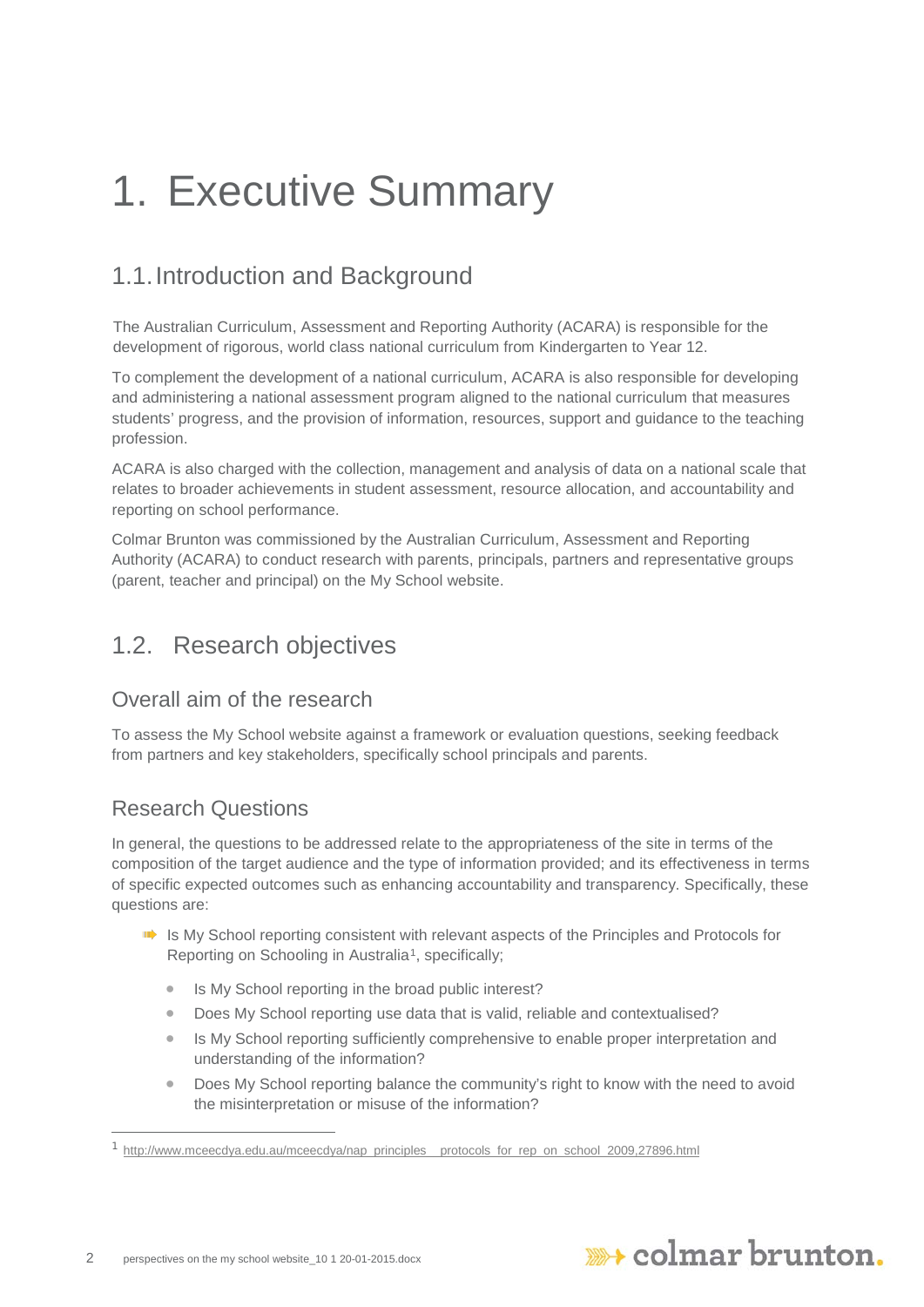- Does My School reporting provide schools (who have the primary accountability for student outcomes) with reliable, rich data on the performance of their students?
- Does My School reporting provide parents and families with information they need to develop informed judgements, make choices and engage with their children's education and the school community?
- Does My School reporting provide the community with access to information that enables them to understand the performance of schools and the context in which they perform and to evaluate the decisions taken by governments?
- Does My School reporting provide school systems and governments sound information on school performance to support ongoing improvement for students and schools?
- Has My School reporting increased accountability, a key objective cited by COAG? and
- Has My School reporting increased transparency, a key objective cited by COAG?

## <span id="page-2-0"></span>1.3. Methodology

Colmar Brunton designed a qualitative research approach to address the research objectives. A series of focus groups was conducted to explore the questions with parents and principals and indepth interviews were being held with ACARA partners and principal representative groups.

### Focus groups with parents and principals

A total of ten focus groups were conducted, five with parents and five with teachers, all of whom were aware of and had visited the My School website in the previous 12 months.

| Group # | <b>Description</b>                                                        | <b>Location</b> |
|---------|---------------------------------------------------------------------------|-----------------|
|         | Parents of children at state and Catholic primary schools                 | Sydney          |
|         | Parents of children at state and Catholic primary schools                 | Adelaide        |
|         | Parents of children at state and Catholic secondary schools               | Sydney          |
|         | Parents of children at state and Catholic secondary schools               | <b>Brisbane</b> |
|         | Parents of children at primary, secondary and K-12 Independent<br>schools | Melbourne       |

#### **Parent Focus Groups n=5**

#### **Principals Focus Groups n=5**

|    | <b>Group # Description</b>                                    | Location        |
|----|---------------------------------------------------------------|-----------------|
| 6  | Principals at state and Catholic primary schools              | Melbourne       |
|    | Principals at state and Catholic primary schools              | <b>Brisbane</b> |
|    | Principals at state and Catholic secondary schools            | Melbourne       |
|    | Principals at state and Catholic secondary schools            | Adelaide        |
| 10 | Principals at primary, secondary and K-12 independent schools | Sydney          |

Each parent and principal focus group session comprised between 7 and 9 participants.

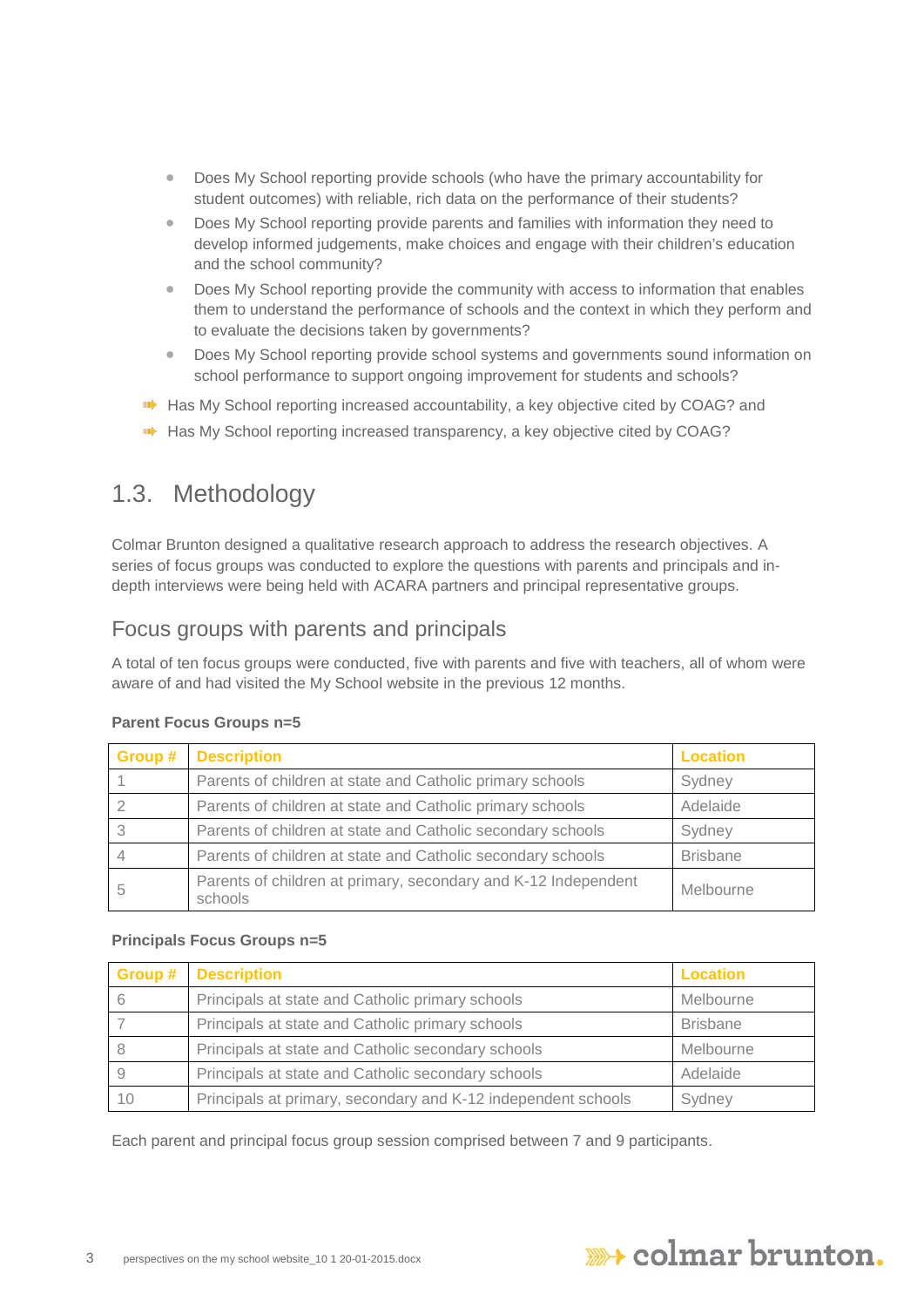**Interview # Description Description According Location**  $N=14$ • ACARA partners: • Representatives from government, Catholic and independent school sectors. • Test administration authorities. • Principal representative groups. Face-to-face and via telephone in NSW, QLD, SA, NT, Vic, ACT, Tas, WA.

### Interviews with ACARA partners and other stakeholders

## <span id="page-3-0"></span>1.4. Key Findings

This report summarises the feedback given by parents, principals, partners and other stakeholders in the group discussions and individual interviews. As a qualitative methodology was used there is a depth of information about perceptions, understanding and opinions in relation to the My School website. However, it is not possible to provide a quantified measure of the prevalence of each view expressed. Instead, where a particular perspective was widespread amongst a specific group, wording such as "generally" or "overall" is used. Where there were two or more different themes around a specific issue this is indicated by terminology such as "mixed views", "differing opinions" or "some (parents, principals, partners and other stakeholders)" is used.

#### $1.4.1.$ **Overview**

My School is generally perceived to be aimed at, and primarily used by, parents. The website plays a lesser role for principals, partners and other stakeholders who, while they may use My School data for some purposes, often have alternative sources of information available to them.

In general, parents appreciate having a range of information about schools available in a central online location as provided by My School. My School is a starting point for parents who are in the process of selecting a school for their child or children. It is also used by some parents to monitor the progress of a specific school over time. My School is one of many sources of information considered by parents and is not commonly used as the sole input for decision making.

Principals, partners and other stakeholders have mixed views on the provision of NAPLAN and other data about individual schools via My School. For some, initial concerns that My School would lead to the development of league tables or to parents selecting schools based solely on information from the website have not been realised. Thus fears that My School data would be misused or misinterpreted to the detriment of certain schools or to the school system in general have been alleviated. However, there are some principals, partners and other stakeholders who continue to have strong reservations about the merits of providing this information in a publicly available form due to the perceived potential for misinterpretation by parents.

Overall My School provides information in a format which is relatively easy to navigate and understand. However, there is scope to develop the website further to enhance the way in which information is presented and accessed. For example, through simplification and clarification of some statistical concepts and the facility to self-select schools for comparison instead of using the "similar schools" feature.

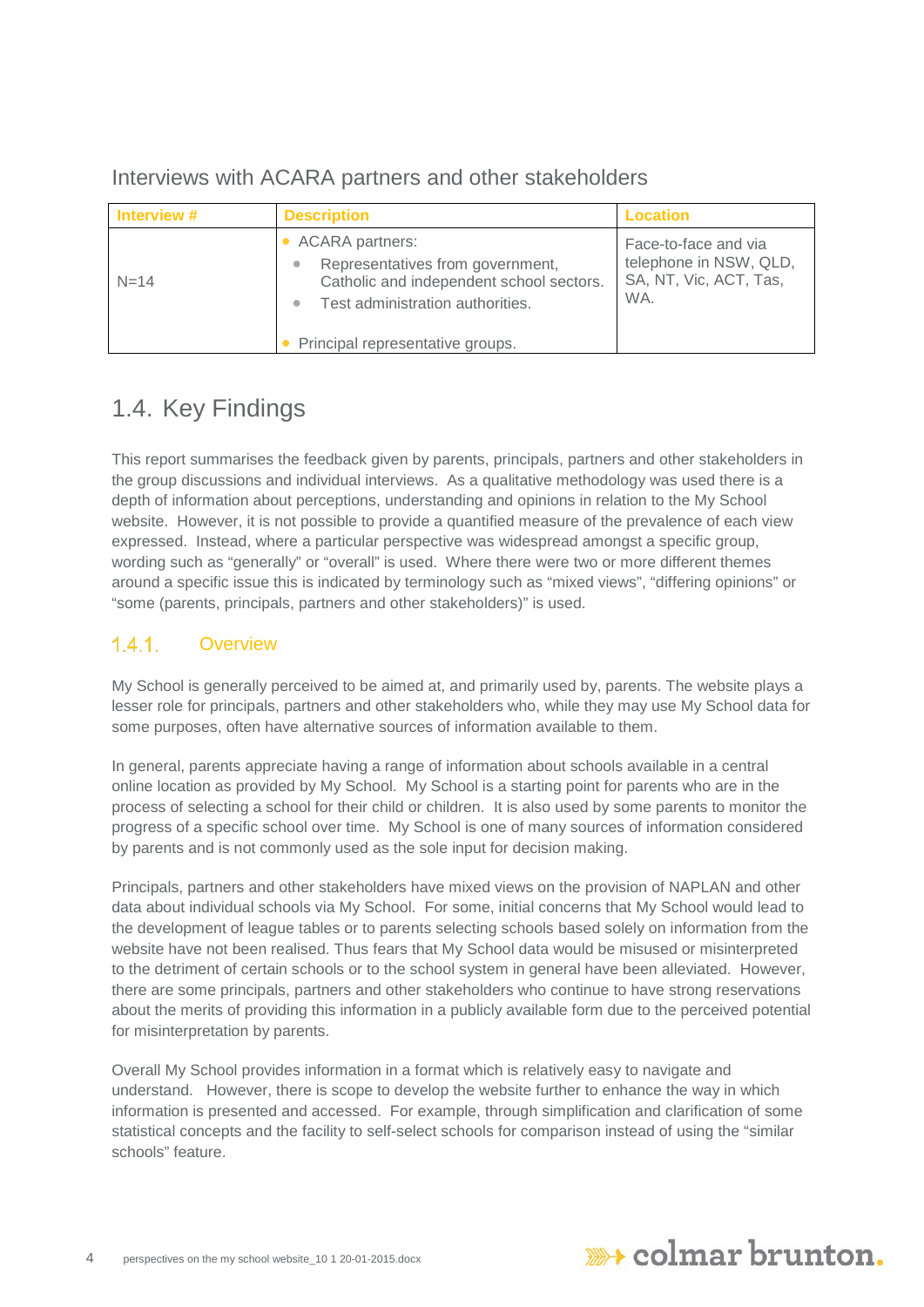Many of the concerns expressed about My School, however, centre on the reliability and validity of the information provided there rather than on the nature of the website itself. The information featured on My School is generally believed to be reported accurately. However, parents, principals, partners and other stakeholders all raised issues about factors affecting the actual collection of the data with some concerns about the impact on its accuracy or comparability. For example, differences between reporting requirements for financial data across school systems are perceived by some principals to compromise the comparability. Similarly NAPLAN scores may not provide a true reflection of the situation at a given school if, as some parents believe, certain schools place greater emphasis on "coaching" children for NAPLAN tests and/or exclude some less able children from the test. The possibility of misinterpretation of NAPLAN results due to a lack of contextual information (for example, the number of special needs or non-English speaking background [NESB] children in a given school) was also raised as an issue by parents, principals, partners and other stakeholders.

Principals, partners and other stakeholders have a greater appreciation than parents of the processes and constraints involved in the collection of that data featured on the My School website. Hence they were less likely than parents to take it at face value and frequently expressed concern about the possibility of parents misinterpreting the information.

#### $1.4.2.$ Research objectives

Responses to the specific research objectives are summarised below. In each case, views were mixed both across and within the key target groups; parents, principals, partners and other stakeholders. Hence it is difficult to draw a single conclusion about each objective.

#### • **Is My School reporting in the broad public interest?**

Parents had generally not given this issue prior thought and, when questioned, found it difficult to see a reason why the information on the My School website would not be freely available in the public domain.

For principals the question of whether the My School website is in the public interest is more complex. The risk of parents selecting schools or making other education-related decisions using information which is perceived (by some principals) to be inaccurate, non-comparable or otherwise open to misinterpretation is a major source of concern and, for some, outweighs the advantages of having the information publically available.

Partners and other stakeholders generally agree that this information should be publically available at some level. However, they question whether My School provides the required context for parents to interpret figures in a meaningful way or a broad enough range of information to allow them to form a holistic view of a given school.

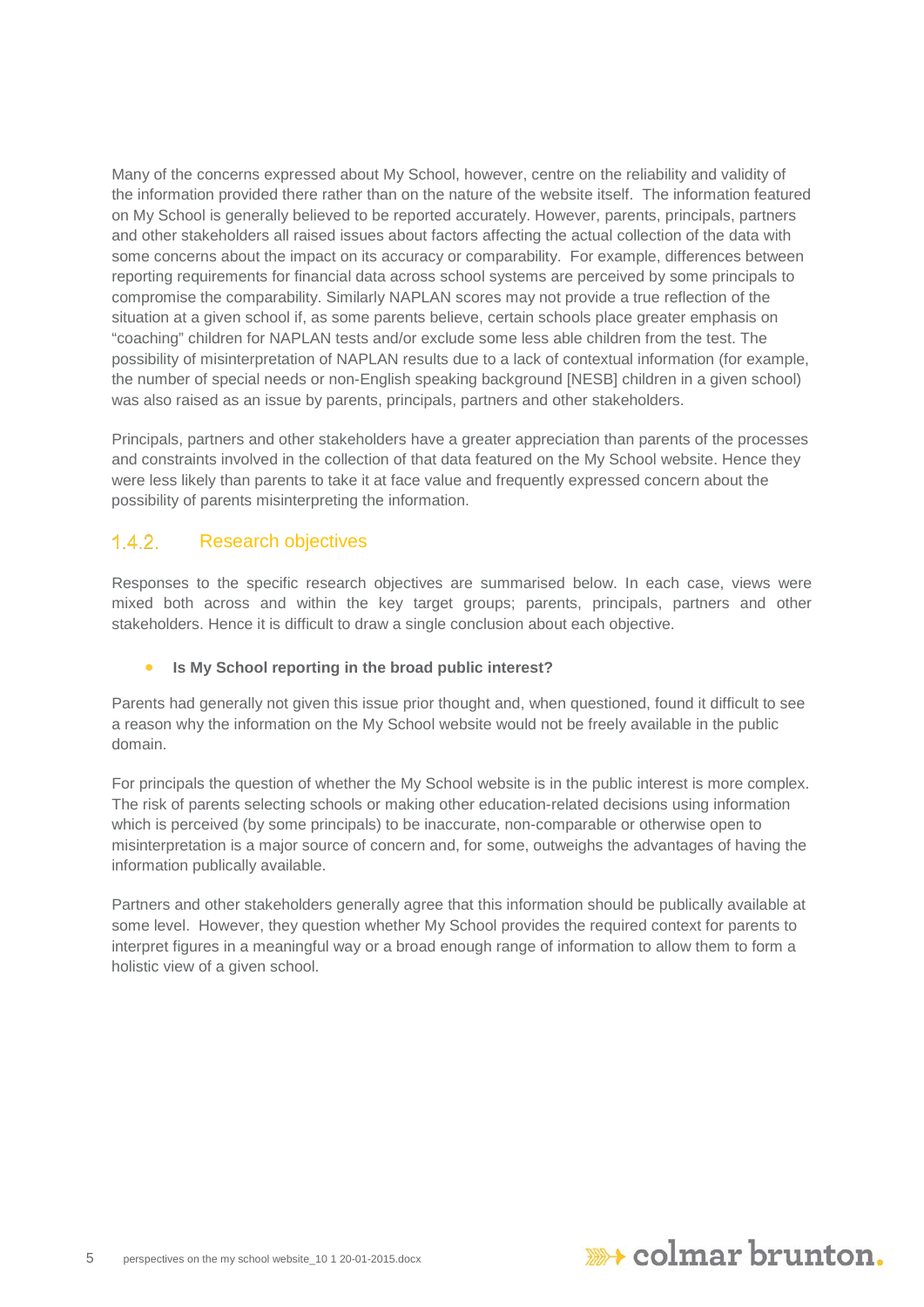#### • **Does My School reporting balance the community's right to know with the need to avoid the misinterpretation or misuse of the information?**

Parents, principals, partners and other stakeholders all accept that the community has a right to know the outcomes of NAPLAN testing and the other school-related information available on the website. In fact, much of it is believed to already be in the public domain.

Apart from some understanding of the limitations of NAPLAN testing, most parents do not have sufficient awareness of the complexities (as described by principals, partners and other stakeholders) behind the information on My School to have an appreciation of how it may be misinterpreted or misused.

Principals, however, have concerns about potential misinterpretation or misuse by parents. The main issues here are the possibility of parents comparing NAPLAN results without an understanding of the broader context, using financial data when this may not give an accurate view of school finances and/or taking into account other data which may be inaccurate or out of date.

While partners and other stakeholders feel that there is a danger that parents could place too much emphasis on My School data, this concern is mitigated by the belief that most parents are using My School only as a starting point in their decision making.

#### • **Has My School reporting increased accountability and transparency (of schools, of the Government, of school systems)?**

Accountability was often perceived to go hand in hand with transparency and to have a very similar meaning. Due to the website's focus on individual schools rather than aggregate data it is believed to provide transparency and accountability at a school level, but is not perceived to have had the same impact on governments or school systems.

#### *Transparency and accountability at individual school level*

Parents, principals, partners and other stakeholders generally agree that placing the information on a public website does, by definition, provide transparency at an individual school level. However, there is also a widespread view amongst parents, principals, partners and other stakeholders that the information on the My School website is also publically available from other sources (for example, school annual reports and websites) and that My School does not therefore represent an increase in transparency. However, there is also agreement that My School provides a gathering together of information into one website which is more accessible to parents.

Parents recognise that having information publically available in a transparent format means that schools can potentially be held accountable for their academic outcomes and use of funding. Some parents observed improvements in outcomes for children which they attributed to this increased accountability. Principals, on the whole, are of the belief that My School has had little impact on accountability at school level. Schools, particularly those in the state and Catholic systems, have other accountability mechanisms in place and therefore tend not to see a significant role for My School in this respect.

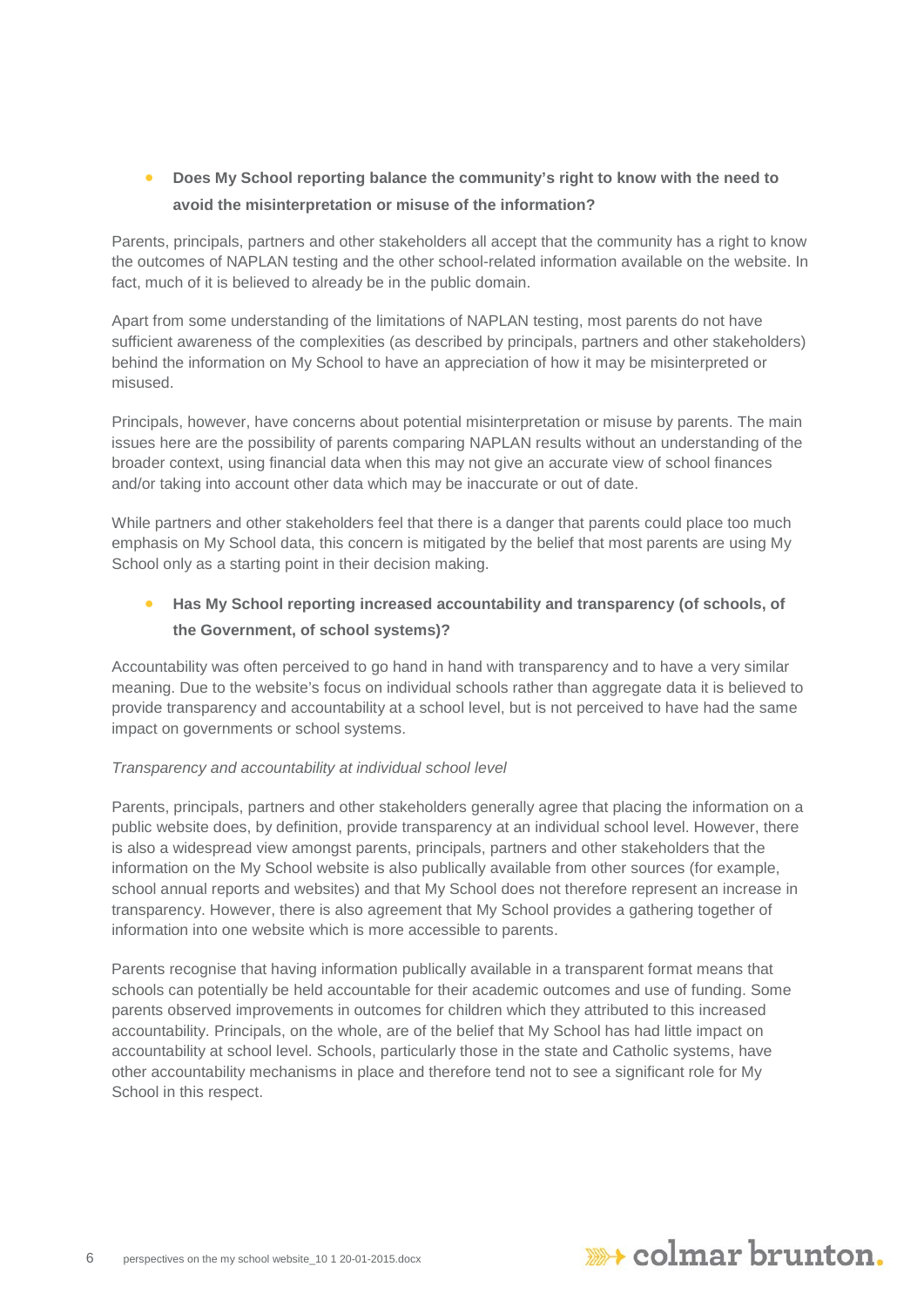#### *Transparency and accountability at government level*

Parents are often unsure whether My School makes governments more transparent and accountable as the relationship between government policy or performance and the information on individual schools contained in the website is unclear.

From the principals' point of view, publication of NAPLAN scores can be seen as making the government more accountable to tax payers. However, the focus on individual schools is interpreted by some to be moving accountability away from governments or school systems to the school level.

Generally partners and stakeholders did not believe that My School was making governments more accountable and transparent, and often noted that this was not its intended purpose.

#### *Transparency and accountability at school system level*

Parents find it difficult to comment on whether school systems have become more transparent or accountable as a result of My School. As the information is not presented in aggregate form it is difficult for parents to compare the achievements of one school system against another.

Principals were generally of the opinion that State and Catholic systems have their own internal accountability measures. From this point of view My School is not generally perceived to play a major role in providing transparency or accountability at this level.

Some partners and other stakeholders believe that My School has not had a major role in increasing accountability or transparency at the school system level as the information is available elsewhere. Others are of the opinion that having the data more readily available inevitably helps school systems be more transparent and accountable.

• **Does My School reporting use data which is valid, reliable and contextualised? Is My School reporting sufficiently comprehensive to enable proper interpretation and understanding of the information?**

Principals, partners and other stakeholders have very different perspectives than parents on the validity, reliability and contextualisation of My School data. The extent to which the data is considered comprehensive, and is therefore able to be accurately interpreted and understood, relates largely to issues of contextualisation.

Parents tend not to question the reliability or validity of most of the school profile information presented on My School. They do, however, express a need for more contextual information to help them form a rounded, holistic view of a given school. Principals, partners and other stakeholders also believe that parents would benefit from more contextual information to prevent misinterpretation. Parents have some concerns about the validity of NAPLAN data due to factors which are perceived to influence the results of testing, such as the exclusion of some pupils or "coaching" at some schools. Index of Community Socio-Educational Advantage (ICSEA) scores are difficult for parents to use as the statistical concepts here are not presented in a manner which is easily understood by the lay person. There is also some question as to the reliability of these scores as they are based on data reported by parents, given the views of some that some parents may provide inaccurate or incomplete data.

Due to their more specialised knowledge of the origin and context of some of the My School information, principals express greater concern than parents over its reliability, validity and

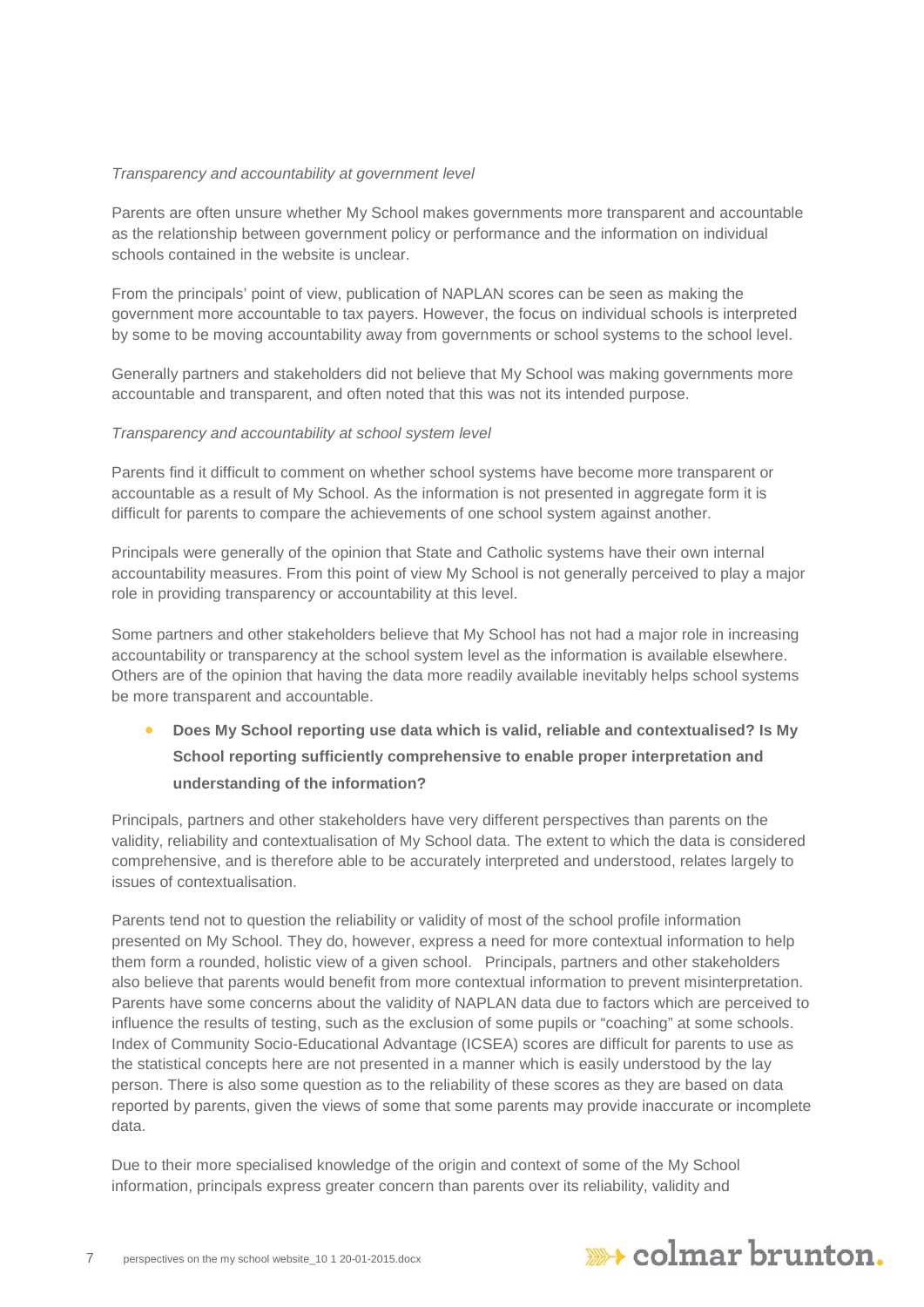contextualisation. The main area of concern is around the validity of NAPLAN scores as a basis of comparison between schools due to a lack of contextualisation, for example, information about a given school's size and location, proportion of children with special needs or special entry criteria. Principals also identified a number of other factors which potentially reduce the comparability of NAPLAN scores, such as changes within cohorts over time or low statistical reliability of results from smaller schools. The ICSEA score is generally not perceived to aid comparison between schools because it is not perceived to take into account other relevant factors such as location and school size. Some principals also express concern around the comparability of financial information, particularly across school systems which may have different reporting methods.

While partners and other stakeholders overall believe that My School contains valid and reliable information, some did raise concerns regarding the reliability, validity and contextualisation of data. For example, the reliability of financial information, the validity of ICSEA scores as a basis for comparison between schools and lack of contextual information, for example around students with special needs. Overall, partners and other stakeholders report that the data on My School is presented in such a way that they are able to understand and interpret it, with the exception of the ICSEA data for some who do not understand it.

#### • **Does My School reporting provide schools (who have the primary accountability for student outcomes) with reliable, rich data on the performance of their students?**

Parents believe schools to have alternative and more comprehensive sources of data on the performance of their students and do not therefore expect them to be using My School to monitor the progress of their own students.

With a few exceptions, principals were not using the My School website to help them evaluate the performance of their students. Several referred to alternative sources of information which were both more comprehensive, easier to manipulate and more up to date. Some had attempted to compare their school with "similar schools" as defined on the website but had found it difficult to identify commonalities with the "similar schools" generated. My School information is, however, sometimes used to demonstrate the performance of the school to parents or to staff members.

Partners and other stakeholders' understand that schools have alternative, more detailed sources of the data than is available on My School. However, they also acknowledge that My School provides the facility, not available elsewhere, to compare their own performance to other schools of interest to them.

### • **Does My School reporting provide parents and families with information they need to develop informed judgements, make choices and engage with their children's education and the school community?**

My School is seen by many parents as a starting point for research leading to a decision about their child's education. Some parents also use My School to follow the progress of their child's school's NAPLAN scores over time or to put their child's NAPLAN scores in context. However, none of the parents participating in this research had made a decision based solely on information from My School. There is widespread acknowledgement that My School is just one of many resources which feed into decision making.

While My School does provide parents with one avenue through which to "engage with their children's education", there is little evidence that it is directly assisting them to engage with the school

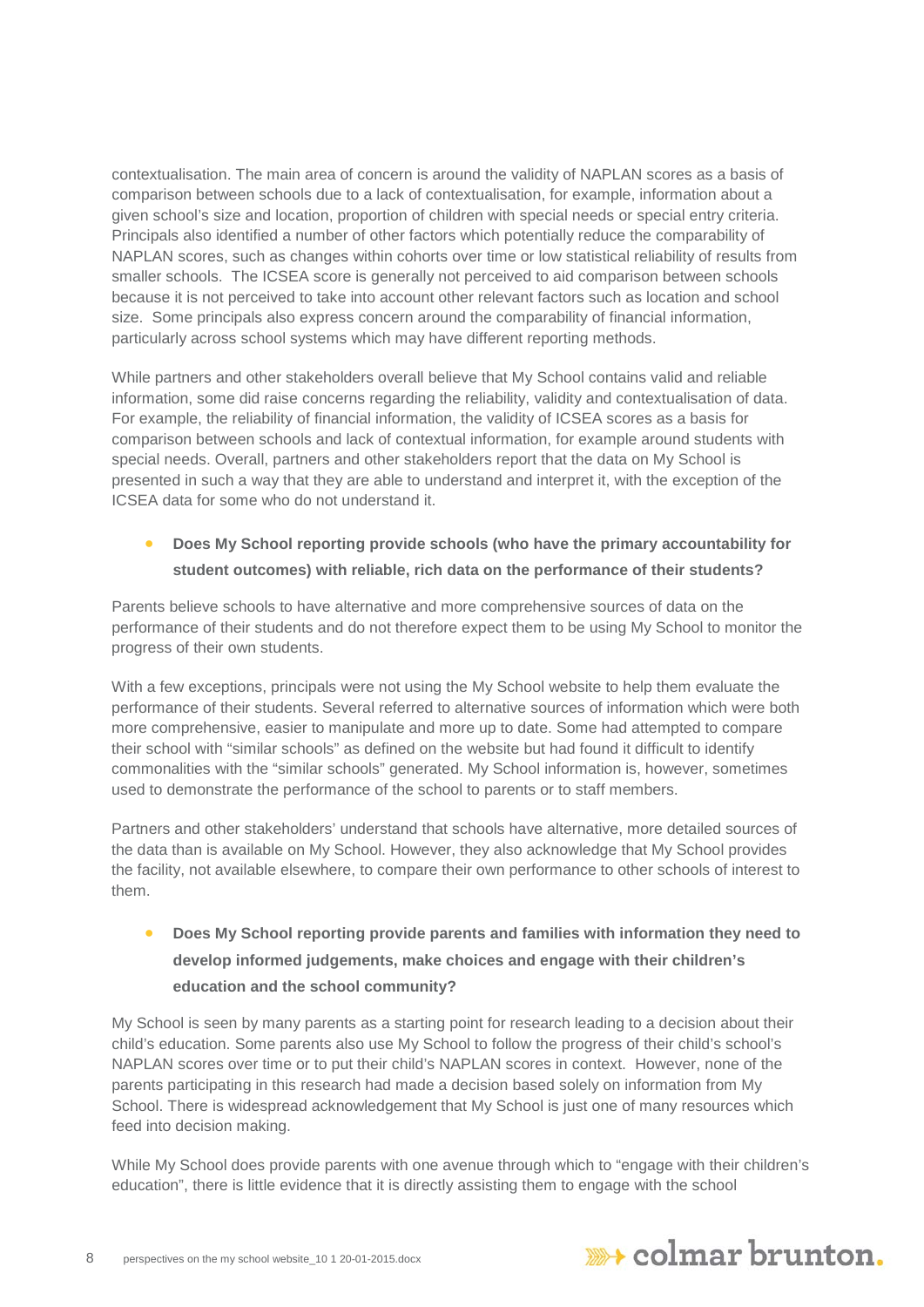community. In general, it appears that parents do not use My School information specifically as a starting point for discussions with teachers or other parents.

Both principals, partners and other stakeholders express concerns about parents' ability to use NAPLAN results to make informed judgements and choices about schools. Few principals reported having conversations with parents on the topic of My School in general or specific information drawn from the website. From this perspective it appears that My School is not generally instigating greater engagement with the school community.

• **Does My School reporting provide the community with access to information that enables them to understand the performance of schools and the context in which they perform and to evaluate the decisions taken by governments?**

Although members of the community more broadly were not interviewed as part of this study it is assumed that many of the issues encountered by parents in relation to understanding the performance of schools would also apply to the community at large.

The second part of this research criterion, i.e. whether My School enables the community to evaluate decisions taken by governments, was more difficult for participants to comment on. "Decisions taken by governments" is often taken by parents to mean decisions around funding and they generally displayed little interest in, or knowledge of, this topic. In addition, as My School only presents information on an individual school basis it is difficult for parents to envisage how the website could assist them in understanding the impact of government funding decisions on schools in general.

Again, as the data is only presented at individual school level, principals felt that it would be difficult to use My School to see or understand the broad impact of any government funding or other policyrelated decisions. Where their own school is concerned principals have other, more comprehensive, data sources at their disposal.

Partners and other stakeholders are not commonly using the My School website to evaluate decisions taken by governments and do not perceive significant scope for parents or schools to do so. However, a number of partners and other stakeholders referred to the new schools' funding model and the potential use of the website to evaluate government funding decisions.

### • **Does My School reporting provide school systems and governments with sound information on school performance to support ongoing improvement for students and schools?**

Parents generally found it difficult to comment on this criterion, having little understanding of how school systems or governments may potentially use My School information. The usual assumption is that alternative and more comprehensive sources of information would be available at this level.

Principals, partners and other stakeholders also believe that school systems and governments would be using alternative sources. In particular, they expect these bodies to have access to NAPLAN information considerably in advance of its inclusion on the My School website. However, partners and other stakeholders did feel that school systems may use My School to compare performance of their schools to schools in other sectors.

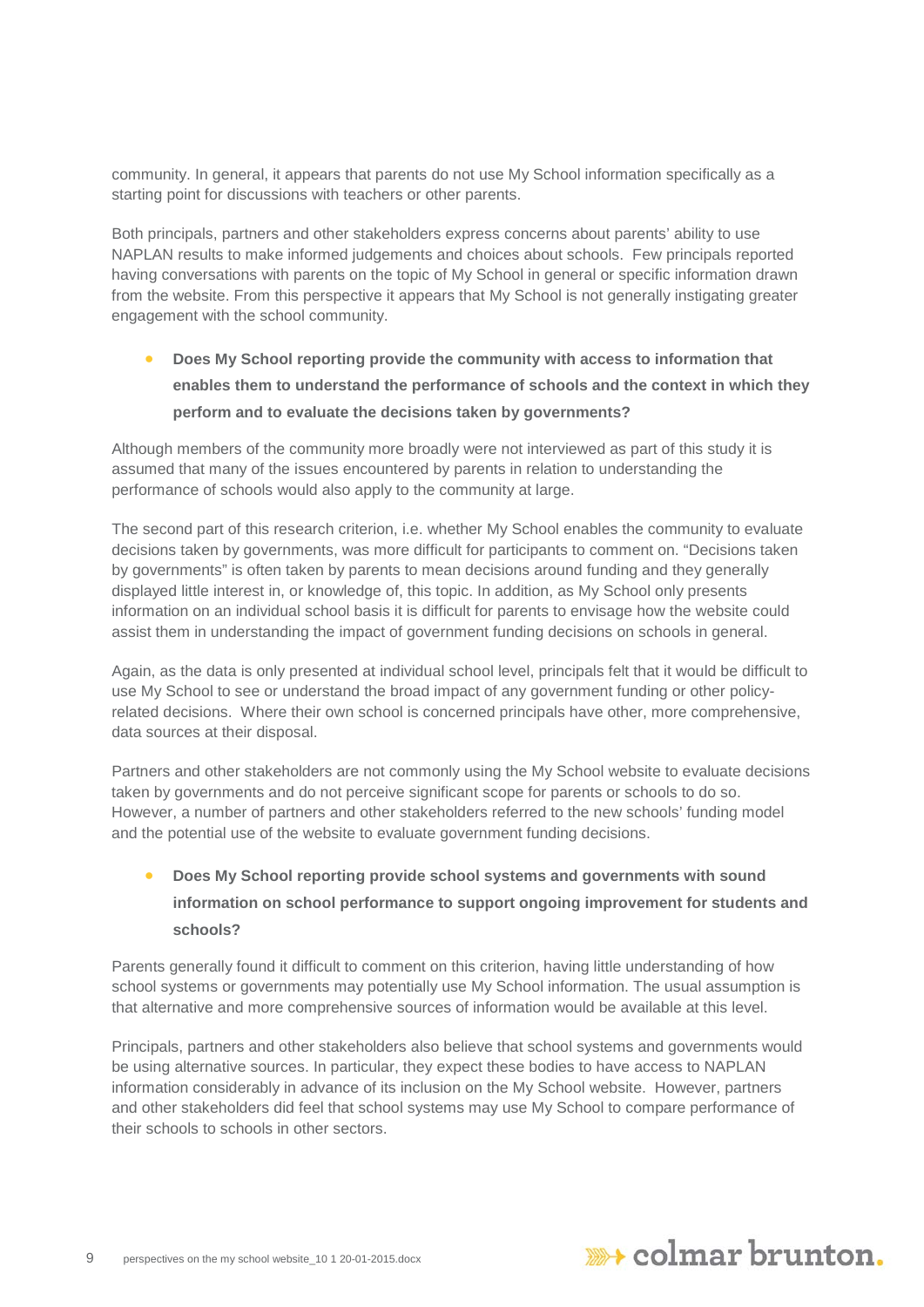## Contents.

| 1.1. |                                                                                                                                                                                                             |
|------|-------------------------------------------------------------------------------------------------------------------------------------------------------------------------------------------------------------|
| 1.2. |                                                                                                                                                                                                             |
| 1.3. |                                                                                                                                                                                                             |
| 1.4. |                                                                                                                                                                                                             |
|      |                                                                                                                                                                                                             |
| 2.1. |                                                                                                                                                                                                             |
| 2.2. |                                                                                                                                                                                                             |
| 3.   |                                                                                                                                                                                                             |
| 4.   |                                                                                                                                                                                                             |
| 4.1. |                                                                                                                                                                                                             |
| 4.2. | Has My School reporting increased accountability and transparency (of schools, of the government, of                                                                                                        |
| 4.3. | Does My School reporting use data which is valid, reliable and contextualised? Is My School reporting<br>sufficiently comprehensive to enable proper interpretation and understanding of the information?27 |
| 4.4. | Does My School reporting provide schools (who have the primary accountability for student outcomes)                                                                                                         |
| 4.5. | Does My School reporting provide parents and families with information they need to develop<br>informed judgements, make choices and engage with their children's education and the school community? 31    |
| 4.6. | Does My School reporting provide the community with access to information that enables them to<br>understand the performance of schools and the context in which they perform and to evaluate the decisions |
| 4.7. | Does My School reporting provide school systems and governments with sound information on school                                                                                                            |
|      |                                                                                                                                                                                                             |
| 5.1. |                                                                                                                                                                                                             |
| 5.2. |                                                                                                                                                                                                             |
| 5.3. |                                                                                                                                                                                                             |
| 5.4. | Perceived accuracy, usability and presentation of information on My School website  52                                                                                                                      |

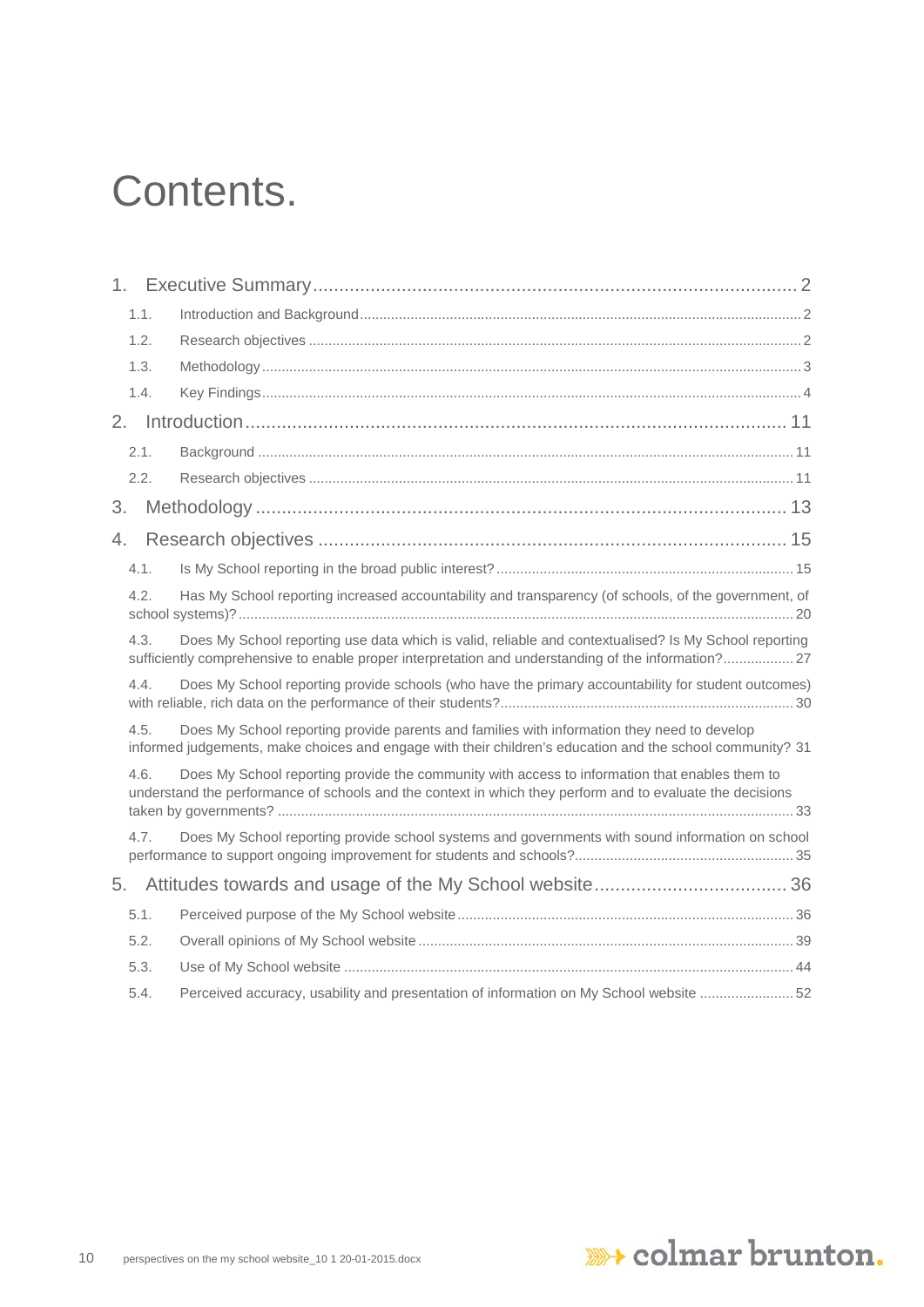## <span id="page-10-0"></span>2. Introduction

## <span id="page-10-1"></span>2.1. Background

The Australian Curriculum, Assessment and Reporting Authority (ACARA) is responsible for the development of rigorous, world class national curriculum from Kindergarten to Year 12.

To complement the development of a national curriculum, ACARA is also responsible for developing and administering a national assessment program aligned to the national curriculum that measures students' progress, and the provision of information, resources, support and guidance to the teaching profession.

ACARA is also charged with the collection, management and analysis of data on a national scale that relates to broader achievements in student assessment, resource allocation, and accountability and reporting on school performance.

Colmar Brunton was commissioned by ACARA to conduct research with parents, principals, partners and principal representative groups on the My School website.

## <span id="page-10-2"></span>2.2. Research objectives

### Overall aim of the research

To assess the My School website against a framework or evaluation questions, seeking feedback from ACARA partners and key stakeholders, specifically school principals and parents.

## Research Questions

-

In general, the specific questions to be addressed relate to the appropriateness of the site in terms of the composition of the target audience and the type of information provided; and the effectiveness of the site in terms of specific expected outcomes such as enhancing accountability and transparency. Specifically, these questions are:

- Is My School reporting consistent with relevant aspects of the Principles and Protocols for Reporting on Schooling in Australia*[2](#page-10-3)*, specifically;
	- Is My School reporting in the broad public interest?
	- Does My School reporting use data that is valid, reliable and contextualised?
	- Is My School reporting sufficiently comprehensive to enable proper interpretation and understanding of the information?



<span id="page-10-3"></span><sup>&</sup>lt;sup>2</sup> http://www.mceecdya.edu.au/mceecdya/nap\_principles\_\_protocols\_for\_rep\_on\_school\_2009.27896.html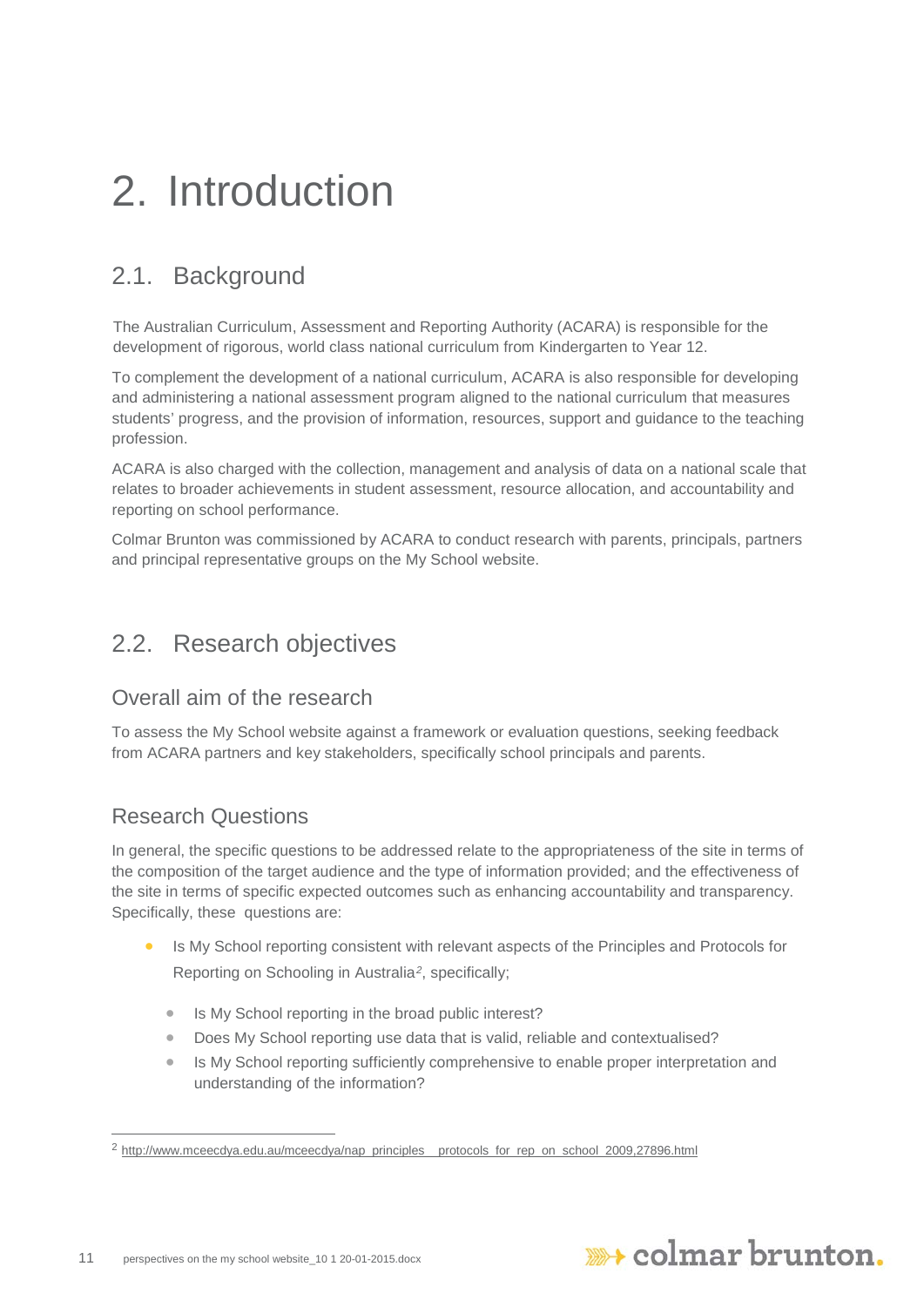- Does My School reporting balance the community's right to know with the need to avoid the misinterpretation or misuse of the information?
- Does My School reporting provide schools (who have the primary accountability for student outcomes) with reliable, rich data on the performance of their students?
- Does My School reporting provide parents and families with information they need to develop informed judgements, make choices and engage with their children's education and the school community?
- Does My School reporting provide the community with access to information that enables them to understand the performance of schools and the context in which they perform and to evaluate the decisions taken by governments?
- Does My School reporting provide school systems and governments sound information on school performance to support ongoing improvement for students and schools?
- Has My School reporting increased accountability, a key objective cited by COAG? And
- Has My School reporting increased transparency, a key objective cited by COAG?

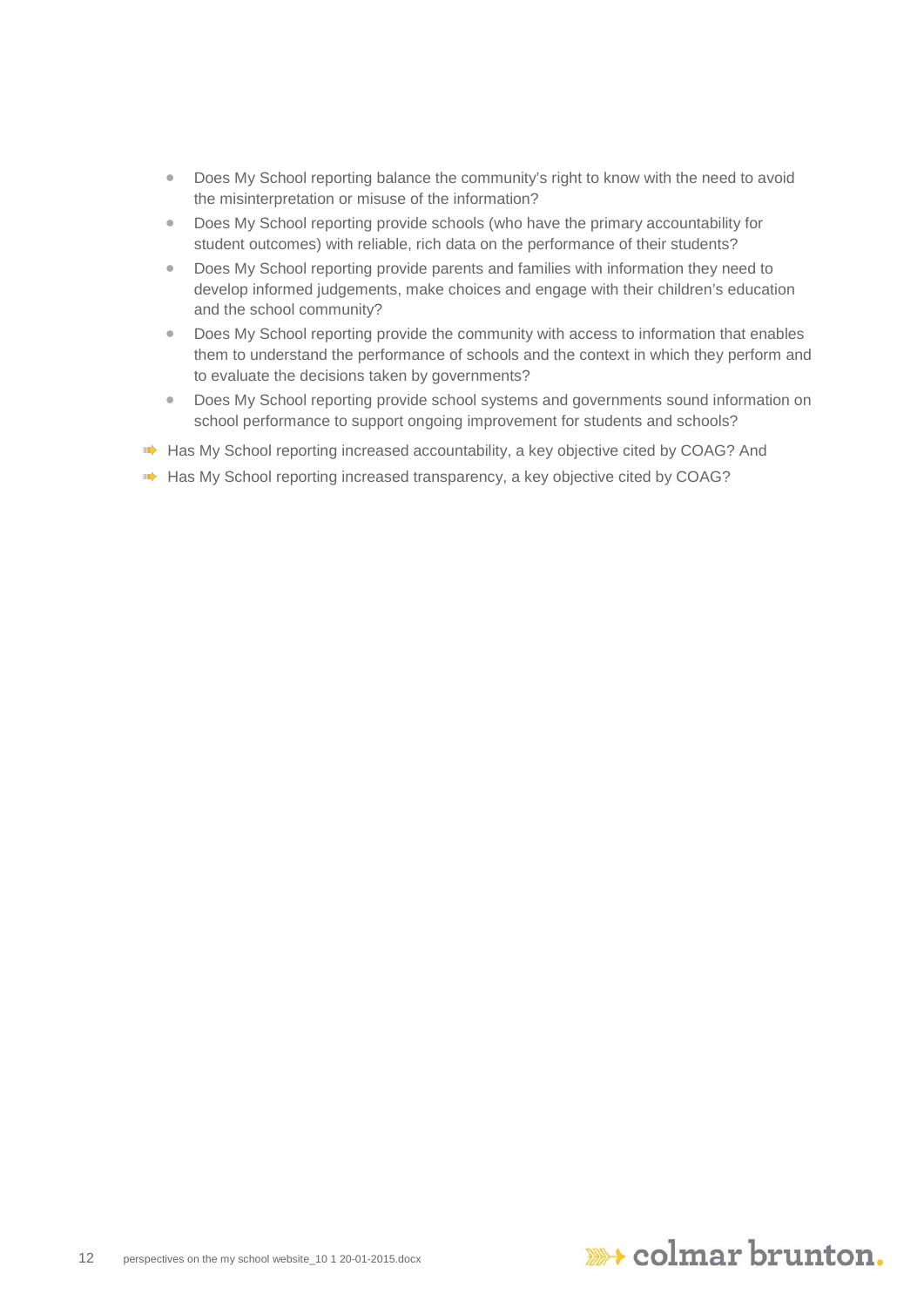## <span id="page-12-0"></span>3. Methodology

Colmar Brunton designed a qualitative research approach to address the research objectives. A series of focus groups was conducted to explore the questions with parents and principals and indepth interviews held with ACARA partners, parent, teacher and principal representative groups.

## Focus groups with parents and principals

All parents and teachers recruited were aware of and had visited the My School website in the previous 12 months. For the focus groups, parents of Catholic and state schools participated in groups together and separate groups were conducted with parents of independent schools. Similarly, principals from Catholic and state schools were combined while principals from independent schools attended separate focus groups. For state and Catholic sectors, separate focus groups were conducted with primary and secondary school parents and principals.

| Group # | <b>Description</b>                                                        | <b>Location</b> |
|---------|---------------------------------------------------------------------------|-----------------|
|         | Parents of children at state and Catholic primary schools                 | Sydney          |
|         | Parents of children at state and Catholic primary schools                 | Adelaide        |
| 3       | Parents of children at state and Catholic secondary schools               | Sydney          |
|         | Parents of children at state and Catholic secondary schools               | <b>Brisbane</b> |
| 5       | Parents of children at primary, secondary and K-12<br>Independent schools | Melbourne       |

#### **Parent Focus Groups n=5**

Each group included parents with children across a range of primary and/or secondary school years. A mix of male and female parents was also included in each group. All parents were jointly or wholly responsible for decisions related to their child or children's education.

#### **Principals Focus Groups n=5**

|    | <b>Group # Description</b>                                       | <b>Location</b> |
|----|------------------------------------------------------------------|-----------------|
|    | Principals at state and Catholic primary schools                 | Melbourne       |
|    | Principals at state and Catholic primary schools                 | <b>Brisbane</b> |
|    | Principals at state and Catholic secondary schools               | Melbourne       |
|    | Principals at state and Catholic secondary schools               | Adelaide        |
| 10 | Principals at primary, secondary and K-12 independent<br>schools | Sydney          |

Each parent and principal focus group session comprised between 7 and 9 participants.

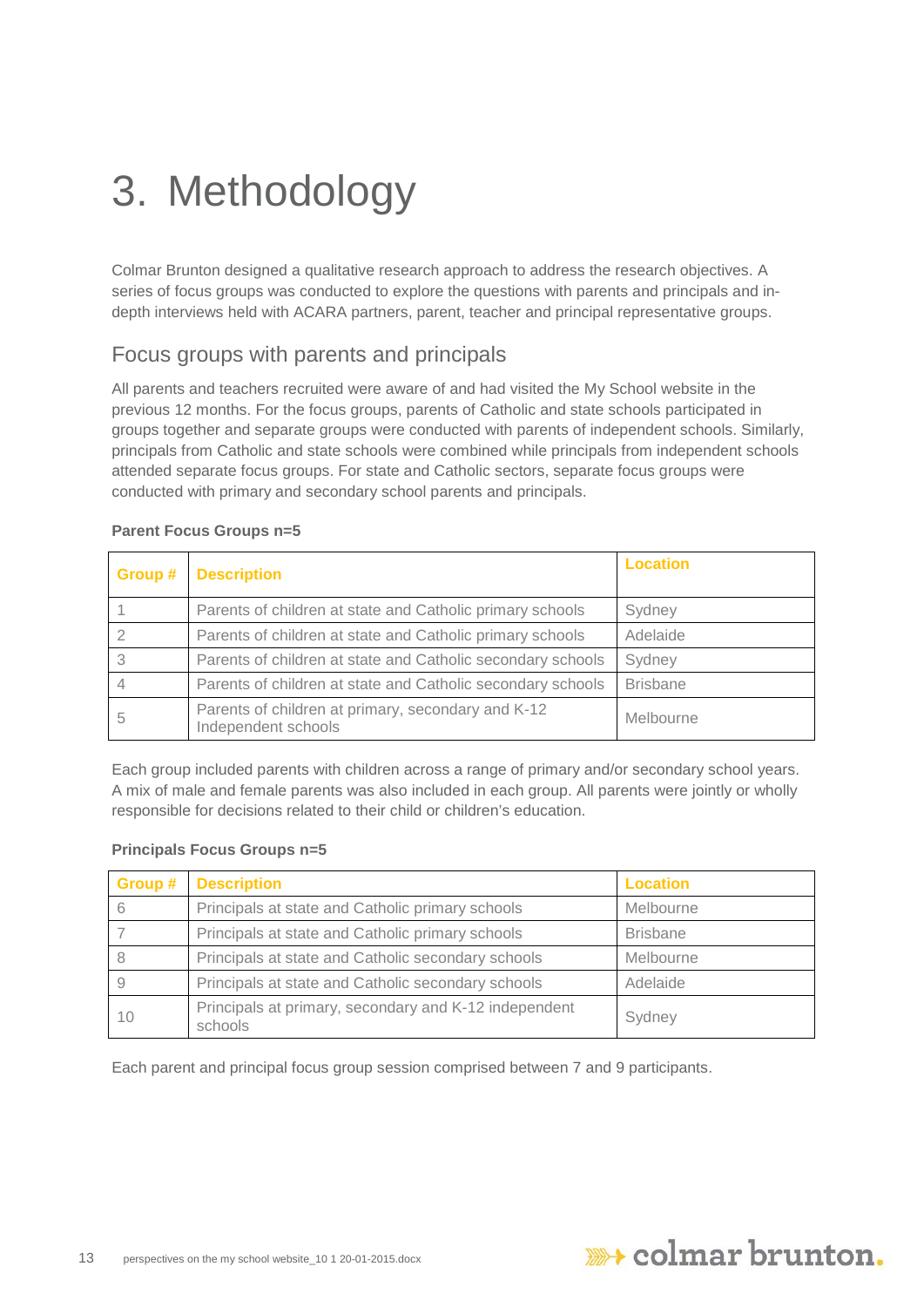Interviews with ACARA Partners, Parent, Teacher and Principal Representative Groups

| Interview # | <b>Description</b>                                                                                                                                                                  | <b>Location</b>                                                                 |
|-------------|-------------------------------------------------------------------------------------------------------------------------------------------------------------------------------------|---------------------------------------------------------------------------------|
| $n = 14$    | <b>ACARA partners:</b><br>Representatives from government,<br>۰<br>Catholic and independent school sectors.<br>Test administration authorities.<br>Principal representative groups. | Face-to-face and via<br>telephone in NSW, QLD,<br>SA, NT, Vic, ACT, Tas,<br>WA. |

Partner and other stakeholder interviews were conducted either face to face at the participant's workplace or via telephone. The lists of partners and other stakeholders were provided by ACARA. The following organisations were represented:

- ACT Education and Training Directorate
- Department for Education and Child Development, SA
- The Department of Education, WA
- Australian Primary Principal's Association
- Australian Council of State School Organisations
- Catholic Education Commission
- Catholic Education Office
- Independent Schools Queensland
- Independent Schools Tasmania
- Association of Independent Schools of the Northern Territory
- Victorian Curriculum and Assessment Authority
- School Curriculum and Standards Authority, WA

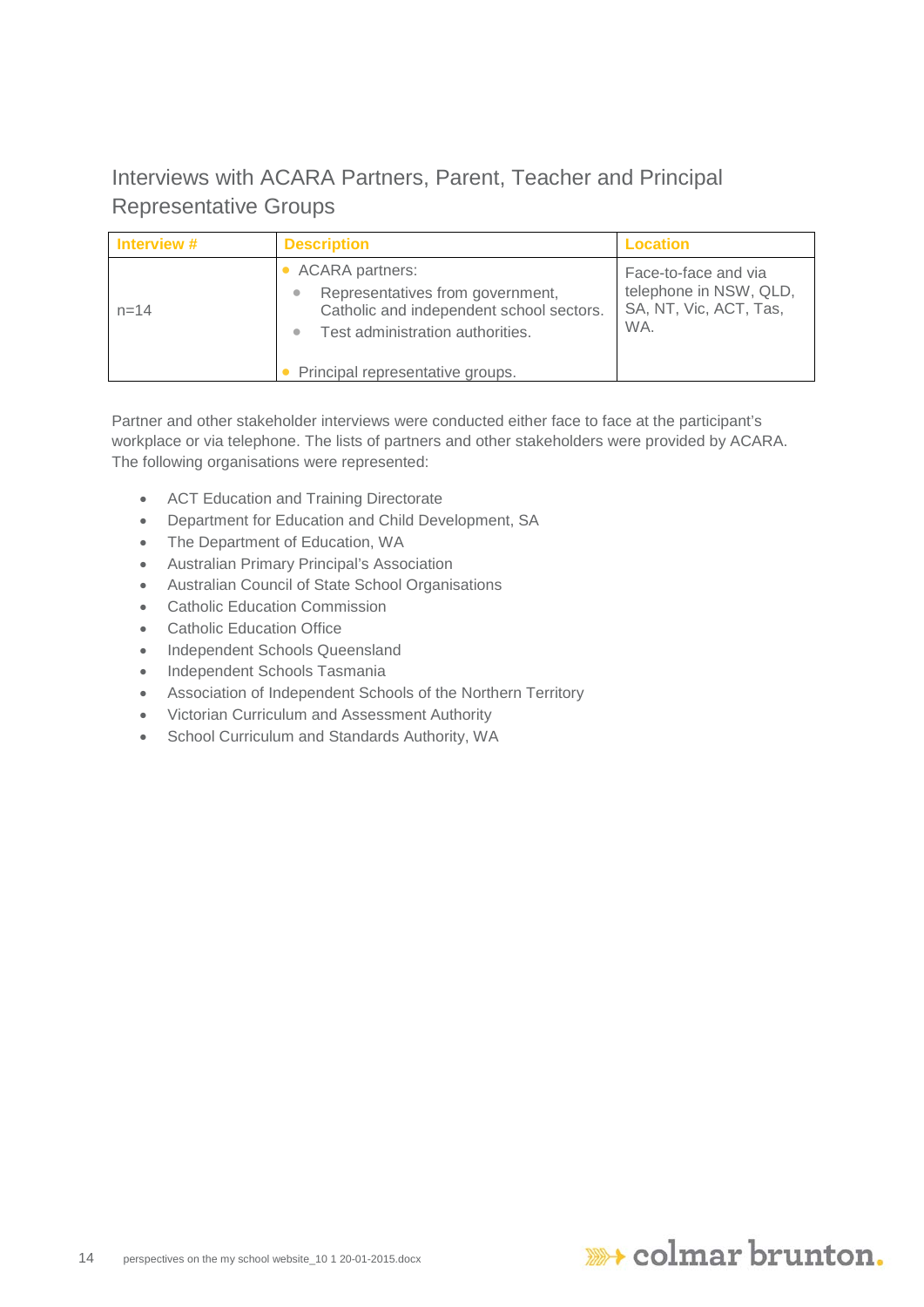## <span id="page-14-0"></span>4. Research objectives

Each of the specific research objectives is considered in detail in this section.

## <span id="page-14-1"></span>4.1. Is My School reporting in the broad public interest?

Partners, other stakeholders and principals differ to parents in their assessment of whether provision of this information is in the public interest. Discussion around the topic of public interest generally also brought up the issue of the public's "right to know". As these two concepts go hand in hand they are covered together here.

#### Parents' perspective

From the parents' perspective it is difficult to see a reason why the information on the My School website would not be freely available in the public domain. To the extent that it serves as a tool to provide a starting point for school selection, or to monitor NAPLAN results, My School is considered to be in the public interest.

*"I think we have the right to know. Whether we want to make a comparison I think it's here or there to be honest"* Parent. State/Catholic secondary school.

*"It's freedom of information, you can't hide it"* Parent. Independent school.

The phrase "the right to know" however, can be considered a little incongruous in the context of the My School website, particularly given that the information is believed to be available from other sources.

*"I guess if you're using to compare your child's school then the information is there. But*  whether it's a right that they need to know the school gets this much funding and they have *this many NAPLAN results and that kind of thing, I don't know that it's a right…I think a right to know is a bit strong"* Parent. State/Catholic secondary school.

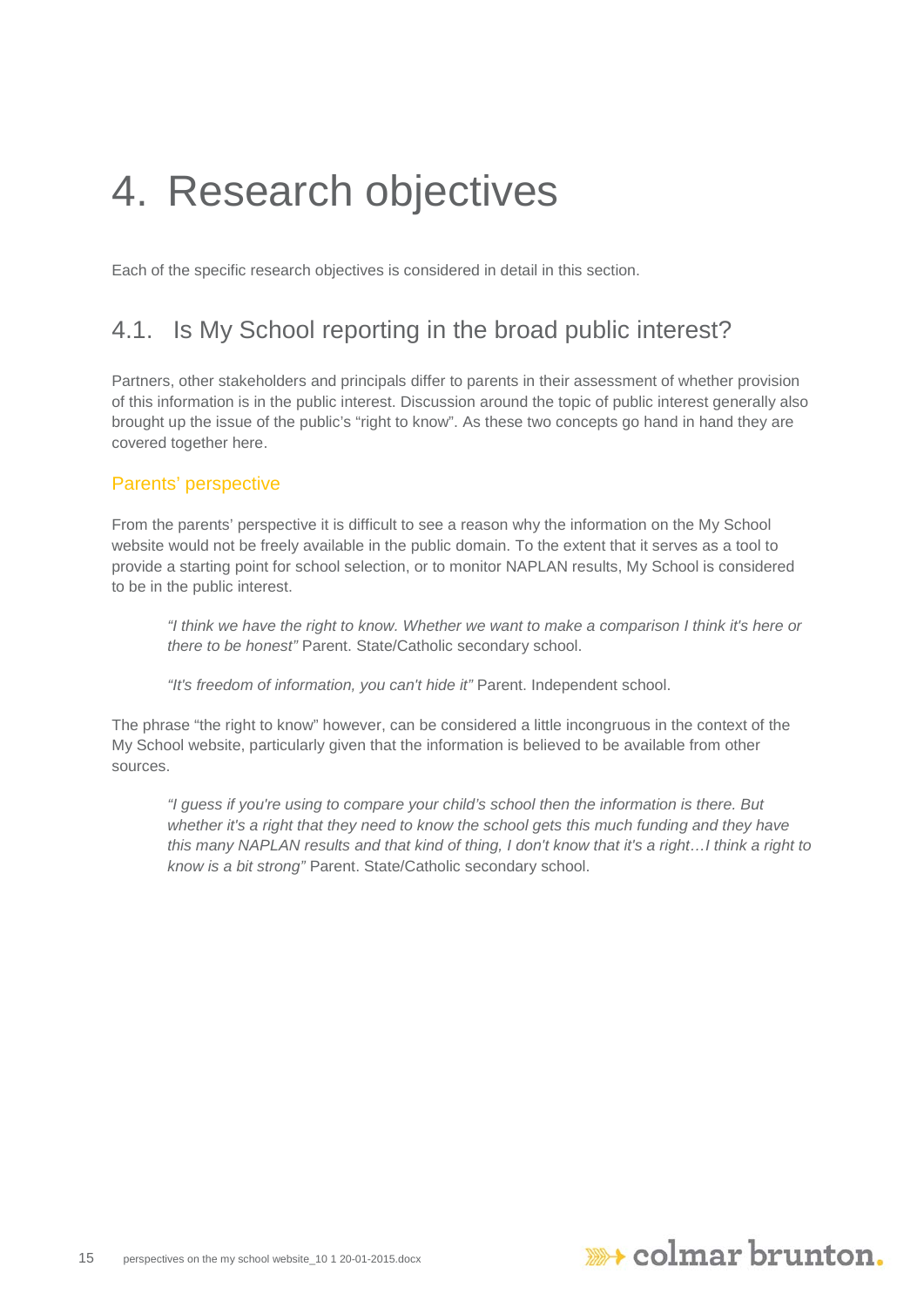#### Principal's perspective

Principals do not generally question the community's "right to know" about NAPLAN and other school related information. They do point out, however, that equivalent data from other government funded organisations such as the police force is not similarly available for public scrutiny or comparison.

The question of whether the publication of this information on the My School website is in the public interest is more complex from the principals' point of view. The risk of parents selecting schools or making other education-related decisions using information which is perceived by principals to be inaccurate, non-comparable or open to misinterpretation is a major source of concern. For some, the potential dangers outweigh the benefits of providing the information.

*"The right to know what? The second (danger of misinterpretation or misuse) outweighs the first if it's misleading"* Principal. State/Catholic secondary school.

*"They have a right to know valid information that's predicated on statistically valid processes. I'm sorry, there is very little on My School website that is statistically valid"* Principal. Independent school.

The phrase "right to know" implies that the information has, at some time, not been freely available. From the principals' perspective this is not necessarily a meaningful concept, given that much of the My School data is available on school websites or easily accessed via school staff.

*"The fact you're saying people have the right to know actually says that somebody said at some stage that they don't have the right to know…. But you could always go to the school have a meeting with the principal, assistant principal, the programs were there" Principal.* State/Catholic secondary school.

The perceived danger of league tables being prepared from NAPLAN data also calls into question, from the principals' point of view, whether My School is in the public interest.

*"The forerunner to NAPLAN was all about Government accountability and there was enough controversy about that. I didn't have a problem with it. If we receive money from the Government I thought they're entitled to have a snapshot of information to know we're doing a reasonable job. But the agreement then was that it would never be published. We've watched what's happened in the States and the UK with published lead tables and it's absolutely diabolical in some situations"* Principal. State/Catholic primary school.

In addition, My School is not believed to satisfy the community's right to know about schools in a more holistic sense.

*"The community wants to know about how successful schools are. They're just telling them how successful students are on NAPLAN. NAPLAN is not the measure of the school. What parents have a right to know is how well their children will be educated within a particular school. You don't measure that with NAPLAN"* Principal. State/Catholic primary school.

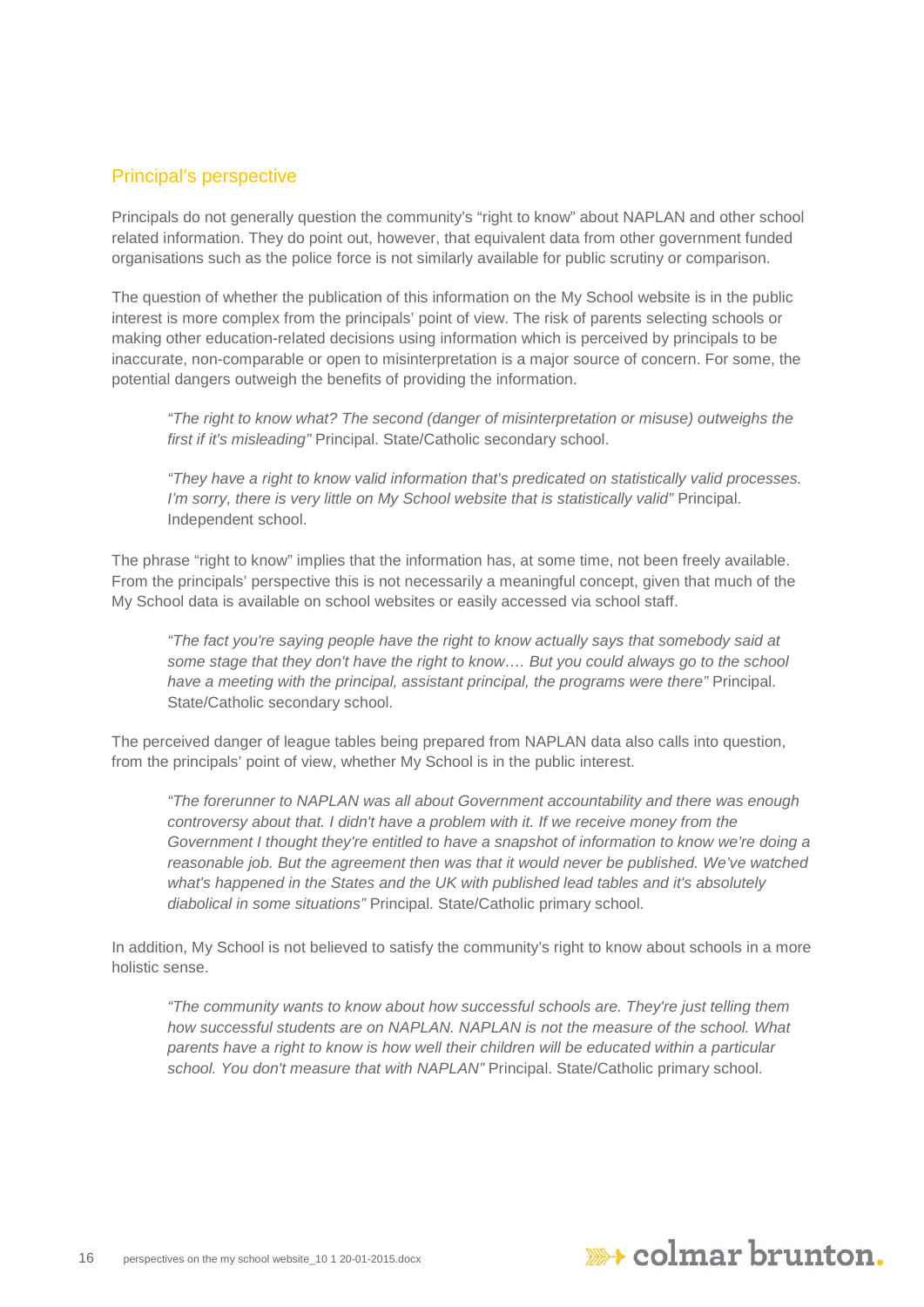#### ACARA partners' and other stakeholders' perspective

Partners and other stakeholders held a similar view to principals in terms of the information provided via the My School website. While it was generally agreed that this information should be publically available at some level, partners and other stakeholders questioned whether My School provided the required context for parents to interpret figures in a meaningful way.

*'It's the parents right to know but it's also important that the context is also considered because if it's interpreted too simplistically parents aren't really being informed in a way that would really truly represent what's happening in schools'.* Government School Sector representative.

It is understood by partners and other stakeholders that the nature of the information is too focussed to allow for a true understanding of what a school can offer its students. This focussed information it was felt could influence parents' perceptions of a school before other, equally important information is sourced.

*"What we don't believe is necessary is for this to be published in a way that damages the reputations of schools and for the stories to be told as though these were the only pieces of*  data that were important. They are not. NAPLAN scores are not the only way that a school *should be judged and what we do is focus everybody's attention on a very small slice of the work of a school at the expense of the others"* Principals' Representative*.*

*"We are not in support of any form of league table or use of the data without context. Every school is different and they're grappling with different issues, they have to be understood in that context"* Executive Director, Catholic Education Commission.

Comparing schools that are not similar, cater to different demographics, and are not an option for the parent seeking the information was thought to be of limited value.

Does My School reporting balance the community's right to know with the need to avoid the misinterpretation or misuse of the information?

Parents, principals, partners and other stakeholders all accept that the community has a right to know the outcomes of NAPLAN testing and other school-related information, or at least that there is no reason to conceal this data. In fact, much of it is believed to be in the public domain in other formats such as school websites and annual reports.

My School has taken steps to prevent misinterpretation or misuse. For example, there is a glossary, explanation of statistical concepts and several links which can lead an interested reader to further information to aid their understanding. However, for there remains confusion in a number of areas as described below:

• In relation to statistical information, principals and parents felt explanations remain at an academic rather than general public level of understanding.

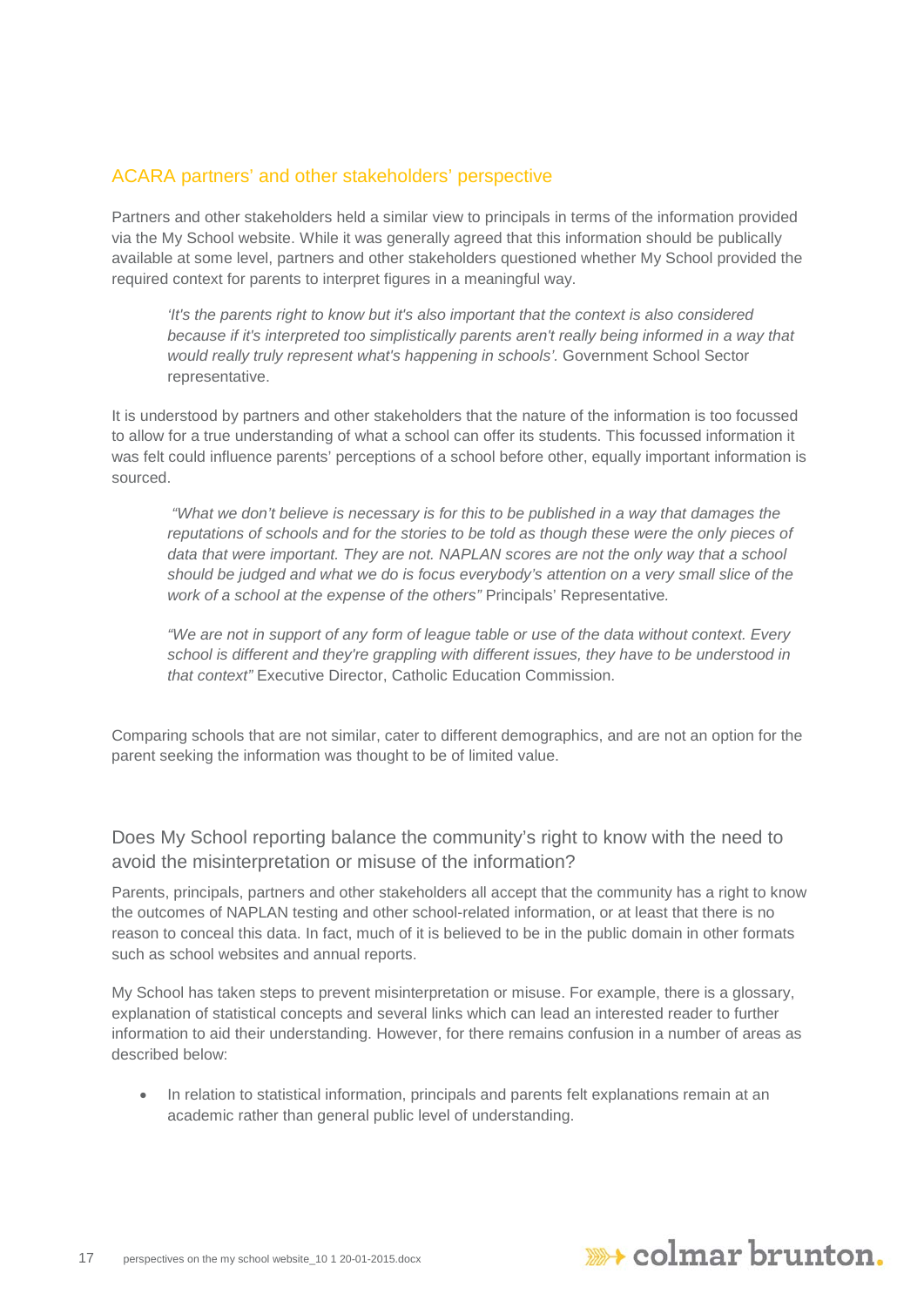- Given that most parents appear to skim the website and take very high level information from it, it is perhaps unlikely that they will follow links to find out more about the data they are using.
- Some of the relevant contextual information which would allow for more accurate interpretation of results is missing or at least goes unnoticed. For example, whether children have been excluded from NAPLAN testing, the number of children with disabilities or the fact that the school has select entry.

#### Parents' perspective

Apart from some understanding of the limitations of NAPLAN testing, most parents do not have sufficient awareness of the complexities behind the data (as described by principals) to have much of an appreciation of how it may be misinterpreted or misused. They therefore do not generally regard potential misinterpretation or misuse as an issue of concern.

*"I don't think anyone would misconstrue why it's doing what it's doing. I think it's just supplying general information"* Parent. State/Catholic secondary school.

However, there is some understanding among parents that NAPLAN results do not necessarily reflect either the progress of the entire school population (as students may be excluded), or the benefits/achievements of the school in a more holistic sense.

Misinterpretation in relation to NAPLAN data could potentially occur if a parent misreads the information due to a lack of statistical knowledge or does not understand the wider context in which the school operates in, for example the socio-economic profile of school community. ICSEA is designed to provide some of this context but is apparently little used or understood by parents. Out of date information could also lead to misinterpretation of the current situation.

Principals are concerned that financial data could be misinterpreted by parents as there are nuances in the accounting process which render the data non-comparable, particularly between school systems. Parents, however, do not appear to be using this information in their decision making. Hence the danger of misinterpretation is minimal here.

Misuse of My School data by parents could take place if a school is selected solely on information contained on the website, for example, NAPLAN scores or implied student-teacher ratios. As they are generally not using My School as their sole source of information for decision making, however, the danger for misuse of the data by parents in this sense is minimal.

Potential for misuse does not, however, necessarily imply that the information should not be made available.

*"I don't think you can do anything about that (the potential for misuse). It is facts and people will read into it however they want… It's the parent's responsibility anyway to see or if they hear information on the media to follow it up to see what it's based on"* Parent. State/Catholic primary school.

In relation to the research objective here, My School has taken steps to balance the community's right to know with the need to avoid misinterpretation. However, these measures are not necessarily taken up by parents and used to this end. While My School contains a considerable amount of information

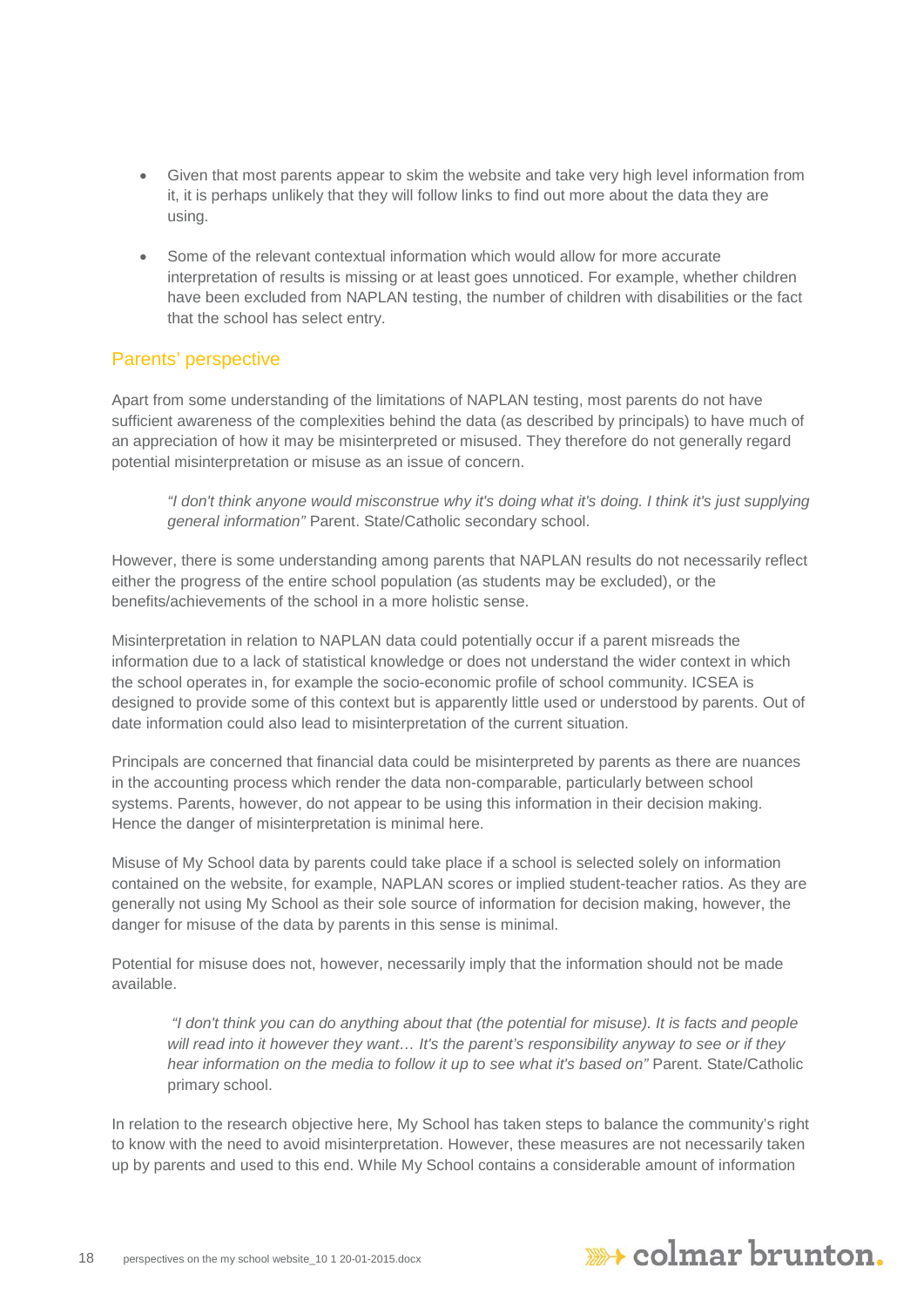(e.g. glossary, ICSEA scores) which aims to give context to or caveats around the information provided, many parents are unlikely to go into this level of detail in order to gain a full understanding.

#### Principals' perspective

While principals do not generally disagree with the overall premise of the community's right to know the information on the My School website, several express strong concerns about potential misinterpretation or misuse by parents. From their point of view, many of the nuances behind reporting of data which could lead to misinterpretation are unlikely to be understood and taken into account by parents. Some principals, therefore, feel that the information should not be provided without further contextualisation.

*"Perhaps if you look at pages like this for an educator these numbers mean different things perhaps than a parent who is not an educator, who may not understand or be able to read into it. So it's simply a number and then you look at the next school, 'Is their number the same? No, it's better. They must be a better school". Is that misinterpretation or perhaps less knowledge about what the numbers mean in order to make a judgement?"* Principal. State/Catholic primary school.

*"I think they have the right to know but I think it should be from the school not external. Even have the same information and be presented the same but within our school websites,*  whatever it might be so maybe schools can contextualise the information like you were talking *about before with the huge influx of students. I think there should be some opportunity to contextualise some of the data"* Principal. State/Catholic primary school.

Principals' main concerns are the possibility of parents:

- Comparing NAPLAN results across schools or year on year within one school without an understanding of the broader context. For example, when comparing between schools, does a given school have selective entry, a dual curriculum, a very small student base or other factors which would potentially compromise meaningful comparison? Or when comparing an individual school's performance year on year, have there been changes to cohort composition or other circumstances which have contributed to differences in NAPLAN scores?
- Using financial data in their decision making when this may not, from the principals' point of view, give an accurate view of school finances. This is of particular concern if parents are comparing across school systems e.g. state, Catholic or independent.
- Taking into account other data which may be (as perceived by principals) inaccurate or out of date, for example, student and teacher population numbers or post-school destinations.

#### ACARA partners' and other stakeholders' perspective

Many partners and other stakeholders took a similar stance as principals on the availability of information to the public. While they agreed it was important that the information was available to parents, it was felt likely that they could place too much emphasis on these figures when deciding on a school for their children.

*"I'm not about the parents not getting the information; I'm on about them getting the information where context will be provided as to its significance within the range of issues* 

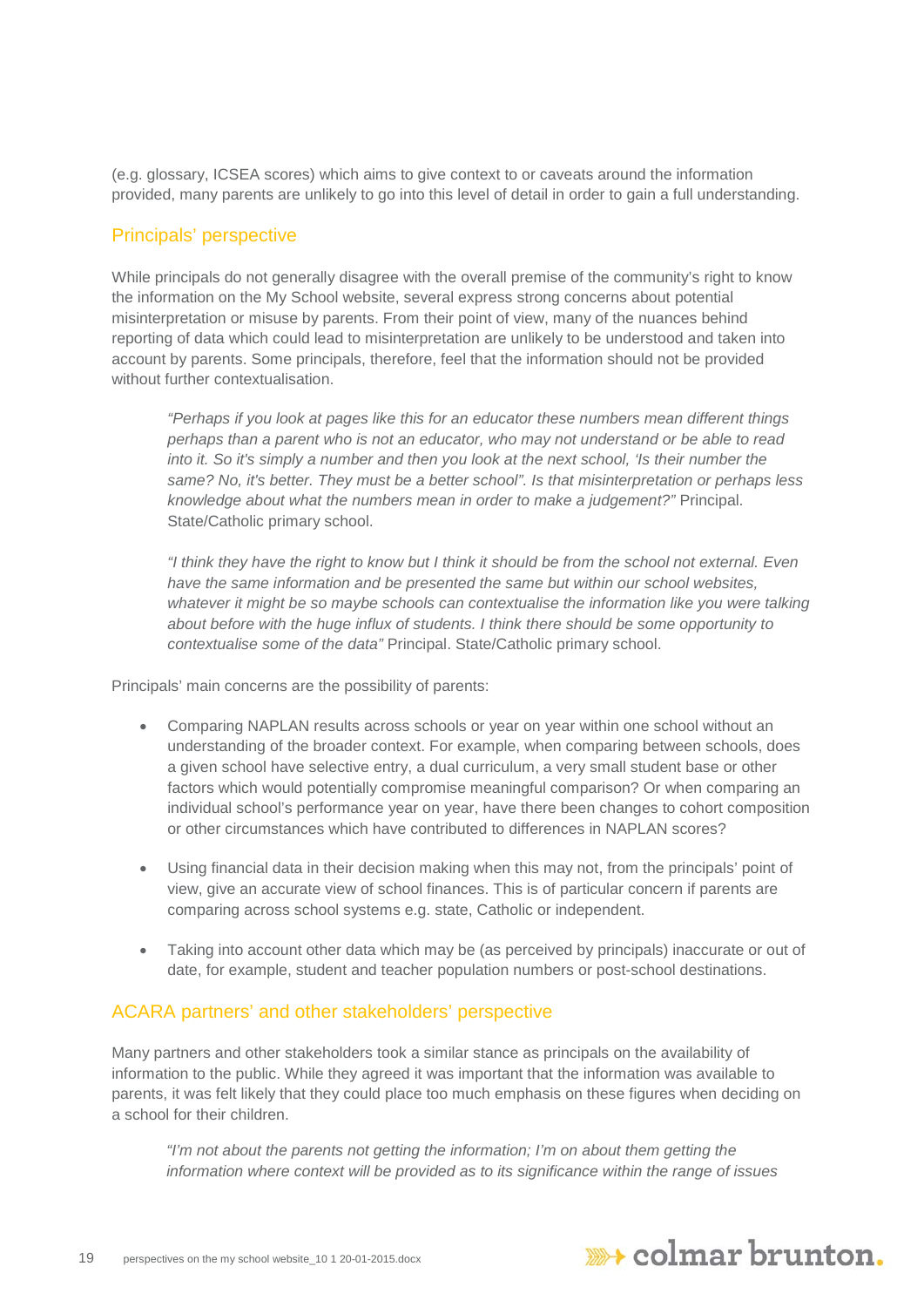*people might like to think about when you decide whether a school is good, bad or indifferent"*  Executive Director, Catholic Education Commission*.*

However, similar to parent feedback, some partners and other stakeholders believed that information taken by parents from My School was only a small part of the decision making process. It was believed that this information acted only as a starting point for further conversation at parent introductory meetings.

*"The data is difficult for them to understand but we say people don't move from schools because of NAPLAN results or because what they read on the My School web site and nor do they enrol students based on that data alone. They may visit schools because they looked on the My School web site to see where the local schools are situated and what their scores are but in the end it is the interview and the school tour and the programs that are offered that make the difference not the score and our survey results clearly show that"* Principals' Representative*.*

## <span id="page-19-0"></span>4.2. Has My School reporting increased accountability and transparency (of schools, of the government, of school systems)?

Accountability was often perceived to go hand in hand with transparency and to have a very similar or interchangeable meaning. "Transparency" is taken to refer more to the availability of information.

*"You're seeing exactly what's going on in that particular school"* Parent. State/Catholic primary school.

"Accountability" as either seen as the same as transparency or as the use of information by schools, governments, school systems or parents to justify, question or improve performance.

Due to the website's focus on individual schools rather than aggregate data, it is believed to provide transparency and accountability at a school level, but is not perceived to have had the same impact on governments or school systems.

#### Parents' perspective

#### *Transparency and accountability at individual school level*

When asked to consider whether My School makes schools more transparent and accountable, responses from parents are mixed. However, there is general agreement that publication of NAPLAN results and other My School information does provide transparency and accountability on an individual school basis.

*"It's like their private life is out there"* Parent. State/Catholic primary school.

*"It's put them under the microscope a little bit"* Parent. State/Catholic secondary school.

From the parents' perspective, much of the information contained on the My School website is already perceived to be in the public domain via school websites and annual reports. Therefore My School

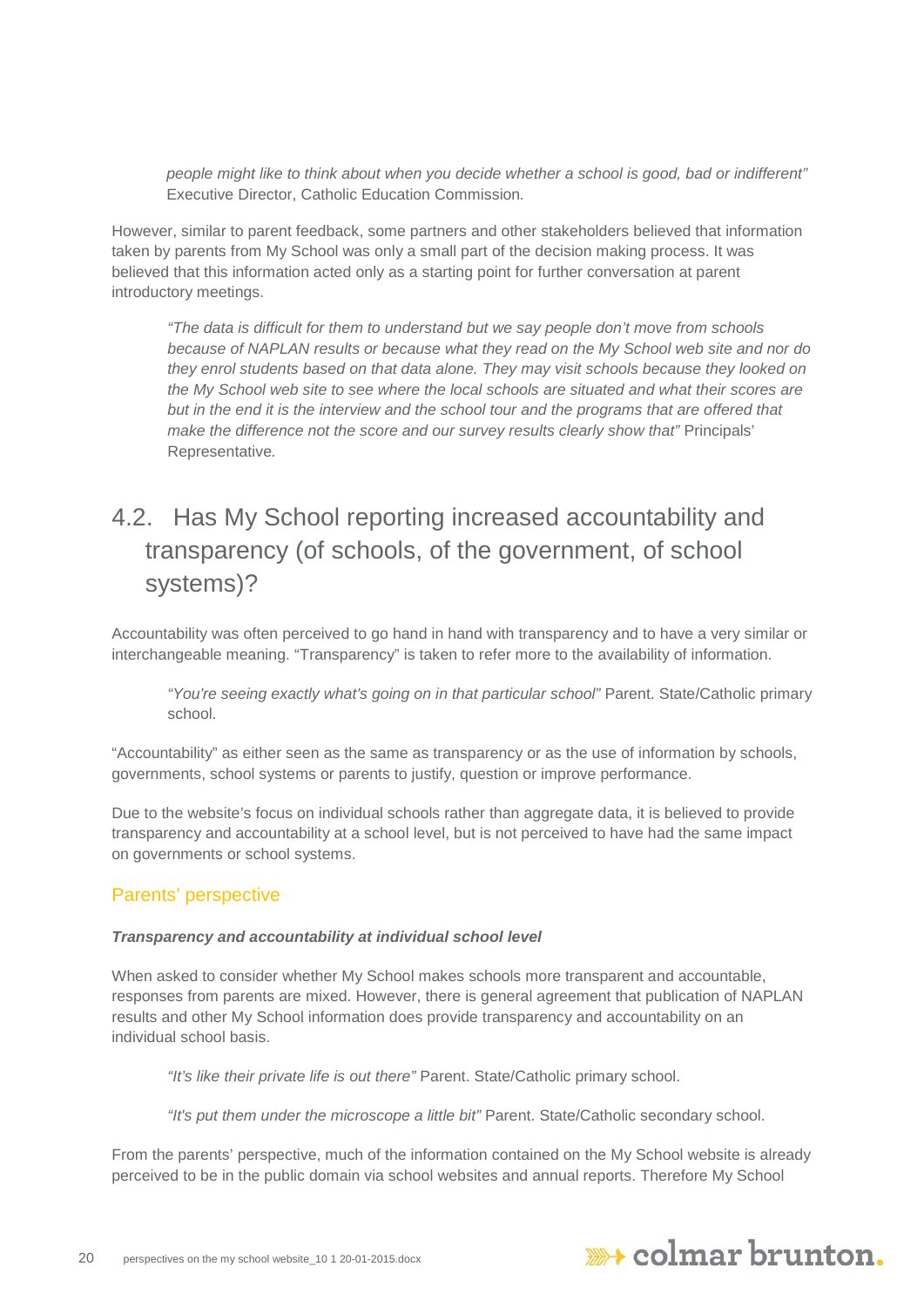does not necessarily represent an increase in transparency or accountability, but rather a gathering together of information into one website.

*"It's an overlap of information and I don't think it has caused them to become more transparent by having that information there. I think it's in annual reports and financials, you get all that anyway"* Parent. State/Catholic secondary school.

While the information on My School may be available in other locations, My School has made it more accessible to parents.

*"I think this website we didn't know about a lot of this beforehand now we know about it. It definitely has brought to light results"* Parent. State/Catholic secondary school.

*"(Has My School made parents more accountable?) Well, the information is published. It's on the net for all to see. Perhaps in the past it was in policy folders in the office which you could ask to read which as a parent you could do. It's all open to you there"* Parent. Independent school.

Having information available in a transparent format means that schools can be held accountable for their academic outcomes and use of funding.

*"I think when talking about transparency they deliver upon on whatever they basically promise. You send your kid to that school for a particular reason, whatever it is it's that they deliver. Transparency is they put everything at the table, at the end of the year there is the numbers they either deliver or didn't deliver"* Parent. State/Catholic secondary school.

*"I think the funding is definitely more transparent, anyone could go on and look at how much any other school got. Before that I don't know where you could go to find that, it makes it more accessible to people maybe. There is funding which makes them accountable for where the money is going and why"* Parent. State/Catholic secondary school.

Some parents feel that increased accountability from schools is improving outcomes for children.

*"I suspect children actually benefit from it. I can see the results improving. Okay it's NAPLAN but it's still curriculum that they're actually testing against"* Parent. State/Catholic primary school.

*"Absolutely (schools have become more accountable) which I think is why they do all the preparing for NAPLAN, the data is there. They want to raise the levels so people can see the performance improvements"* Parent. State/Catholic secondary school.

Transparency also potentially means that schools cannot over-claim their successes.

*"I don't think they can fudge their figures. For example, 'Our school is sitting in the top 5%'. It's there in black and white for us to look at it so we can say that's not necessarily the case"* Parent. Independent school.

#### *Transparency and accountability at government level*

Parents are often unsure as to whether or not My School makes governments more transparent and accountable. The relationship between government policy or performance and the information on

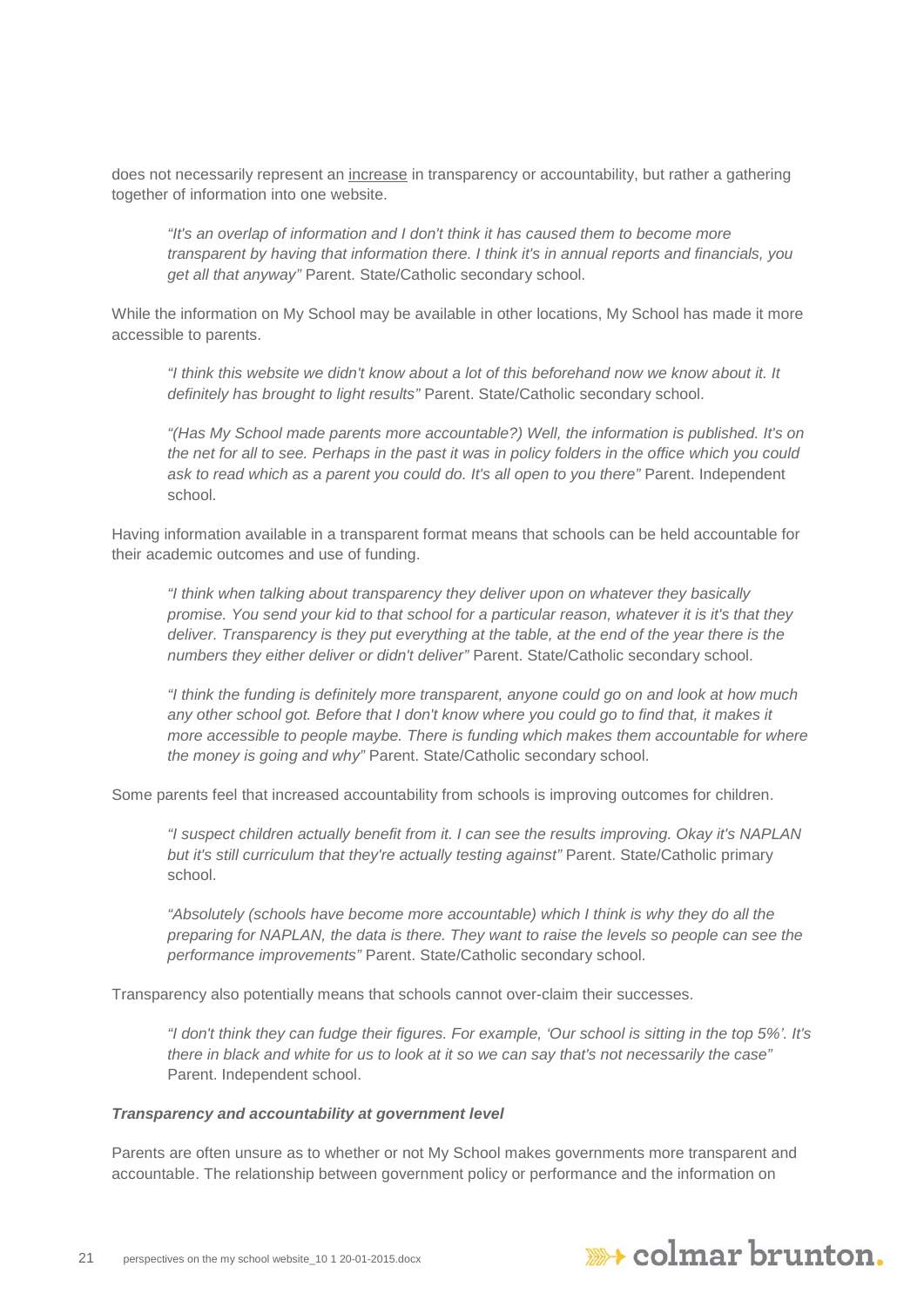individual schools contained in the website is unclear to many parents. Potentially, My School could be a *"tool for parents to be more aware, to question more"* (Parent. State/Catholic primary school.) but it can be difficult for parents to envisage how this might be played out in practice.

Governments are expected to have access to NAPLAN results and other information on school performance in more detail than is featured on the My School website. Therefore, while NAPLAN in general may serve to make governments more accountable, the website itself is not expected to play a significant role here.

Parents tend to associate governments with funding and refer to the funding information on the website when talking about transparency and accountability in this context.

*"It displays their funding, how much they provide…so you can hold them accountable I guess"*  Parent. Independent school.

*"They can't favour whether it be the private or public schools. It puts the numbers out there"* Parent. State/Catholic secondary school.

While it is possible to see whether funding has increased or decreased for a particular school over time, it is difficult to see how this could be related to government decision making, especially since a) the information is only available for individual schools, not in aggregate form and b) no reasons are given for changes in funding.

One of the ways in which My School was thought to potentially provide accountability from a government perspective is in the global context. I.e. My School may serve to illustrate how well the Australian school system is doing compared to that of other countries.

#### *Transparency and accountability at school system level*

Parents find it difficult to comment on whether school systems have become more transparent or accountable as a result of My School. Again, as the information is not presented in aggregate form it is difficult for parents to compare the achievements of one school system against another. From the parents' perspective My School operates at an individual school level.

*"No, (My School does not make school systems more transparent) because it's very individualised. It doesn't tell you how much the Government is providing to all state schools in this area, all state schools in Victoria. You can't make comparisons unless you're very diligent and write down all the figures"* Parent. Independent school.

*"They would have had their systems in terms of balances before. I don't know that having a public website forum as opposed to annual reports or reports to Education of Qld or board members or whoever (would make them more transparent)"* Parent. State/Catholic secondary school.

#### Principals' perspective

#### *Transparency and accountability at individual school level*

Principals, on the whole, are of the belief that My School has had little impact on transparency and accountability at school level. NAPLAN, financial and other data is already available on school

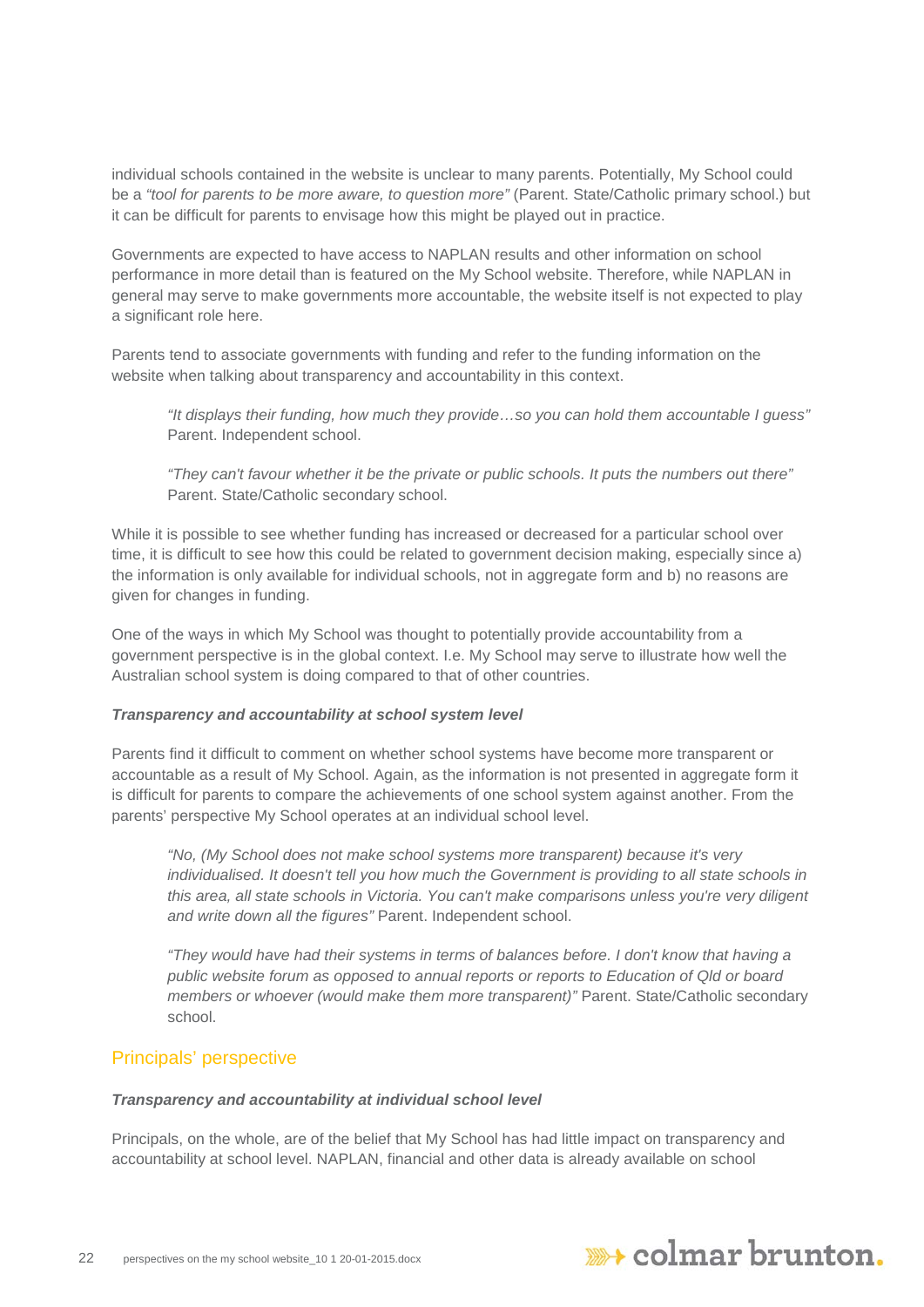websites, in annual reports and directly from school staff. Hence, transparency is already perceived to be in place from that point of view.

*"But in terms of the My School website, we all have that data on our school websites. It's not a secret it's all on our school websites. In fact there is more data on your school websites like number of teachers that have a master's degree, staff absences"* Principal. State/Catholic primary school.

*"If you took My School out of the mix, we're as transparent as we can possibly be. We want everyone to know about our school"* Principal. Independent school. Schools, particularly those in the state and Catholic systems, have other accountability mechanisms in place and therefore tend not to see a significant role for My School in this respect.

*"The Catholic system already has, because the Government was funding the Catholic system, they already had a huge number of accountabilities in place. We have been use to reporting in this way for quite a long time. We have to report back to the Catholic System and the Catholic system reports back to the Government*" Principal, Catholic primary school.

*"There are things like the Student Attitude to School Survey, Parent Survey, Staff Survey even though we haven't had one for a couple of years. And then the VCE results, the NAPLAN results…. I think there are 40 measures that a high school can be measured against so that whole gambit is how we're accountable"* Principal, state secondary school.

#### *Transparency and accountability at government level*

Publication of NAPLAN scores can be seen as making the government more accountable to tax payers.

*"It's also because the Government NAPLAN is standardised testing throughout the country…. then there is also accountability back to the population to say 'OK, you're paying all this money for this to happen. This is where you can find the data'. That was my impression. It was a way of reinforcing these tests. Here is where you can actually see what we've done"* Principal. State/Catholic primary school.

However, not all principals view My School in this light. For some, there is a political agenda behind the provision of My School which is not necessarily related to transparency or accountability for the purpose of enhancing school outcomes.

*"It's a conduit for pretty poor data and then what it's used for is by many politicians to say we're keeping these schools accountable"* Principal. Independent school.

*"All the economic data was driven by a political agenda about private schools taking education dollars from public schools. All of that economic data, socio economic, ICSEA scores is driven by political agenda, which I think was actually aimed at reallocating the financial pie"* Principal. Independent school.

Others comment that My School is a government initiative and, as such, its purpose is to make schools more transparent and accountable, not the government itself.

In fact, the focus on individual schools can be seen as moving accountability away from governments or school systems to the school level.

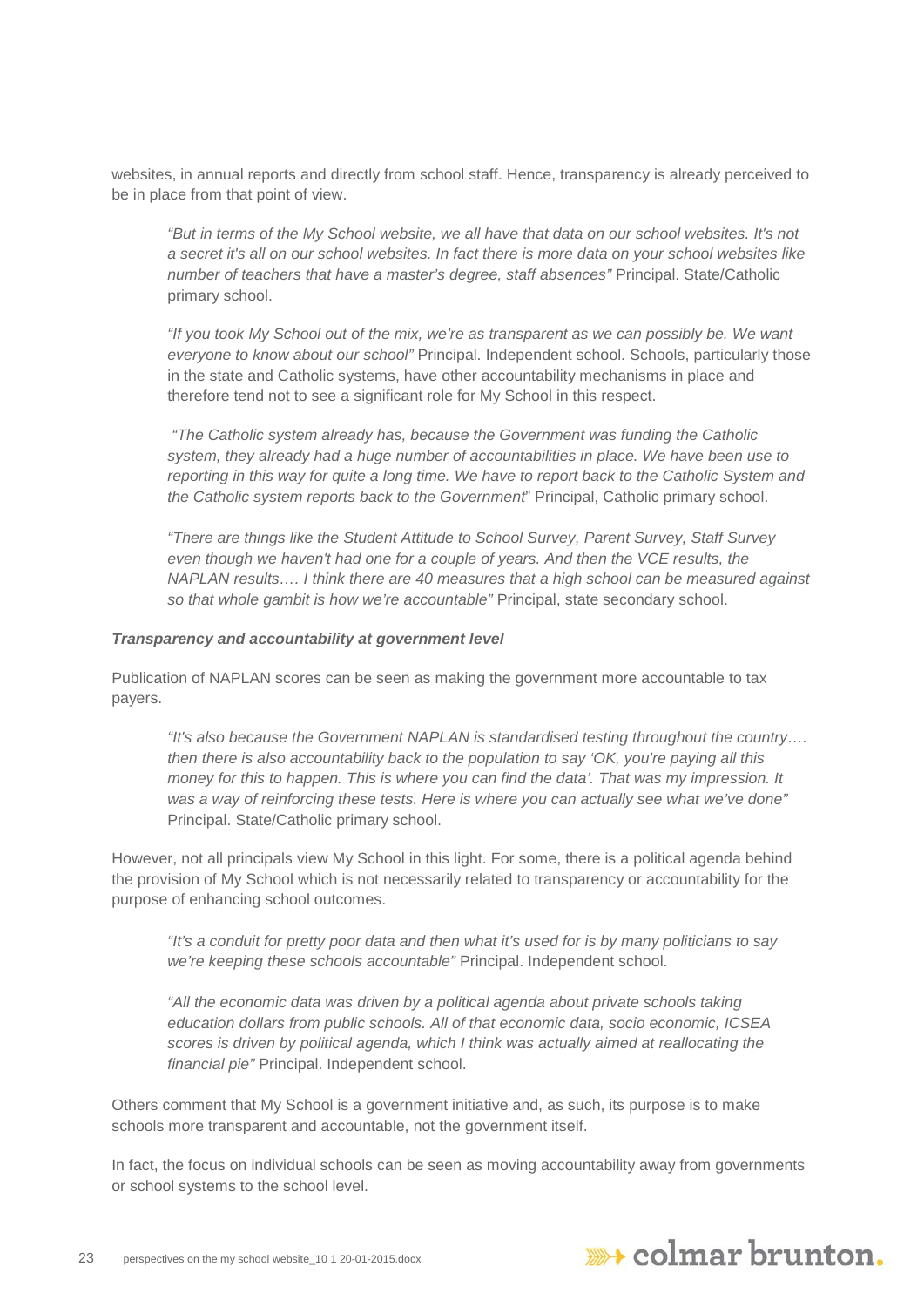*"My school says that this could suit some systems because it takes the system away from the school and puts the school up front and there is no other responsibility around that school around what's happening in the education system. While you keep putting the school out there, there is less responsibility for either the Federal or State Government"* Principal. State/Catholic secondary school.

The issue of transparency around the cost of providing the My School website was also raised.

*"No, (My School has not made governments more transparent) because otherwise you would have the cost benefit analysis. Yeah, we would know how much it cost"* Principal. State/Catholic secondary school.

#### *Transparency and accountability at a school system level*

State and Catholic systems are believed to have their own internal accountability measures. From this point of view My School is not perceived to play a major role in providing transparency or accountability at this level.

One Queensland principal, however, commented on the positive impact of increased accountability for that state's school system.

*"Well I think NAPLAN was a wakeup call for Queensland state schools. We needed it. I think*  as a system we were looking inwardly at our own state. And I know people in the system were *aware that results were going backwards. I think bringing it out as a public accountability for our system, we didn't really like it, but we all have done something about it… I think it was a wakeup call. Queensland needed to be public"* Principal. State/Catholic primary school.

#### ACARA partners' and other stakeholders' perspective

#### *Transparency and accountability at individual school level*

Partners and other stakeholders agree the My School website increases accountability of schools due to the public nature of the information. Partners and other stakeholders also believe that schools acknowledge this information may be used by parents when deciding on a school for their children and therefore, positive figures provided a selling point.

*"Yes, clearly; it's an objective fact. There is more information about local schools out there than there ever has been, how much of it parents want, how much of it is used well, how much of it parents can access in a meaningful way that's a whole other question entirely. But it's certainly transparent"* Catholic School Sector representative.

However, some partners and other stakeholders expressed concern that schools were placing too high an emphasis within their curriculum on succeeding within the NAPLAN test, and therefore students could be losing out in other areas of learning.

*"You can have a scenario where kids in poorer parts of town have their curriculum narrowed right down so maybe they can go a bit better on the test. The facts are their learning experience can become narrowed down because at the end of the day people feel like they're* 

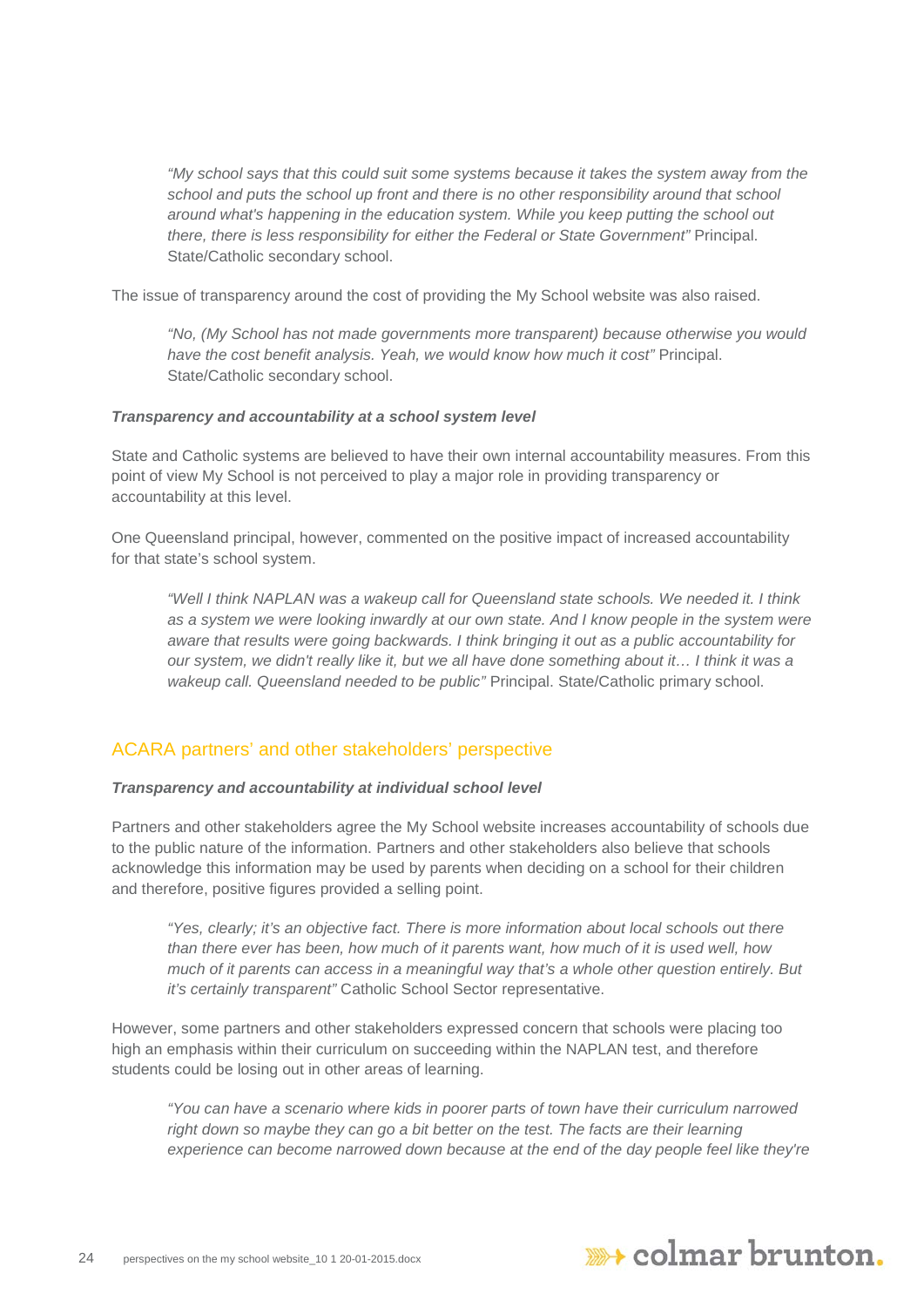*under the hammer with a high stakes test"* Executive Director, Catholic Education Commission*.*

*"That's part of the dilemma because you might get improvement in those measures but not the impact you want for a society because we want young people to be able to be happy and creative and socially responsible individuals"* Government School Sector representative*.*

Some partners and other stakeholders believe that the My School website may have given rise to dialogue between parents and schools, making schools more accountable and transparent to individuals and the public.

*"It has probably given them an opportunity to be more accountable and probably increase transparency because we do push that the data provides an opportunity for parents to go and talk to the school about what's happening, so that helps to increase transparency"*  Government School Sector representative*.*

*"There would probably be individual instances where parents would have taken schools to task having been able to do the comparisons and I think again where schools have been able to coast on a reputation in a competitive environment"* Catholic School Sector representative*.*

However, others believe that My School has not made schools any more accountable or transparent. Partners and other stakeholders' perceive that transparency has always been there as such data has been available through various other sources, although they may recognise that parents or the community may perceive that My School has made schools more accountable.

*"Look honestly as I said earlier our sector has always been fairly highly accountable because other way we are funded etc., and that's always been there. And the fact that most of our schools are funded by smaller systems or individually that accountability has always been there. I think people will think it's made the Department of Education and the bigger systems of education and Catholic education more accountable but I don't think it has because it boils down to how they allocate where that funding is allotted again as to what gets reported on My School website so in actual fact I don't think its necessary made education any more accountable. People probably think it has"* Independent School Sector representative*.*

*"No the key point there is that as we said before there is nothing on there from a transparency point of view that wasn't already publically available through the school community"* Catholic School Sector representative.

#### *Transparency and accountability at government level*

There are few partners or other stakeholders who perceived My School as increasing accountability and transparency of governments outright.

*"I think that it's good that we're that government is genuine about transparency and about making information available, and certainly parents have that information to use if they want to. And I think it reminds us as government to continue to try and make information available and more accessible"* Government School Sector representative*.*

Generally partners and other stakeholders did not believe that My School was making governments more accountable and transparent, and often noted that this was never its purpose. Some partners

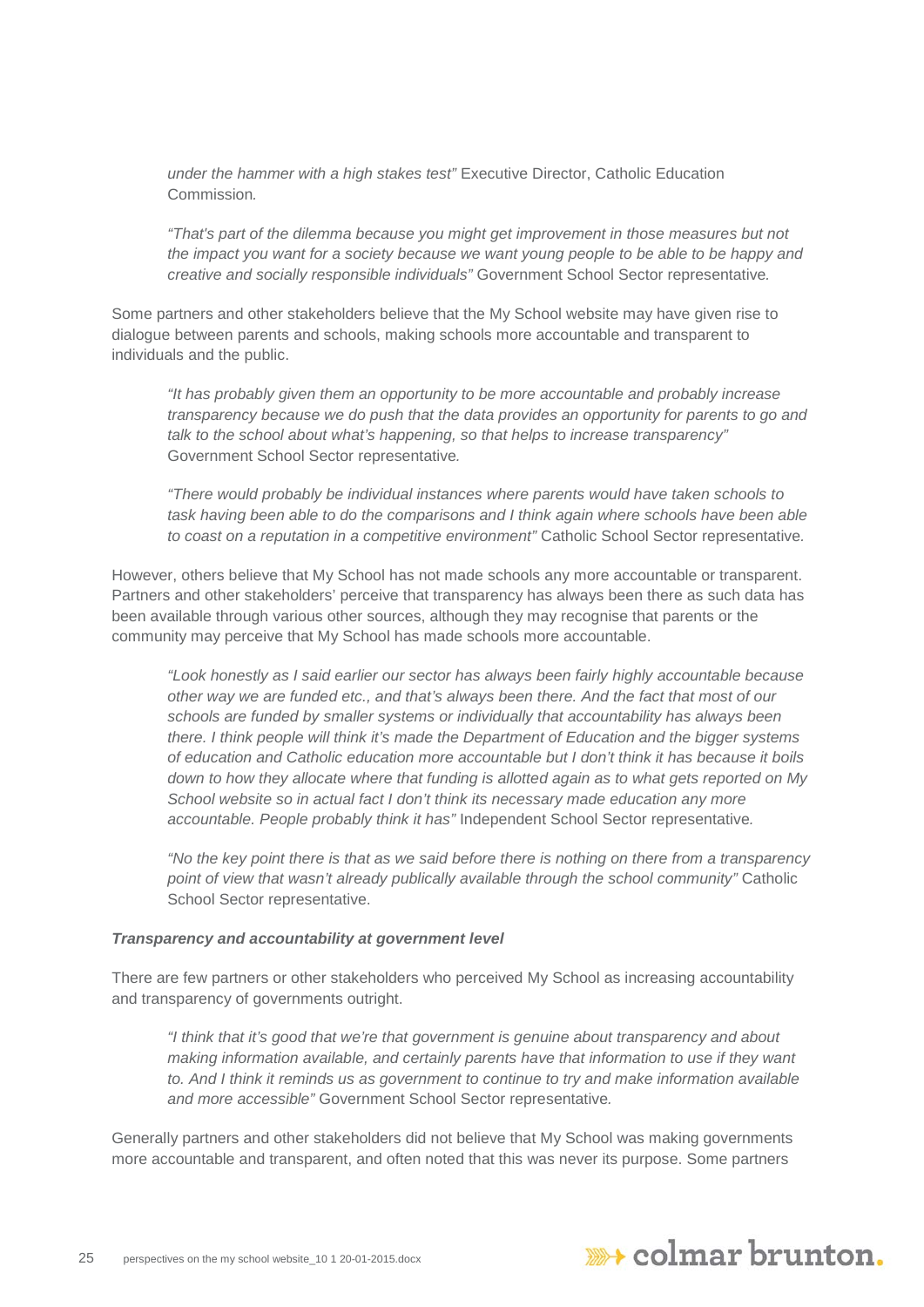and other stakeholders indicated that it may make the government look more accountable and transparent but this may not be the reality.

*"I don't think you can say that I mean if you go and have a look at who uses and how many hits the My School website gets it's not that great from what I understand and therefore I have to wonder, it has the capacity I suppose to look at those making it more accountable but in actual fact I don't think it actually is"* Independent School Sector representative*.*

"I don't see it as its intention as being impact on government, I think that as I said earlier to *some extent it's been a useful way for government to say look we are making things transparent, but again whether that's the right place to spend the money I would have doubt"*  Independent School Sector representative*.*

Similar to principals, some partners and other stakeholders believe there is a political agenda behind My School beyond that of increasing accountability and transparency of the government.

*"Politicians love to be able to tell parents who are voters that they've made all this data available out there to help you make your decisions*" Independent School Sector representative*.*

#### *Transparency and accountability at a school system level*

Once again a number of partners and other stakeholders believe that My School has not had a major role in increasing accountability or transparency at the school system level, simply because it has always been in place.

*"We were already transparent and accountable if you are looking at our financial data we already have to report that to ASIC and to the Australian Tax office. In terms of what happens in our schools individually it's all out there parents know about levies that have to be paid potentially and all those sorts of things so no I wouldn't say we were any more transparent because of it"* Catholic School Sector representative*.*

*"Independent schools have always been quite responsible to boards anyway about the performance of their school, about the financial management of their schools and the like but it probably doesn't change much for them"* Government School Sector representative*.*

Whereas, others believe that having the data more readily available inevitably helps schools systems be more transparent and accountable.

*"I think to some extent. A lot of this information was available before in different places it has consolidated it in to one place. Some schools, none of that information was available but a lot of the good schools and a lot of the schools I dealt with, that information was available it just wasn't all in one space looking like that"* Government School Sector representative*.*

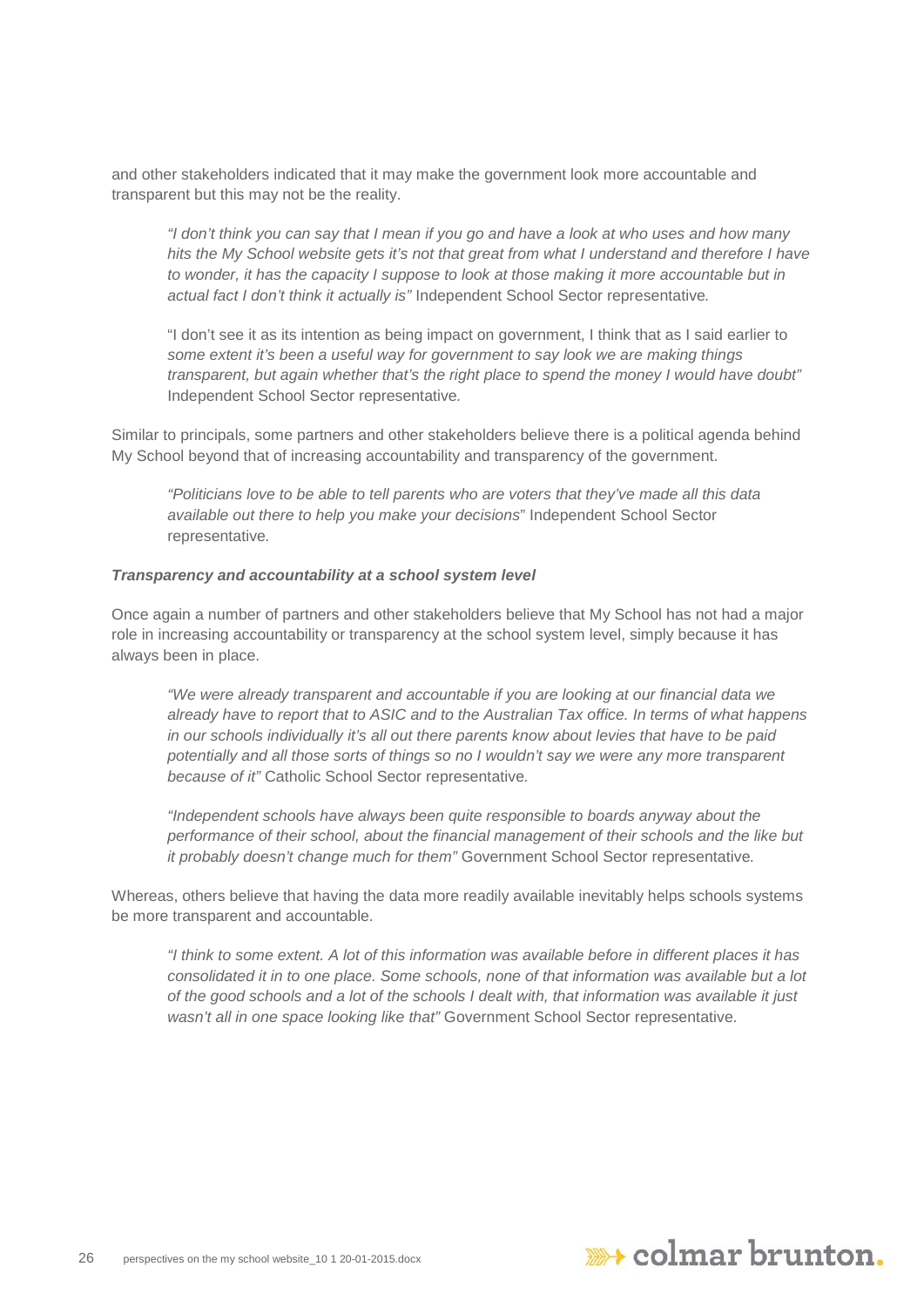## <span id="page-26-0"></span>4.3. Does My School reporting use data which is valid, reliable and contextualised? Is My School reporting sufficiently comprehensive to enable proper interpretation and understanding of the information?

To avoid repetition, these two closely related research objectives are covered in this section. For the purposes of this report "reliability" refers to the accurate reporting of data and validity to the perceived value or accuracy of the data for use in decision making.

Principals, partners and other stakeholders have very different perspectives compared to parents on the validity, reliability and contextualisation of My School data. This is largely due to partners, other stakeholders' and principals' "insider" knowledge of the way in which the information is collected and/or calculated and some of the nuances which could lead to misinterpretation. Parents, who generally do not have this knowledge, are more likely to take the information presented on the My School website at face value.

The extent to which the data is considered comprehensive and is therefore able to be accurately interpreted and understood relates largely to issues of contextualisation.

Detailed discussion of the accuracy, usability and presentation of My School information is contained in section 3.4. This section contains a summary of points relevant to the research objective.

#### Parents' perspective

Parents tend not to question the reliability or validity of most of the school profile information presented on my school, for example the description of the school, staff and student numbers etc. They do, however, express a need for more contextual information, such as an outline of special programs offered, to help them form a rounded, holistic view of the school.

Parents have some concerns about the validity of NAPLAN data as a tool for comparing schools. The issue here is not inaccurate reporting of NAPLAN scores but factors which may have influenced the results of testing:

- Possible exclusion of some pupils from NAPLAN testing meaning that results are not reflective of the entire school population
- A perceived focus on "coaching" students for NAPLAN in some schools

At a broader level, some parents question the validity of NAPLAN scores as a measure of comparison on the basis that they do not reflect a holistic view of the school. NAPLAN's focus on literacy and numeracy is considered narrow and does not, by definition, take into account strengths and weaknesses in other areas of the curriculum or specific features of the school.

ICSEA scores are difficult for parents to both understand and use in the context of comparing similar schools. This could be attributed to a lack of contextualisation in the sense that statistical concepts are not presented in a manner which is easily understood by the lay person. There is also some question as to the reliability of these scores, given that they are partially based on information

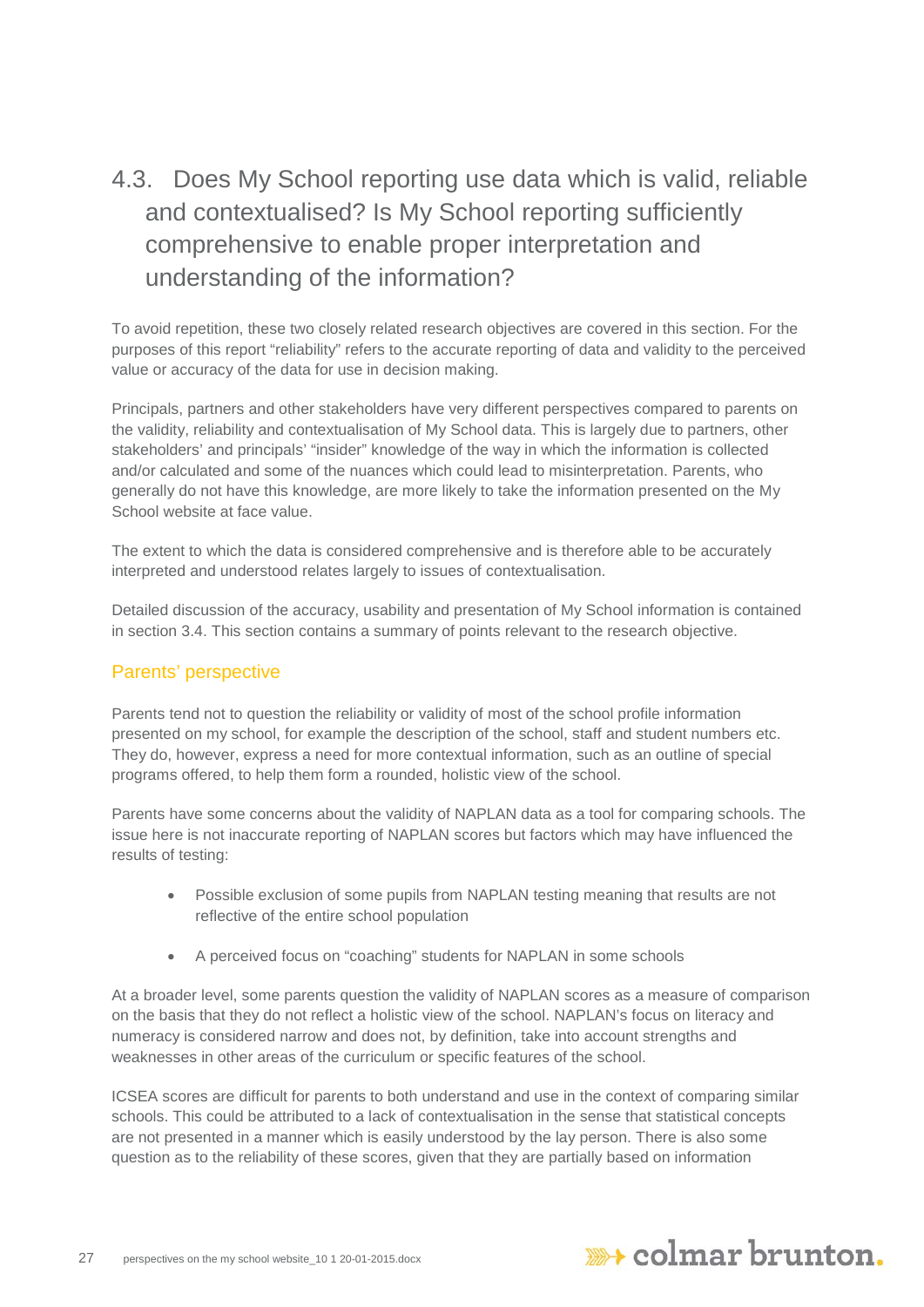supplied by parents, given the views of some that some parents may provide inaccurate or incomplete data.

Reliability of the financial information provided is not generally questioned by parents. However, they did not appear to be using this information when comparing schools.

Overall, then, parents find some of the My School information to be reliable and valid. However, they do have concerns about the reliability and validity of NAPLAN and ICSEA scores, some of which relate to a lack of contextualisation. While a comprehensive range of NAPLAN data is provided, the lack of contextualisation can inhibit accurate interpretation.

#### Principals' perspective

Due to their more specialised knowledge of the origin and context of some of the My School information, principals express greater concern than parents over its reliability, validity and contextualisation.

The main area of concern for principals is around the validity of NAPLAN scores as a measure of comparison between schools, especially when used by parents. For principals a key issue here is contextualisation. From their point of view, there are numerous contextual factors which can render comparison of NAPLAN results between schools, or even year on year within one school, invalid. In terms of comparison between schools, these factors include size and location, proportion of children with special needs or from non-English speaking backgrounds, single or dual curriculum, single sex or co-ed, selective entry or comprehensive.

Size of school can affect the statistical reliability of results with smaller schools more prone to variations in NAPLAN scores due to changes within small cohorts. This, along with other factors which may influence the makeup of a given cohort (for example, an influx of new students or the loss of more able students to a selective entry school), can impact on the validity of comparisons over time within one school

While the ICSEA score is intended to provide some contextualisation to the NAPLAN results, principals generally feel that it does not provide an accurate basis for comparison. In fact, the use of ICSEA scores appears to result in the selection of some "similar schools" which are not perceived to be at all comparable from the principals' point of view. Again, the key issue here is a lack of contextualisation, with factors such as school location, type of curriculum and characteristics of the school population (other than education and occupation of parents) not having been taken into consideration.

Some principals also express concern around the comparability of financial information, especially since the various school systems (state, Catholic and independent) are understood to have different reporting requirements. Here the issue is not so much around the reliability of the actual data included but the validity of its use as a means of comparison.

There were also some more minor concerns around the accuracy of maps and the reliability of information about post-school destinations.

The timeliness of some information on the My School website is also an issue for principals. For example, data on NAPLAN scores and financial position is believed to take some time to be featured on the site and is therefore out of date.

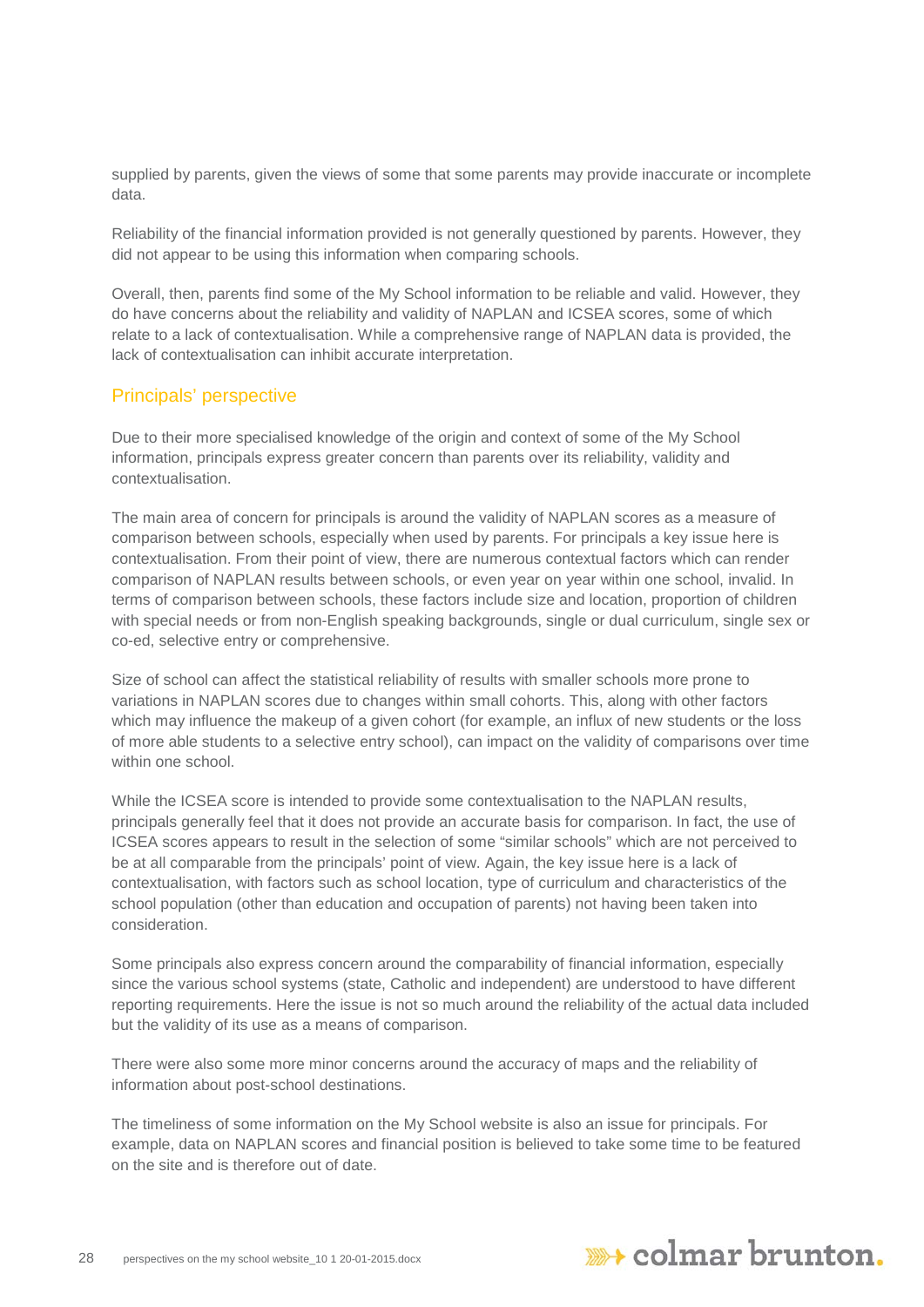In summary, principals find some of the My School information to be reliable and valid. However, they do have some major concerns parents' use of NAPLAN scores to compare schools in the absence of an understanding of the wider context. The perceived danger here is that a lack of comprehensive context will lead to misinterpretation of the information provided. ICSEA scores go some way towards contextualising but, in isolation, do not appear to meet the needs of principals or parents in this regard.

#### ACARA partners' and other stakeholders' perspective

While My School is broadly thought to contain valid and reliable data, partners and other stakeholders do have a range of concerns regarding the reliability, validity and contextualisation of data as presented on the website.

The publication of NAPLAN data on My School is believed to lack the context required for parents to accurately interpret the data. Contextual information that partners and other stakeholders suggested would aid interpretation include the proportion of Indigenous students, students with special needs or students from non-English speaking backgrounds, impacts of changes to cohorts year on year, and the increased likelihood of fluctuations in NAPLAN results for small cohorts. While some of this information is available on My School, not all stakeholders are fully aware of the extent of information on My School.

*"We don't believe that a school this year is like the same school last year because changes of students, changes of staff, demographic changes in the school community all serve to make schools evolving organisations so they don't remain static over time and we don't believe you can say that one school is like another simply because there are a set of student characteristics that might be similar. They are not the same in our opinion so to compare two schools and to say these schools are alike to the extent that we can say this one is better than that one because of their NAPLAN scores, we don't think there is any validity in it at all, we don't think it should be done"* Principals' Representative*.*

An exception to the general feeling of confidence partners and other stakeholders have in regard to interpreting the data on My School is the ICSEA. While some partners and other stakeholders are confident they understand the metric and that is it useful, others either do not feel they understand it or feel it is not a valid metric to identify like schools.

*"It's quite interesting for me that ICSEA has been most problematic for some sectors not others. That's where you get the notion of value adding when you measure performance against like schools"* Government School Sector representative*.*

Again, similar to principals, some partners and other stakeholders also express concern around the comparability of financial information across state, Catholic and independent schools.

Comparisons across jurisdictions are also problematic for some partners and other stakeholders who note that Year 12 completions and certificates awarded and VET enrolments and traineeships data on the school profile page is not collected consistently across jurisdictions. Therefore, comparing schools across jurisdictions on these measures is not valid. Furthermore, it was felt that parents in some lower socioeconomic communities may be less likely to provide this information.

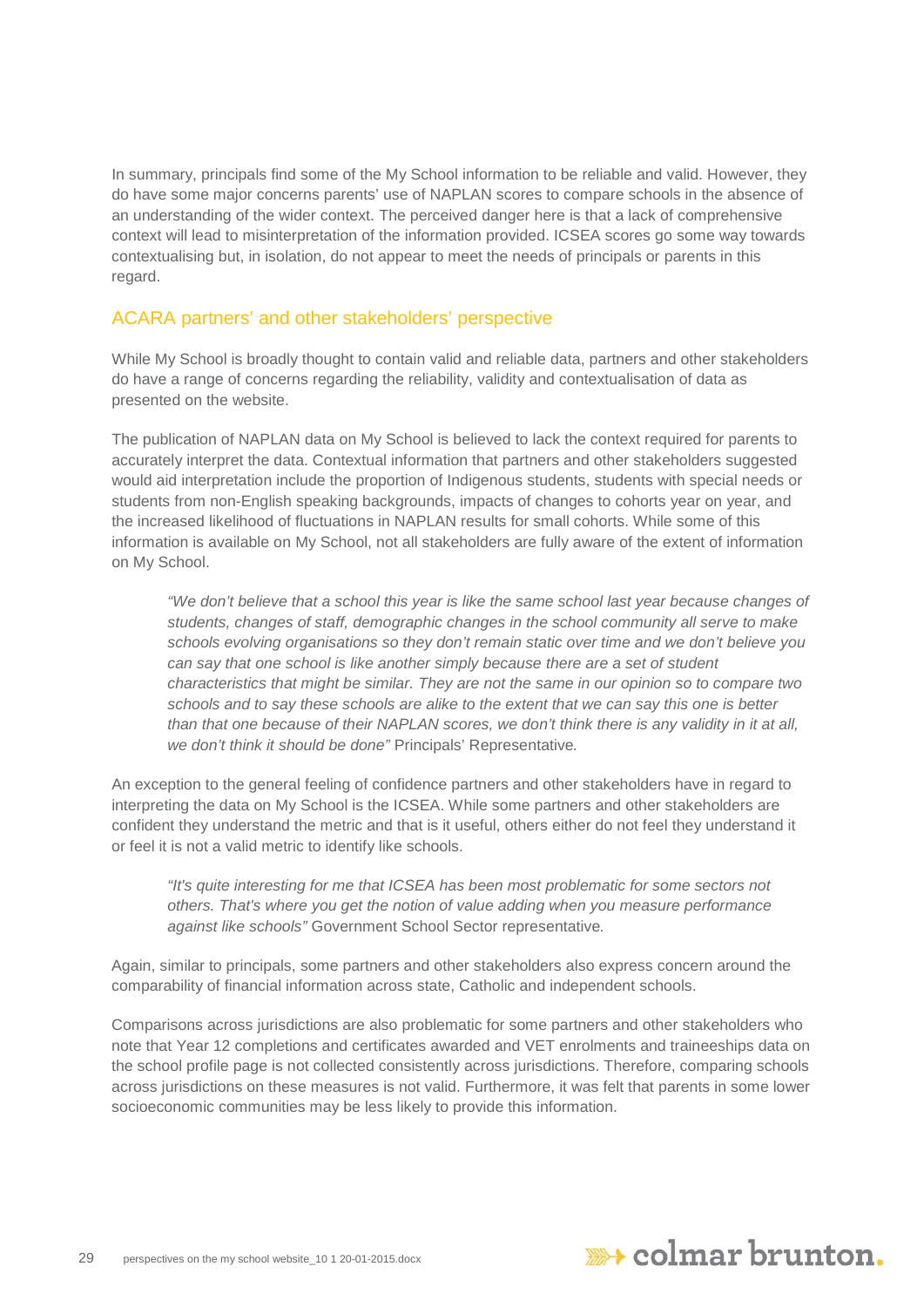<span id="page-29-0"></span>4.4. Does My School reporting provide schools (who have the primary accountability for student outcomes) with reliable, rich data on the performance of their students?

#### Parents' perspective

Parents expect schools have alternative and more comprehensive sources of data on the performance of their students. As such, they do not envisage schools using My School to monitor or evaluate the progress of their own students.

#### Principals' perspective

With a few exceptions, principals were not using the My School website to help them evaluate the performance of their students. Several referred to alternative sources of information which were both more comprehensive, easier to manipulate and more up to date.

Some had attempted to compare their school with "similar schools" as defined on the website but had found it difficult to identify commonalities with the "similar schools" generated.

My School information is, however, sometimes used to demonstrate the performance of the school to parents or to staff members.

#### ACARA partners' and other stakeholders' perspective

Partners and other stakeholders understand that schools have alternative, more detailed sources of the data that is available on My School. However, they also acknowledge specific instances where My School is likely to provide information in a format not as readily available elsewhere. Namely comparing their own performance to other similar schools (not necessarily schools identified as similar on the My School website), schools in their local area, or schools in other sectors.

*"The schools are saying they can use it to inform their own thinking about their planning, their strategies, they can contextualize their performance. I think it's really important for teachers to*  be making judgments which they are doing all the time, understanding the broader *environment so schools can be insular places, they can be focusing entirely on their own cohort and their own frame of reference and the external frame of reference country and cohort is very important"* Test Administration Authority*.*

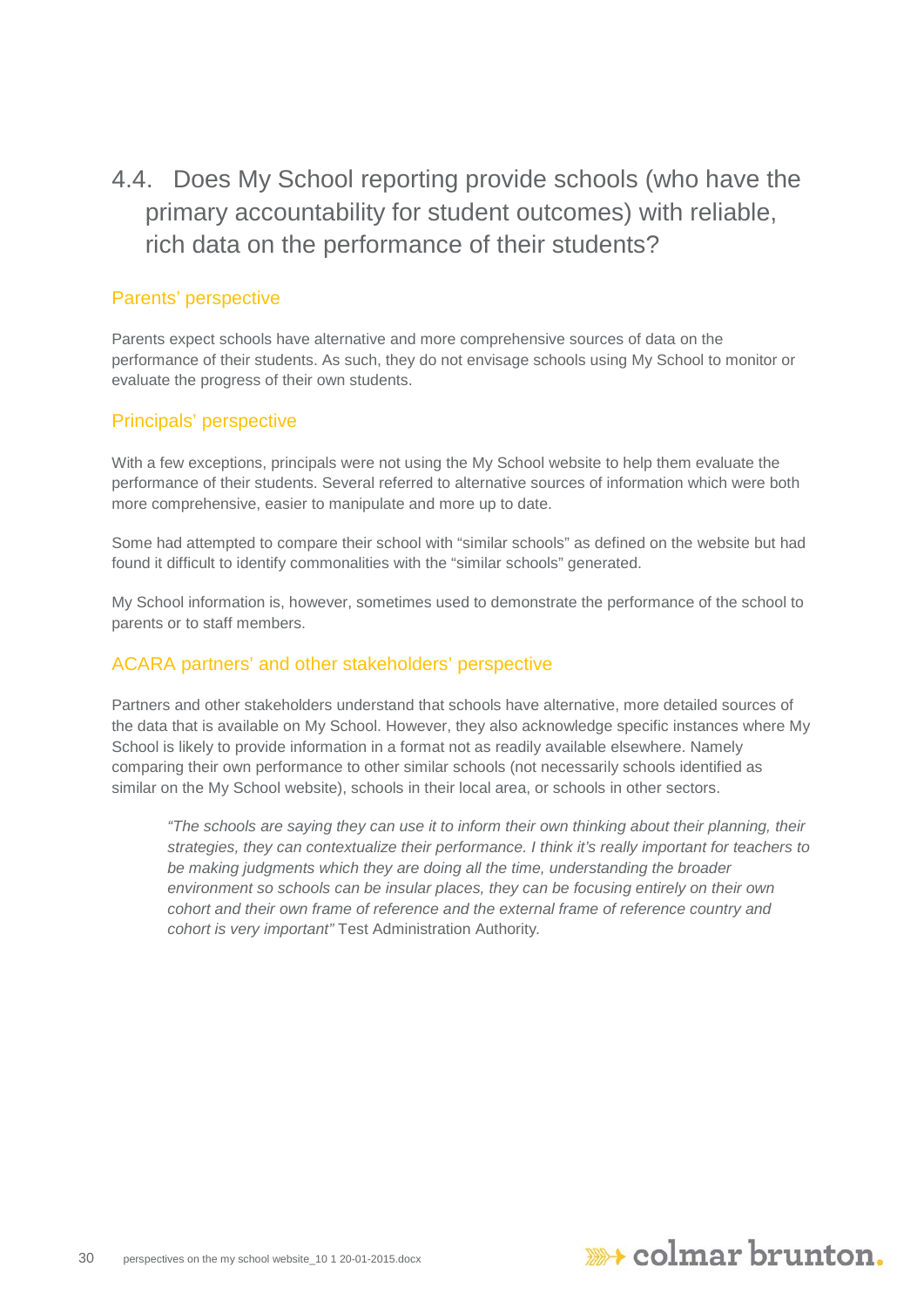<span id="page-30-0"></span>4.5. Does My School reporting provide parents and families with information they need to develop informed judgements, make choices and engage with their children's education and the school community?

#### Parents' perspective

My School is seen by many parents as a starting point for research leading to a decision about their child's education. It can be used, for example, to identify schools within a given area, to compare the performance of local schools from different school systems, to short list schools of a particular size or to identify local schools with the highest NAPLAN scores.

Once a child is enrolled in a school, some parents use My School to follow the progress of that school's NAPLAN scores over time or to put their child's NAPLAN scores in context. One of the key aims here is to reconfirm the parents' decision making or, potentially, to take action if the school is interpreted to be underperforming.

None of the parents participating in this research had made a decision based solely on information from My School. There is widespread acknowledgement that My School is just one of many resources which feed into decision making. Visits to a prospective school and/or its website and discussions with other parents form an essential role here. While it provides some useful information, My School cannot, in isolation, give parents the comprehensive view of a school which many are seeking. In particular, it does not provide information on programs and achievements outside the NAPLAN sphere, nor a more qualitative sense of the spirit or ethos of the school.

My School does provide parents with one avenue through which to "engage with their children's education". There is little evidence, however, that My School is directly assisting parents to engage with the school community. In general, it appears that parents do not use My School information specifically as a starting point for discussions with teachers or other parents.

#### Principal's perspective

As discussed above (in section 4.5.4), principals have some concerns about parents' use of NAPLAN results to make judgements and choices about schools. The main concern here is around a lack of contextualisation of the results which mean that the judgements made by parents are not well informed.

Few principals reported having conversations with parents on the topic of My School in general or specific information drawn from the website. From this perspective it appears that My School is not generally instigating greater engagement with the school community.

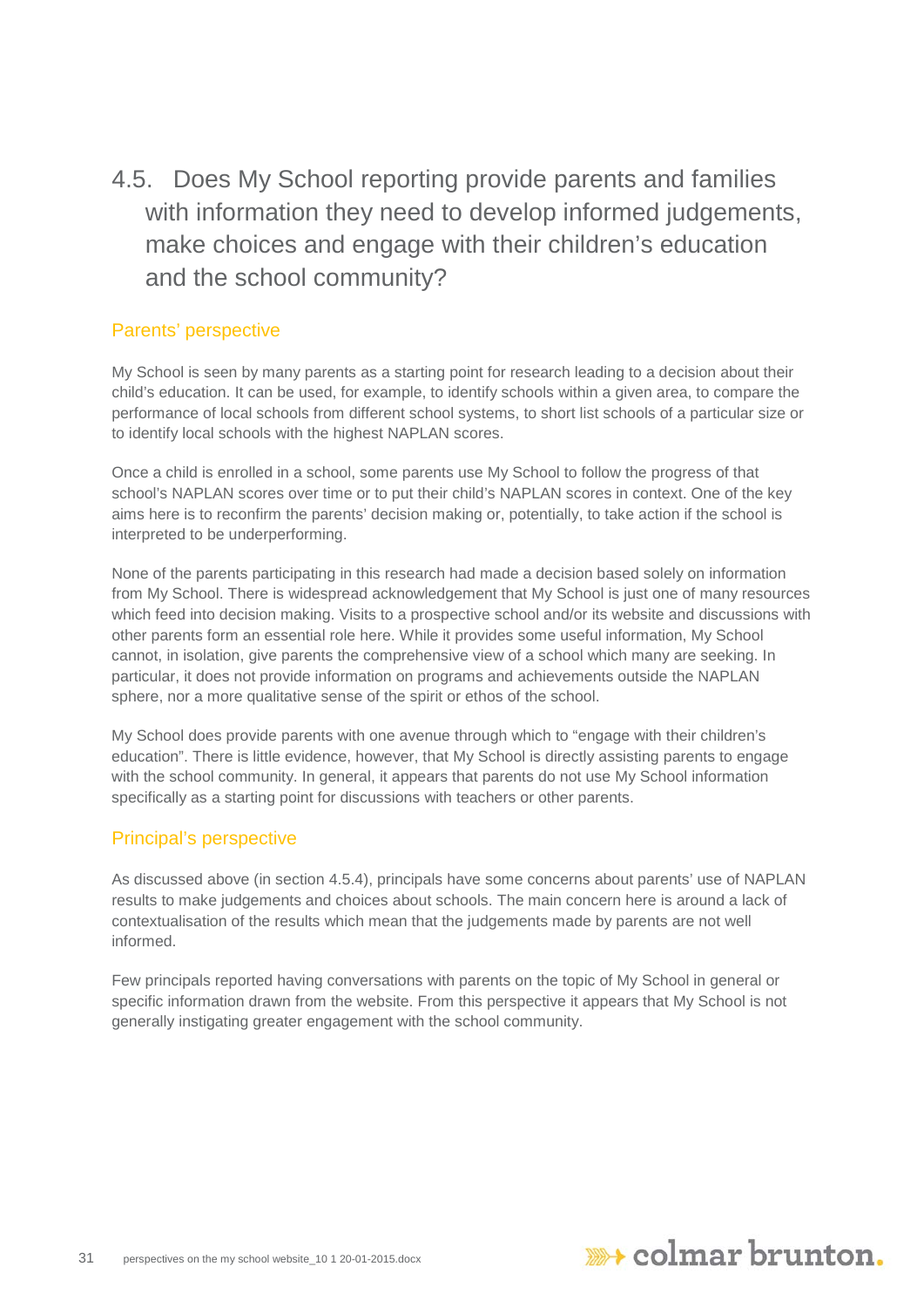#### Partners and other stakeholders' perspective

As discussed above (in section 4.5.4), partners and other stakeholders have concerns regarding the ability of parents to interpret the data on the website, thus, parents' ability to develop informed judgements and make choices is not perceived to be enhanced significantly by My School. However, a number of partners and other stakeholders note that My School could be used by parents to engage with their child's school or schools their child/ren may attend in the future.

*"I think they're wanting to get a basic understanding of some of the sort of the basic attributes of a school. So they might look at it to see how big a school is, the diversity of the school population, some of those sorts of things. So if I was using it as a parent I would want to know some of the basic demographics of that school, attendance patterns, I'd be interested in. so I don't know how much weight, and my understanding that parents don't place a lot of weight on NAPLAN results on the whole. I can think of one or two examples when parents have been interested in NAPLAN results, but on the whole I think they are more interested in some of the other schools' characteristics"* Government School Sector representative*.*

Some partners and other stakeholders acknowledged My School as a tool for parents' choosing a school in situations where they have a choice of a number of schools.

<span id="page-31-0"></span>*"My hunch would be that the people that get the most benefit from the My School website would be the parents of kids in tight educational marketplaces where there are, where there is strong competition between schools for enrolment. Some of the work that has been done I think by the Whitlam Institute in recent times around NAPLAN would indicate that certainly parents in less well-off areas where there is a looser market probably pay very little attention*  to NAPLAN scores and My School website is a factor influencing the decision. But that would *be mobile aspirational parents in an area where schools are competing for enrolment I think would get the most benefits out of it from their perspective"* Catholic School Sector representative*.*

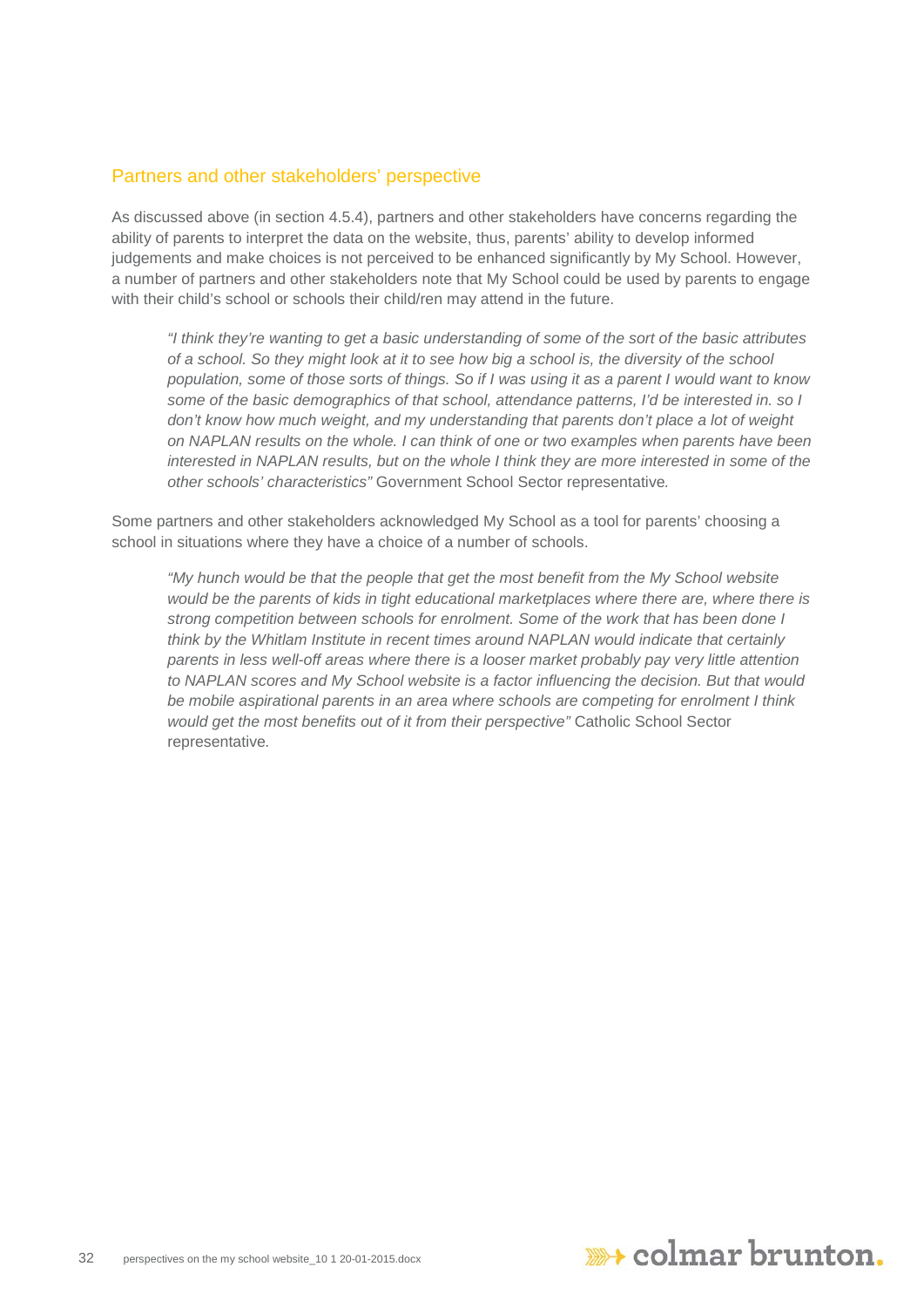## 4.6. Does My School reporting provide the community with access to information that enables them to understand the performance of schools and the context in which they perform and to evaluate the decisions taken by governments?

The first part of this research criterion, "Does My School reporting provide the community with access to information that enables them to understand the performance of schools and the context in which they perform?", is addressed in detail in section 4.5.4 above to the extent that it applies to parents. While members of the community more broadly were not interviewed as part of this study, it is assumed that many of the issues encountered by parents in relation to understanding the performance of schools and the context in which they perform, would also apply to the community at large.

Although the website is believed to be primarily aimed at parents and schools, the wider community can use My School information, and particularly the NAPLAN scores, to help them understand the performance of schools. Parents, principals, partners and other stakeholders acknowledge that this only provides one part of the picture, i.e. a snapshot focus on literacy and numeracy, and that there are issues in comparing NAPLAN data in the absence of an understanding of the wider context.

The second part of this research criterion, i.e. whether My School enables the community to evaluate decisions taken by governments, was more difficult for parents and principals to comment on.

#### Parents' perspective

"Decisions taken by governments" is generally taken to mean decisions around funding. Parents in general displayed little interest in, or knowledge of, school funding. In addition, as My School only presents information on an individual school basis it is difficult for parents to envisage how the website could assist them in understanding the impact of government funding decisions on schools in general. At individual school level, the minority who do look at school financial information may notice a change in government funding from year to year. However, as My School is not expected to provide a reason for this, parents believe that it would be difficult to relate this to government decision making.

#### Principals' perspective

Again, as the data is only presented at individual school level, rather than in aggregate, it would be difficult for principals to use My School to see or understand the broad impact of any government funding or other policy-related decisions.

Where their own school is concerned principals have other, more comprehensive, data sources at their disposal so would not generally need to use My School for this purpose.

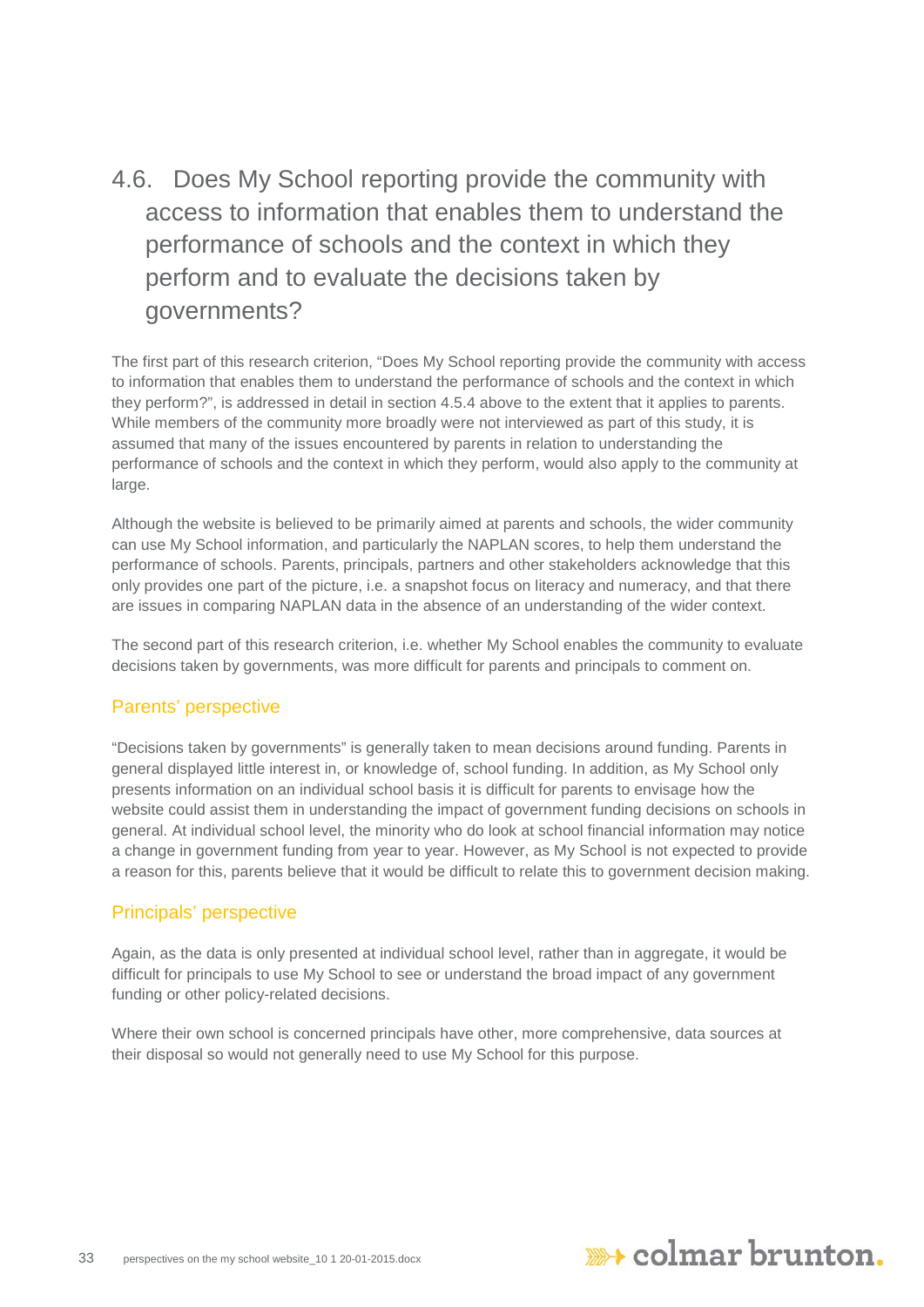#### ACARA partners and other stakeholders' perspective

Partners and other stakeholders did not commonly indicate they use the My School website to evaluate decisions taken by governments and did not perceive significant scope for parents or schools to do so.

*"If it becomes a vehicle for explaining public policy are you in danger then of feeling that the data is influenced by that story that the public policy wants to tell?"* Government School Sector representative*.*

However, an exception is decisions related to funding. A number of partners and other stakeholders referred to My School in reference to the new schools' funding model and indicated use of the website to evaluate government funding decisions and if necessary advocate on behalf of schools to government.

*"Yes we do, we look at government decisions on school funding, the one I just talked about being a case in point and we see how that decision was made and we are then able to advocate for other considerations to be brought into the argument and that's just one case. We use it all the time to understand why things are happening"* Principals' Representative*.*

*"The reason I actually went to the My School website is because in the Education Bill it does say that for some of the funding elements under the new funding model they actually get the data from ACARA and the data is actually displayed on the website, and so that's one of the major reasons I went in and used My School because I had to look at that data to see what the government was using to fund our schools and then it was a case to looking to see whether that was actually accurate and whether our schools are being fairly funded, based on that information. And there are a whole lot of anomalies; there was a whole lot of bad information up there that disadvantaged our schools"* Independent School Sector representative*.*

Partners and other stakeholders do not perceive parents use My School to evaluate decisions taken by government, though there was some acknowledgement that My School could have the potential to support parents to do so, given that parents use the website.

<span id="page-33-0"></span>*"Yes given the audience, given we know a lot of parents are using it across the community and beyond Australia are using it; it is a potential tool for explaining Government policy"*  Government School Sector representative*.*

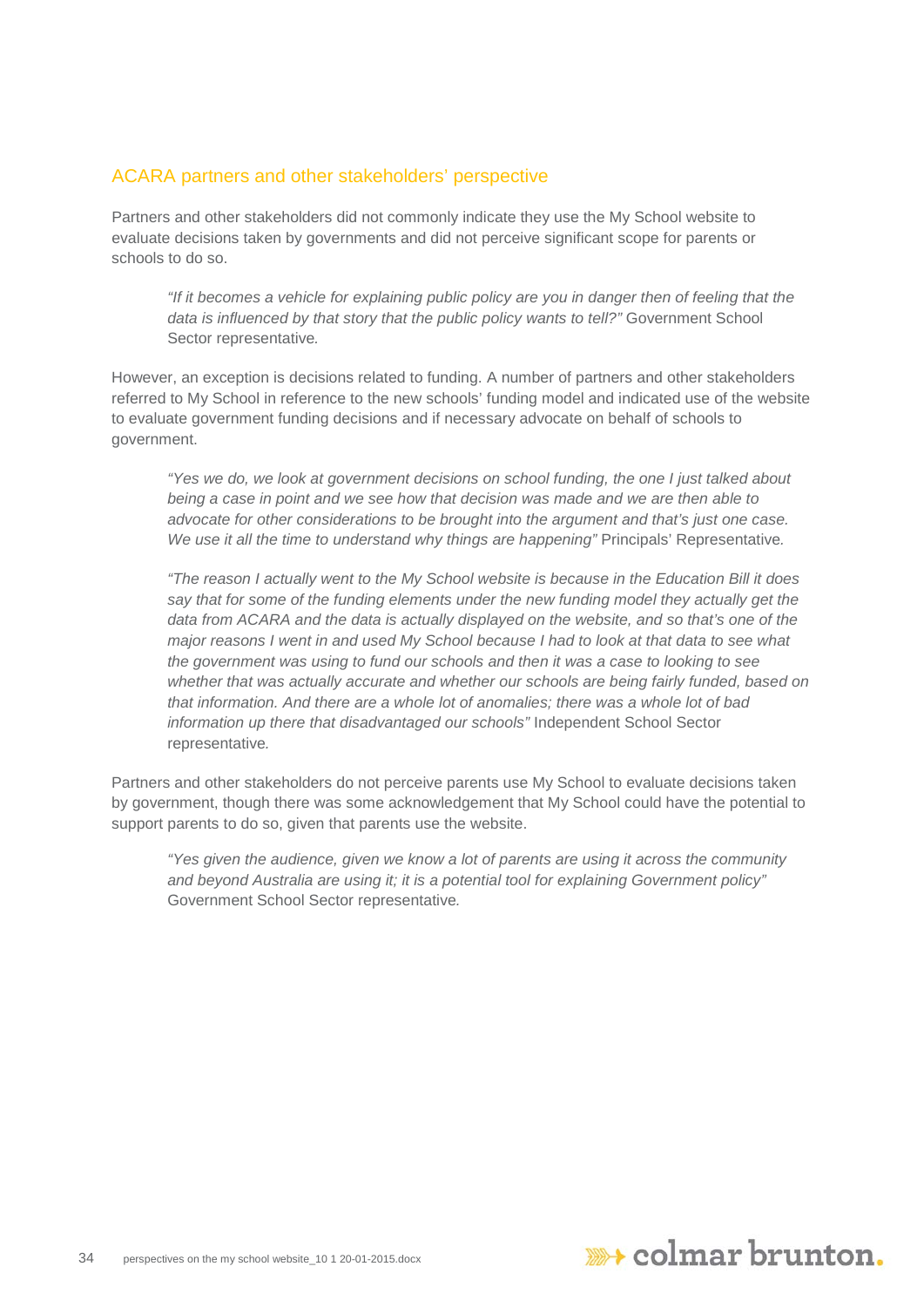4.7. Does My School reporting provide school systems and governments with sound information on school performance to support ongoing improvement for students and schools?

#### Parents' perspective

Parents generally found it difficult to comment on this criterion, having little understanding of how school systems or governments may potentially use My School information. The usual assumption is that school systems and governments would have alternative and more comprehensive sources of information at their disposal than provided on the My School website.

#### Principals' perspective

Principals also believe that school systems and governments would be using alternative and more comprehensive sources of information. In particular, they expect these bodies to have access to NAPLAN information considerably in advance of its inclusion on the My School website.

#### ACARA partners' and other stakeholders' perspective

Partners and other stakeholders by and large feel that school systems and governments do not use My School to source information on school performance or to support ongoing improvement for students and schools because they have the same, or more detailed data available through other sources. The exception is that school systems may use My School to compare performance of their schools to schools in other sectors.

*"The performance systems of schooling they would have all of the data that is on My School so they would not have the need to access it through My School"* Independent School Sector representative*.*

*"You could try and put it on the My School website but it would be an absolute, well you couldn't really because of the privacy issues but the level of detail required to make that sort of, to inform improvement etc., you need that high level of detail which comes in the school report. And there are all sorts of issues around confidentiality of that data that I don't think you could use the My School website in a way that it's going to inform an improvement over a system or even at a school level. It gives you general trend information that would be it."*  Independent School Sector representative*.*

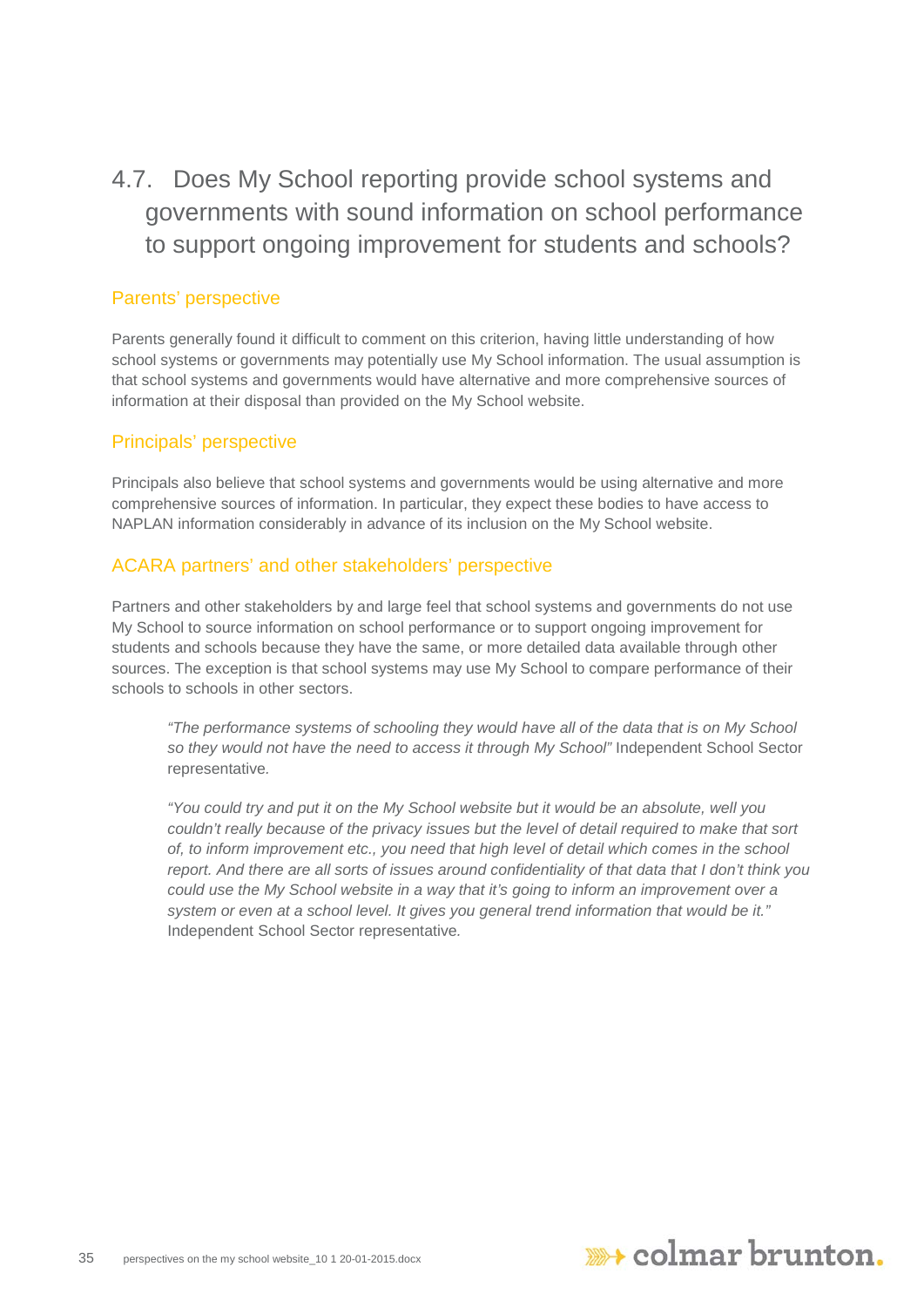## <span id="page-35-0"></span>5. Attitudes towards and usage of the My School website

## <span id="page-35-1"></span>5.1. Perceived purpose of the My School website

There is a range of perspectives amongst parents, principals, partners and other stakeholders on the purpose of the My School website and the motivations behind its provision.

#### Parents' perspective

From the point of view of parents' My School is believed to exist to assist them in selecting and monitoring the progress of schools by providing a range of information, including NAPLAN scores, in a central location.

*"To empower you as a parent. It gives you the information to go away and make that decision jointly or however. It's enabling you to access the information"* Parent. Independent school.

There is some understanding among parents that My School was prompted by a perceived need, at government level, for increased transparency and accountability from schools.

*"I think it was transparency initially"* Parent. State/Catholic primary school.

*"Governments trying to make them (schools) accountable"* Parent. State/Catholic primary school.

Much of the information on My School is also believed to be available via school websites and annual reports. Therefore the purpose of the website is to bring it together in a central location, rather than necessarily to provide new information.

#### Principals' perspective

Principals had stronger and more wide ranging opinions than parents on the purpose of My School.

Principals acknowledge that a key role of the website is to help parents to select schools.

*"I think it's purely for parents as a shopping tool essentially"* Principal. State/Catholic primary school.

Taking a broader view, a key purpose of My School is perceived to be to create competition between schools and, as a result, improve performance. Transparency and accountability are important precursors to creating competition and, as such, are considered to be key reasons for the provision of My School.

*"I think initially, from a cynical point of view, it was because they wanted some way of driving schools to improve. If your results were more out then perhaps that was a factor to drive schools to improve"* Principal. State/Catholic secondary school.

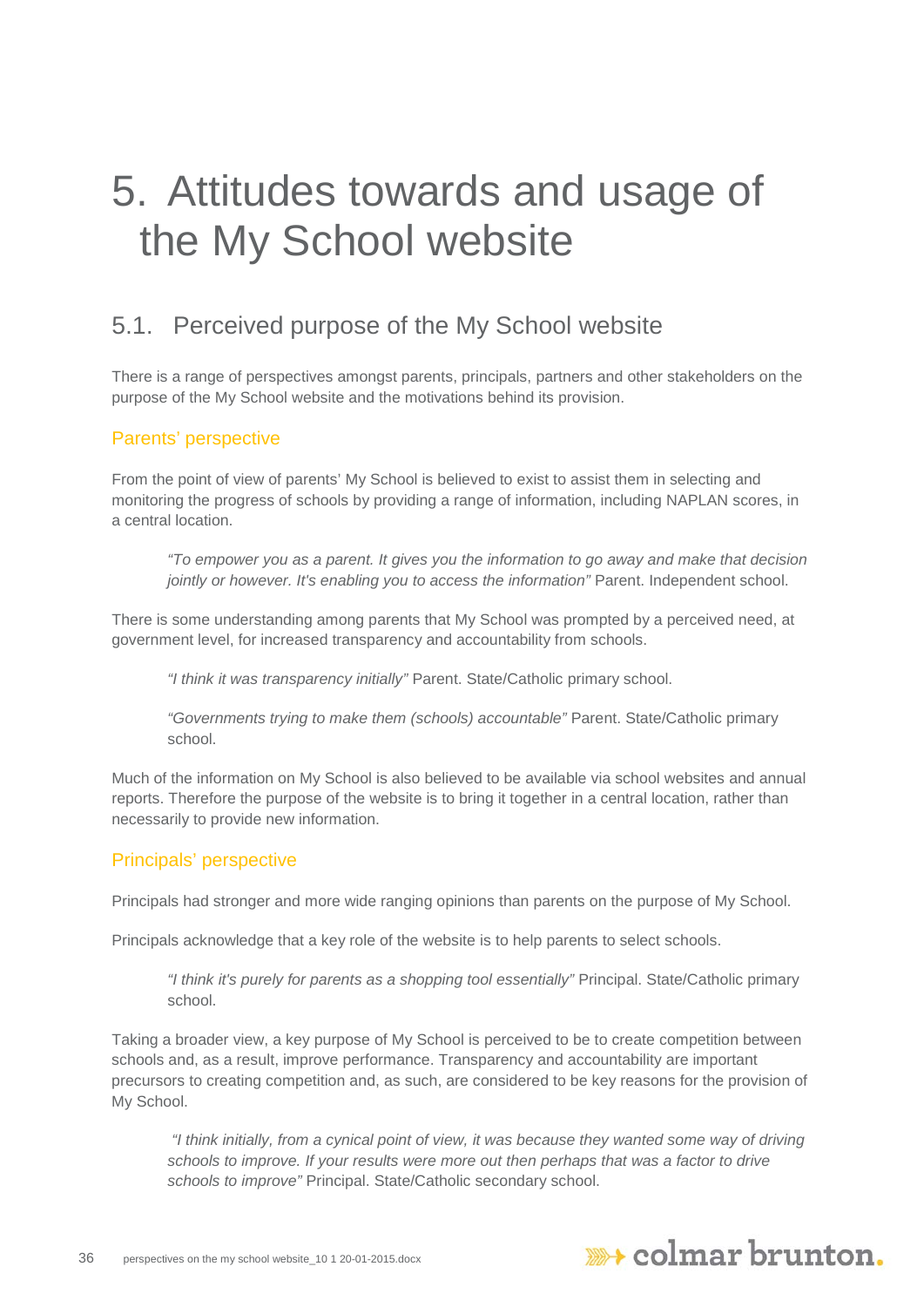*"I think that was the primary reason, when we go back to the beginning of the Labour Government and the end of the Howard Government, it was accountability. We had to sign off on things every year. This was one other measure by which schools were going to be held accountable. Transparency across Australia"* Principal. State/Catholic secondary school.

Apart from creating competition between schools, My School is can be perceived to have been instigated with a view to holding governments more accountable.

*"I think it would've been more around accountability and transparency and how the state is going"* Principal. Independent school.

Facilitating consistent reporting between school systems or between states is also identified as an aim of the My School website.

*"The motivation behind it was a deficit model: Bashing education departments by suggesting non-Government schools do this stuff all the time and department schools don't. Therefore let's make them do it"* Principal. State/Catholic secondary school.

*"I think there is a federalism issue. I think there were some states that did the accountability well. They required their schools to do it and they had versions of this and there were others that didn't. I think the Federal Government said we're going to mandate some particular things. How reporting is done was one example"* Principal. State/Catholic secondary school.

Some principals referred to their understanding of the political context underlying the provision of the website when asked to explain its intended purpose.

A common theme here was discussion around the application of market principles to the Australian education system:

*"There is an argument in the literature around a neo liberal view of where we're at in the creation of markets. This was about defining a market for education through this. People had information. You got information, you can compare things see what you're getting. That was heavy in the logic but it was divorced from the reality"* Principal. State/Catholic secondary school.

Julia Gillard's visit to New York and adoption of some related policies and practices based on the "New York model" was also cited, by some principals, as the impetus behind My School. The effectiveness of this model and the appropriateness of introducing similar principles to the Australian education system was questioned.

*"We moved to the My School website in 2006 or 7 and that was at a time where there was this belief, based on Julia Gillard and what was happening in New York, that we needed to go to a nationalised curriculum and we needed to ensure transparency. Transparency was the go to at that stage in terms of improving school performance. Schools could be held accountable if you had a standardised measure to do that. So it's the accountability drive. By measuring the pigs, so to speak, we would improve the pig"* Principal. Independent school.

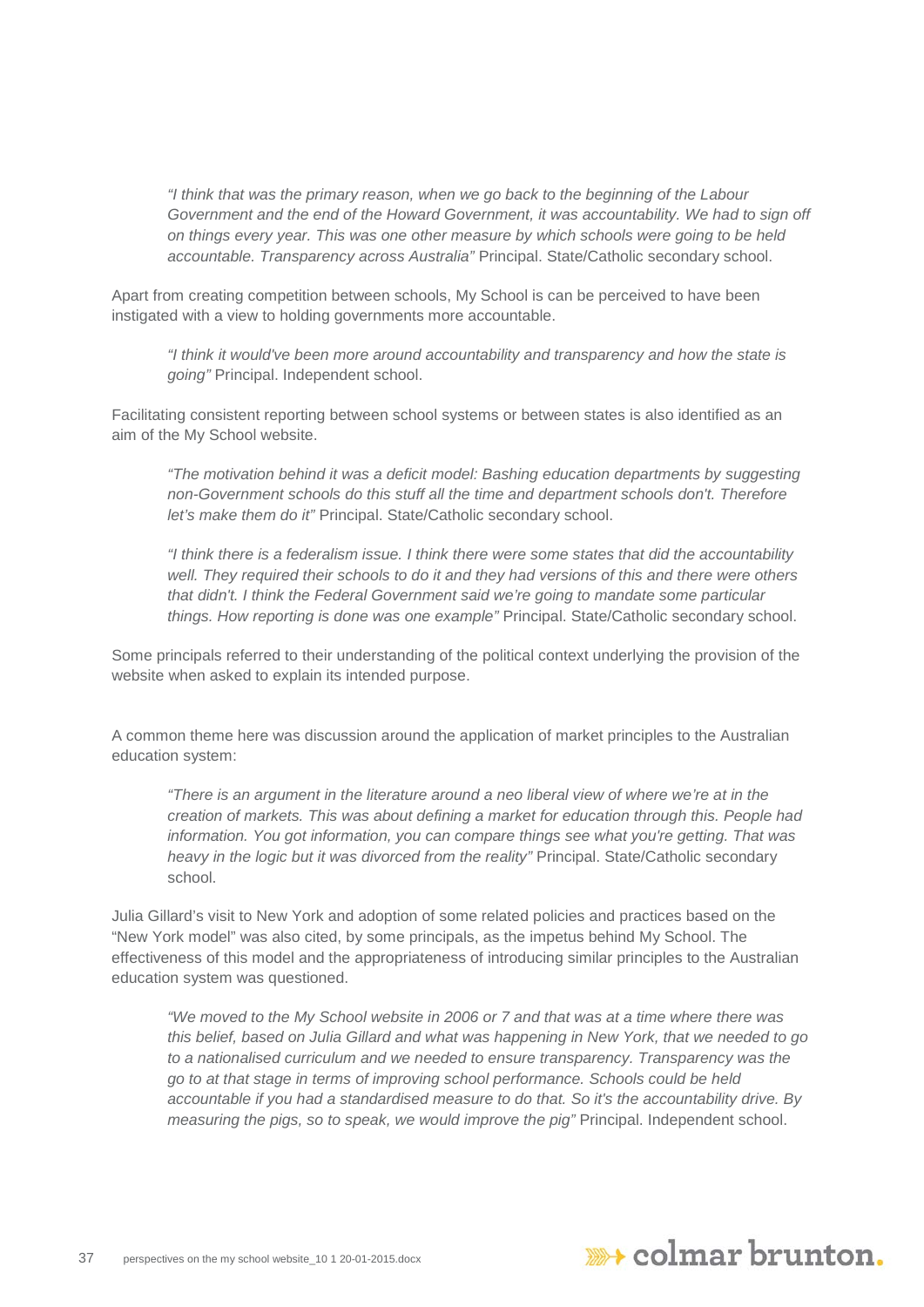From another perspective, the provision of My School is believed to be motivated from a more public relations based political agenda*.*

*"I think it was a very calculated attempt by Government to show parents that they were driving*  school improvement agenda by weighing the pig but not doing anything to fatten up the pig. They haven't been prepared to put anything else behind it. Has it led to redistribution of *resources or giving money to schools that needed it? Fantastic! But it hasn't done that. It's led everyone to compete and some schools are taking it very seriously. When they're worried about where they're going to come we see things that are unethical. I think the original attempt would have been a very political one and very calculated"* Principal. Independent school.

#### ACARA partners' and other stakeholders' perspective

Similar to principals, partners and other stakeholders had strong and fairly consistent views on the purpose of the My School website. Overwhelmingly, the website was understood to be for parents, and or the broader community.

*"Well it's designed for parents and the broader community would be my perception"* Independent School Sector representative.

For those who felt the website was for parents, the website was understood to be intended to provide information for school selection and or to evaluate the performance of the schools their children attend. Some mentioned transient families or those moving interstate as among specific groups of parents who could benefit from use of the website.

*"It's also giving some information for parents when they are picking a school that they want to attend especially people that come from interstate so I think there is an advantage there because it gives them a feel for what type of school it is, there's some demographic information there's information about the school it leads to the school web site and I think that it's a really good starting point for people when they are transient and moving around Australia"* Test Administration Authority.

The notion of transparency, in particular around school performance, was mentioned frequently in relation to the intended purpose of the website. However not all partners or other stakeholders agreed that the My School website necessarily achieved this intended purpose.

*"I don't think NAPLAN results or student test results in any way should be ever used to measure school performance and to compare school performance is a totally flawed concept. I think the valuable part of NAPLAN results is they can be used as a diagnostic tool for teachers and I am totally opposed to it going anything beyond that"* Independent School Sector representative.

*"Well it's about transparency and accountability and comparing schools. So in theory two schools with the same ICSEA score should be getting the same NAPLAN outcomes. So the theory is if two schools have the same ICSEA score you look at their NAPLAN scores, one is way below the others you'd say well there are not achieving very well and therefore they are not a very good school. That's the blunt purpose"* Independent School Sector representative.

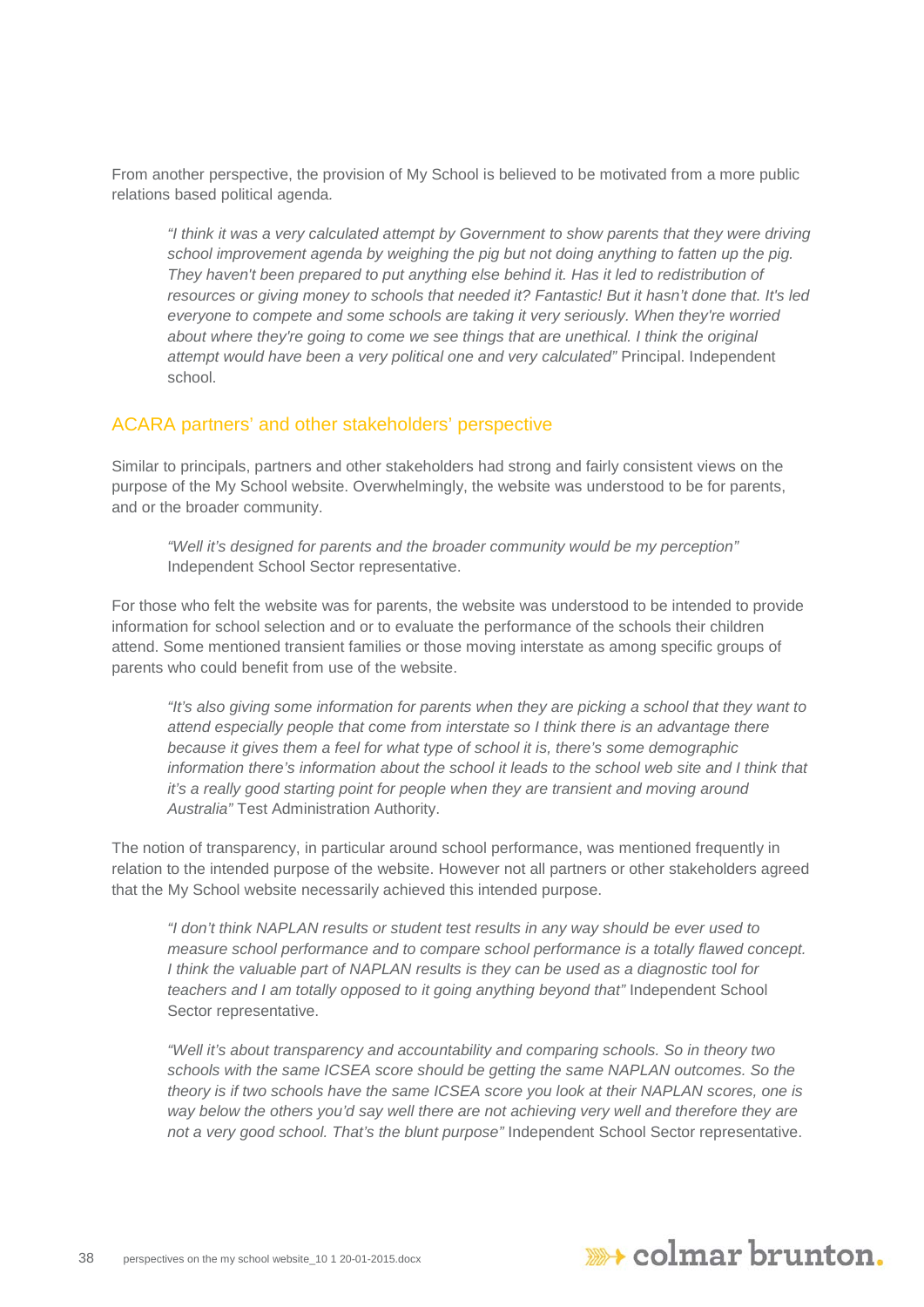The website was also understood by some to be an attempt by Government to make schools and teachers more accountable and to drive school improvement. However, again, not all necessarily believed that this objective was achieved through the website.

*"My understanding is that it's an attempt to provide parents with enough information to make informed decisions about selection of schools and I think there is probably an unspoken agenda which goes to my belief that politicians find it convenient to shoot the messenger so that it's easy to sort of argue that teachers are not sufficiently accountable and that this is one way of holding teachers accountable by putting it all out there and in public so that if their scores are low by putting it on the public record then they'll pull up their socks. I don't agree with that but I'm hoping that that's certainly been one of the agendas"* Catholic School Sector representative.

A few partners and other stakeholders mentioned the broader political context, for example the Gonski review, and subsequent desire to make schools' financial information public and a move towards commodifying education.

*"When it was first brought out if we look at Julia Gillard's media exposure when My School*  was all posted around with 'making schools transparent and accountable' and what a great *benefit it would be to the parents. That's the political win"* Independent School Sector representative.

*"I think the My School website was part of the whole movement to commodify and supporting so-called choice but in some ways that was linked to maintaining the privilege. That whole notion. It came about at the same time when there was increased pressure on parents to believe that quality education was not public"* Government School Sector representative.

## <span id="page-38-0"></span>5.2. Overall opinions of My School website

Opinions of and overall feelings towards My School vary widely, both within and between the parent and principal groups and across partners and other stakeholders. Reasons behind this diversity of response are complex and are outlined in detail throughout this report. This section provides an overview of parents', principals', partners' and other stakeholders' orientation towards the website.

#### Parents' perspective

Parents' feelings towards My School predominantly range from indifferent to positive. In general they are supportive of the website's existence.

*"What I have found with My School website, it's trying to inform and trying to also assist people in getting a better idea about… what school, what they're doing and how they're funded. I think it's trying to be inclusive… I think it's proactive. It's a good site"* Parent. State/Catholic secondary school.

Among parents who feel more positive about My School are those who view it as a useful starting point to assist them in selecting a school for their child.

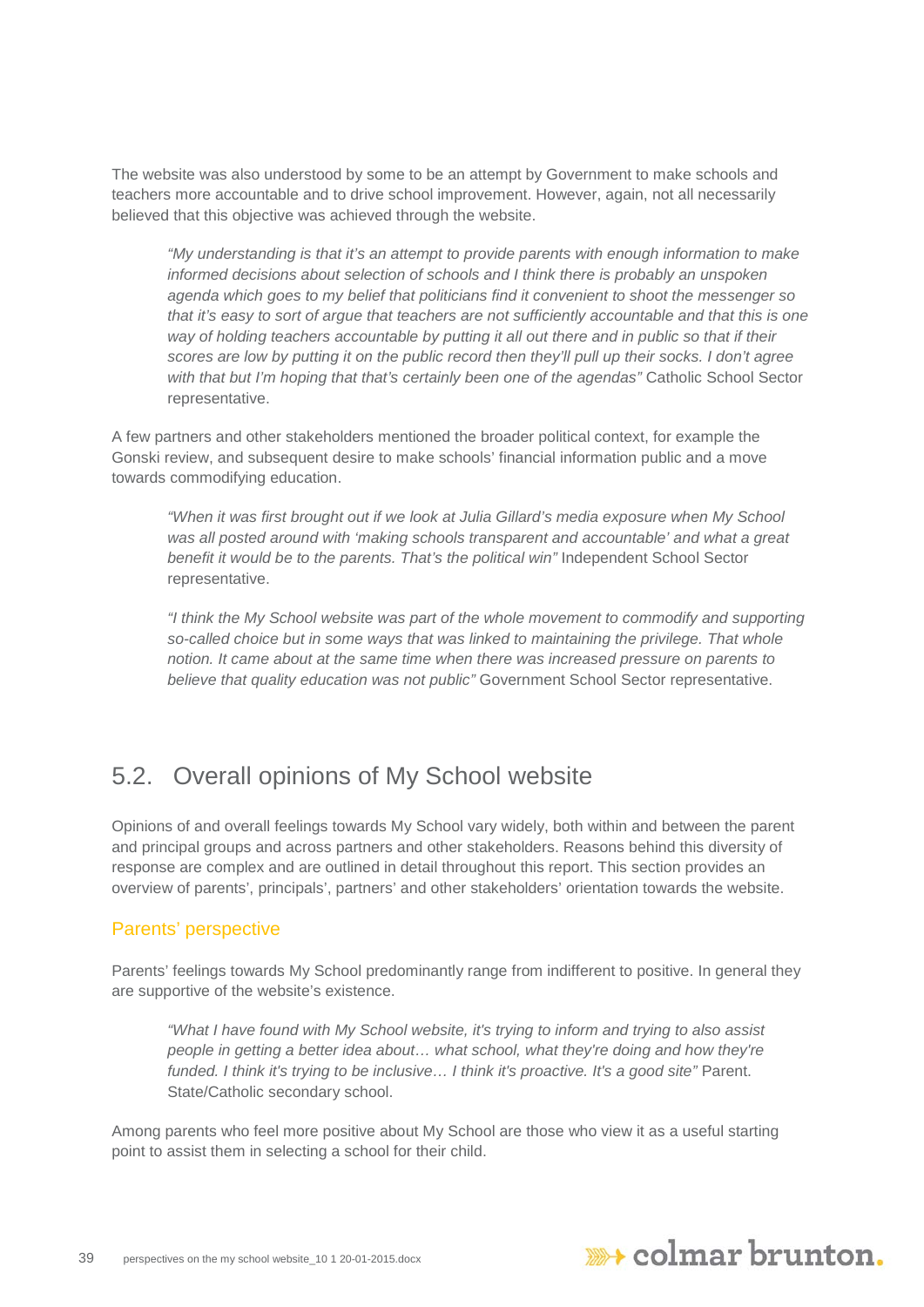*"I felt that the website is more like a door to all educational information, actual information on schools. So many different things about education all in one place"* Parent. State/Catholic secondary school.

In addition, the ability to use My School to short list schools is valued by some parents.

"When I went looking on their site I figured it saves a lot of the footwork. You can do a lot of *reading. This sort of culls (schools). Particularly in our area where we have a lot of schools I could have chosen from. I actually could narrow it down a little bit"* Parent. Independent school.

For some other parents, however, My School is perceived to offer a limited range of information, much of which is available elsewhere, for example via school websites. As such it is felt to be of little relevance. Still others are indifferent because they have only taken a cursory look at the site and not been motivated to look further.

Parents do not generally expect to have all of their questions answered by My School or to make decisions based on My School information alone. Instead they use it in conjunction with school websites, school visits and discussions with other parents.

*"I think the website is potentially a starting point but there are a lot of other things you need help from. Whether that's knowledge you get elsewhere, from other people and doing your own research of the school"* Parent. State/Catholic primary school.

In the context of selecting schools, My School can be seen as an impartial source of information.

*"You can go around and have interviews with all the different schools and they put their best information to you but an unbiased opinion on a website is probably a little more truthful in that respect"* Parent. State/Catholic secondary school.

A further positive, from the point of view of some parents, is the ability to use My School to monitor the progress of the school they have chosen for their child. This was mentioned across school systems but appears to be particularly important for parents whose children attend independent schools with high fees as they see themselves as making a significant investment.

At an individual level, some parents find My School useful in providing context to the NAPLAN scores of their own children.

Parents tend to talk about My School in terms of its relevance to them personally. However, a few did comment spontaneously on the wider role of the site in increasing transparency and accountability in the education sector.

*"I think it drives discipline around education in the schools and that's really at the end of the day what it's all about; helping your children"* Parent. State/Catholic primary school.

From the parents' point of view there are two key issues which can compromise My School's usefulness: First, the focus on statistical information in general, and on literacy and numeracy specifically, is perceived to present a narrow and rather dry picture of a given school. Several parents had visited the website hoping to get a more holistic view of individual schools. For example, an understanding of specific programs offered or a sense of the overall approach of the school.

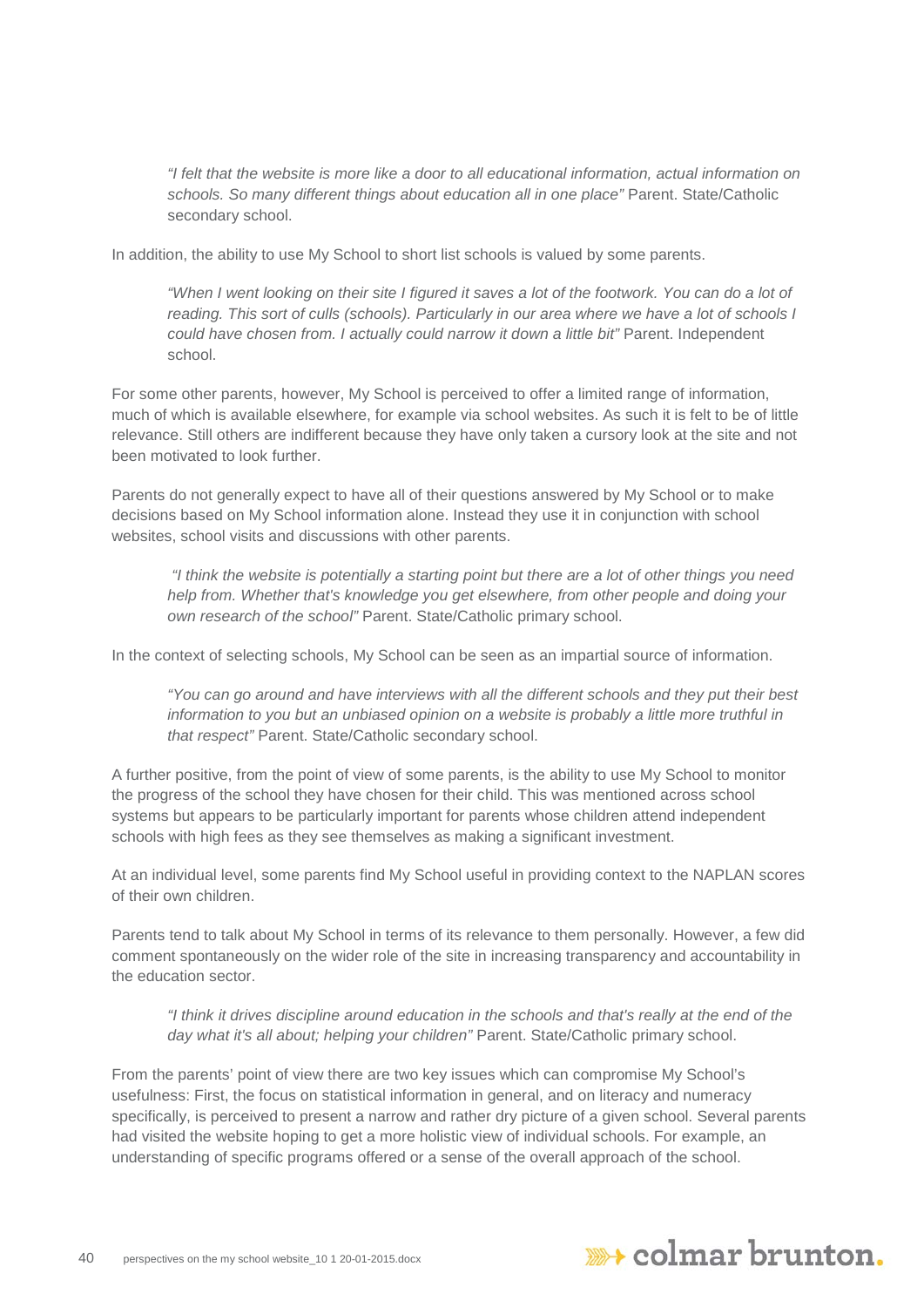*"I think there are a lot more important things than that (My School information) as well … The school's values and beliefs and other things about the school that you can't put in statistics"*  State/Catholic secondary school.

In particular, some parents visit My School in the hope that it will help them identify schools which have programs for children with special needs or interests and are disappointed to find that this level of information is not provided.

*"I have a child with autism so looking at the website didn't give me a lot of information as to where to put her because she is high functioning and doesn't need a special ed unit … It doesn't give me that information"* Parent. State/Catholic secondary school.

Second, the overall layout of the site and, again, the heavy focus on statistics can make it difficult for parents to find and/or understand relevant information. Both of these points are discussed in more detail later in this report.

#### Principals' perspective

Principals differ widely in their responses to My School. At one end of the spectrum are those who describe the website as a useful source of information for schools and/or parents.

*"I didn't like it to start with because I thought it was detrimental in terms it creates a league ladder for schools and that's how parents often use it. But there is very useful data there we use with our staff, our parent community. I do use what's there. Initially I was quite concerned about it"* Principal. State/Catholic primary school.

For schools with high NAPLAN scores, My School can provide a positive source of PR.

*"It actually works quite well for us. We do quite well in NAPLAN. It helps us because we're not a … (independent school named) or a … (independent school named). People do need to check us out a bit more and that's a key thing. It's helpful because we do well. It wouldn't be helpful if our results weren't particularly good"* Principal. Independent school.

In the middle ground there are those who see My School as a benign, but not particularly relevant, resource sitting in the background. From this perspective, My School is perceived to have little value, either for schools or for the community in general.

*"It's totally irrelevant to my community and has nothing to do with why people come to our school. Nobody ever chooses to look at My School website and that's how I like it… It's just another hoop we have to jump through. It's totally irrelevant, just a task"* Principal. State/Catholic primary school. (Low ICSEA score)

*"I haven't looked at the website since it first came up only because I don't see why I need to. I know where I am, I know where my kids are. I think it's only a snap shot. I don't think a site like that can actually reflect the efforts and work that individual schools do and in which particular areas they do"* Principal, secondary, state/Catholic school

Principals with this point of view may be of the opinion that both schools and the community have alternative, and often more comprehensive, sources of information available to them which render My School unnecessary. Word of mouth and school websites can be considered more valuable sources of information for parents.

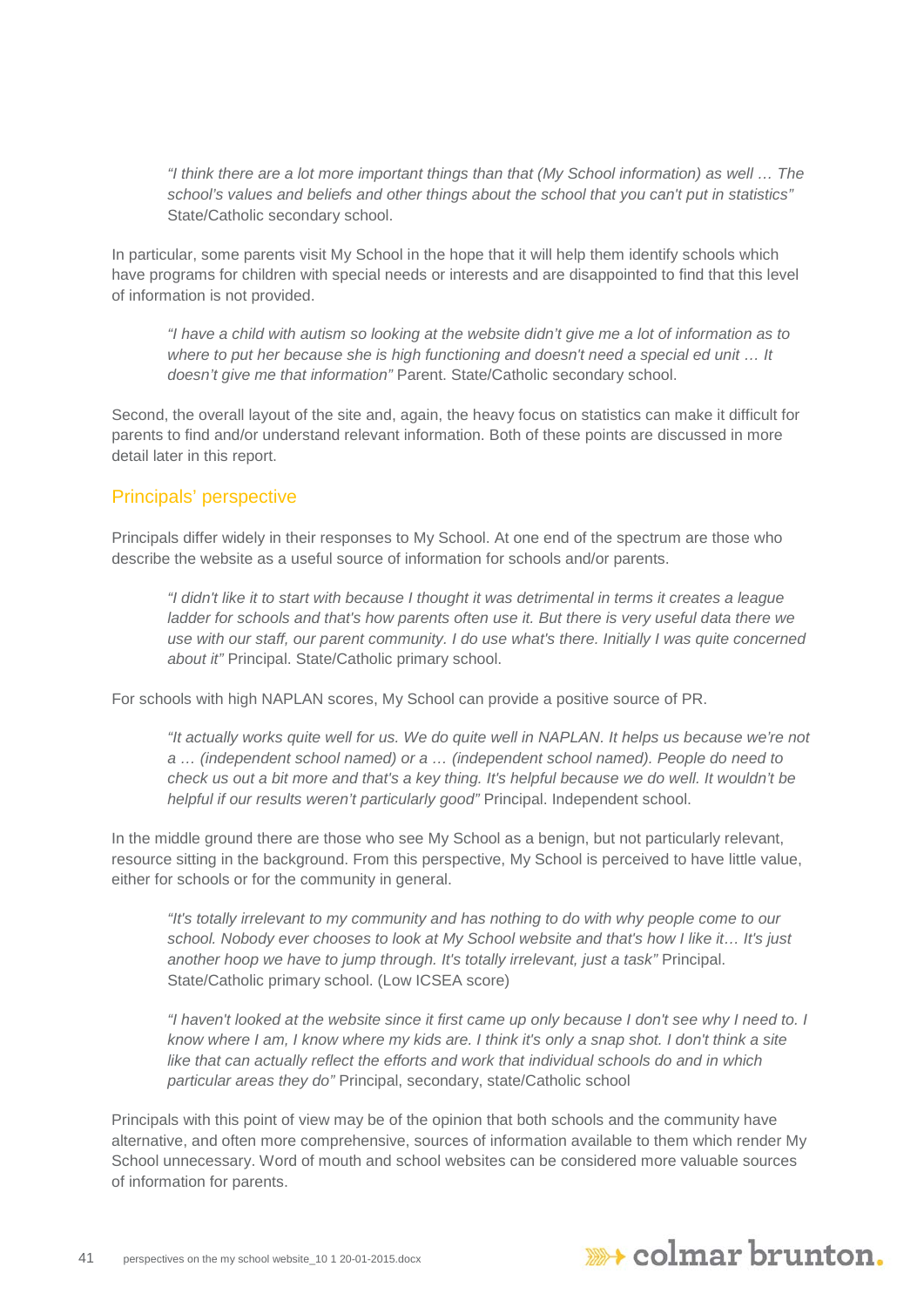*"I would also suggest the most pertinent ways of communication with parents is through your own website. Word of mouth is the most powerful means of advertising your school or community to the local community. This is just a white elephant"* Principal, secondary, state/Catholic school

Some principals who had initially experienced a degree of anxiety or negativity when My School was launched now feel that their concerns have been alleviated. There are two main contributing factors here: Parents are not believed to be using My School to the degree initially expected, and the preparation of league tables from the NAPLAN data has not eventuated.

*"The concern was is this going to mean we get ranked? I think that perception has altered, as people realise not many people refer to it"* Principal. State/Catholic secondary school.

*"We had done a lot of work for parents in representing what My School means and what it didn't. Certainly, my current parent body and previous parent body were feeling much less anxious about the interpretation, misinterpretation and the misuse of My School. We're finding its coming up less and less in conversations with people. People's consciousness of it, our paranoia as a school about it is diminishing"* Principal. Independent school.

At the other end of the spectrum, some principals express more strongly negative views towards My School. Their concerns are wide ranging, however the main themes are outlined below:

#### **Potential for misinterpretation of the data by parents when comparing schools**

*"I don't think it's a reliable tool for parents and we're surrounded by schools that are quite competitive. When I say competitive - enrolments wise. You have a small school down the road, a bigger school down our end. I think parents look at it thinking that it gives them a clear picture of where that school sits and I don't believe that does justice"* Principal. State/Catholic primary school.

#### ■ Concern that My School does not provide a holistic or contextualised view of individual **schools**

*"There is no way you could ever document on a site like this the complexities of every individual (school) site. Every family is different, every school is different and that won't be reflected in that. It's reflected in the feeling you get when you walk into the school*" Principal. State/Catholic primary school*.*

#### • **Potential negative implications of comparison for schools in lower socioeconomic areas and/or with low NAPLAN scores.**

*"The potential is…If your school has not got great results, you can seem to be pushed down quickly and go into freefall. Part of that is the potential lack of understanding. You feel people see the raw numbers and say 'This is good, bad' or whatever and either will or won't send their kids to your school"* Principal, state/Catholic school

*"Our school does quite well but I am on the board of two other little schools in the West. I see the devastation that goes on for those schools and its heart wrenching and destroying…As a result of the website. People read it simplistically"* Principal. Independent school.

*"I feel for those particular schools. We've got a linked school with …. (school). It's a Government school in the centre of Australia. It's an indigenous school and they don't do well* 

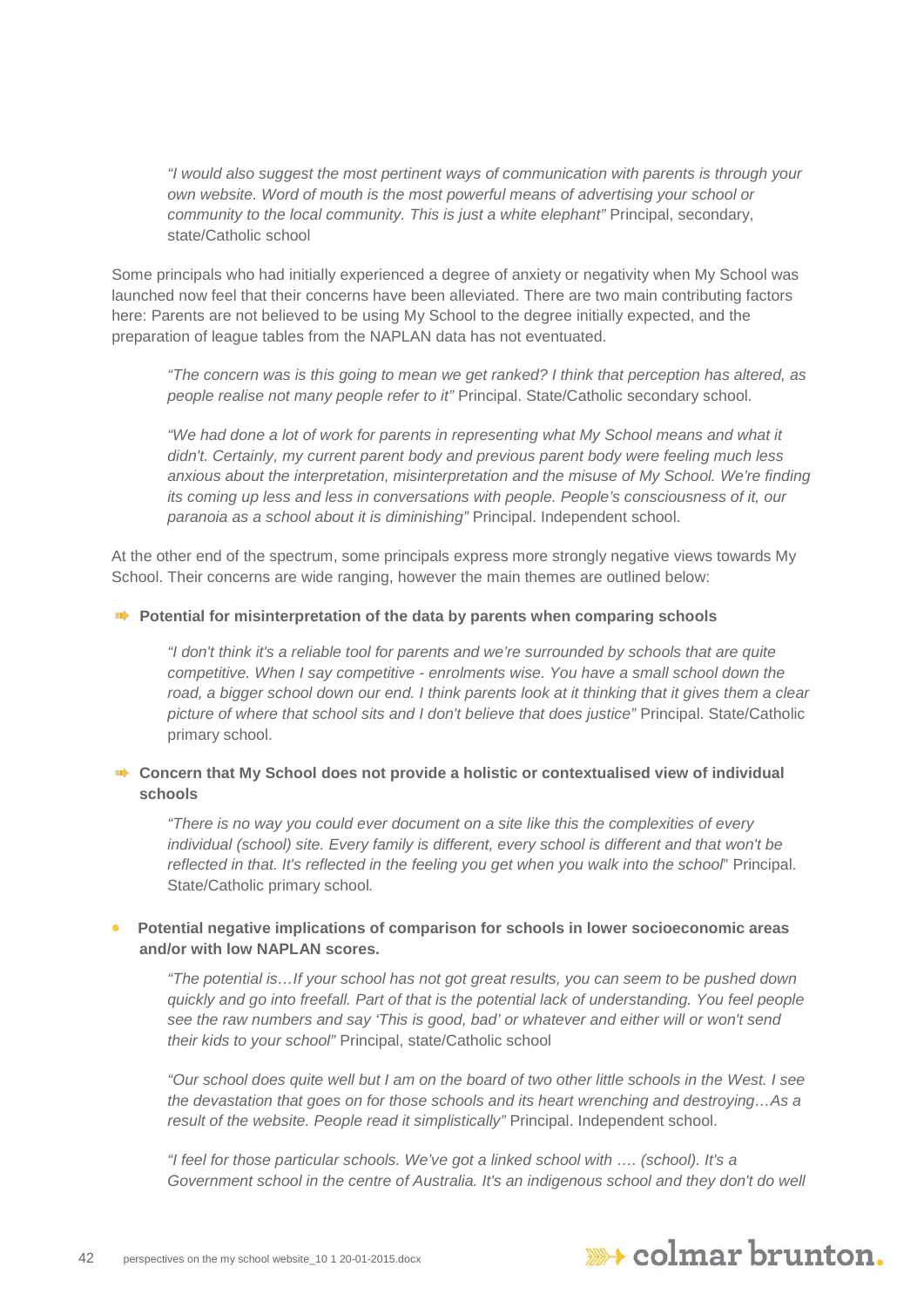*at all. But those people are working their butts off, those teachers. What they're managing with those students is outstanding and My School doesn't give them much"* Principal. Independent school.

#### ACARA partners' and other stakeholders' perspective

Partners and other stakeholders express a broadly similar range of views to principals and parents regarding the My School website. The majority of partners and other stakeholders we spoke to perceive the website as essentially positive, though most note potential concerns related to its use. A smaller number of partners and other stakeholders had essentially negative views of the website or expressed a neutral perspective.

Those partners and other stakeholders who had an more positive view of the My School website felt that the website was in line with a general move from government towards greater transparency more broadly and in relation to education.

*"I think it increases transparency of Australian education and what's happening in schools and I think that is a good thing"* Government School Sector representative.

Related to this is the benefit that information about schooling is not withheld from the public. My School was also understood by some to have influenced schools to publish more data on their websites than was the case prior to the launch of My School.

*"We recognise the potential values that publication of school results can have from the point of view of transparency and if one of the aims of establishing My School was to ensure that schools were not hiding their results or withholding their results from the community then My School has achieved that"* Executive Director, Catholic Education Commission*.*

*"There's a whole greater push for accountability for transparency, schools are publishing more and more data and publishing things on their own individual websites"* Test Administration Authority.

Furthermore, there was acknowledgement that attitudes towards the website have become more positive over time, and fears such as the large-scale publication of league tables and negative outcomes for schools that perform not as well on NAPLAN have not eventuated.

*"But I think that as the site continues to mature and be refined and I think too as we continue to refine the way we utilise the data that is captured there I think there is a more positive mindset that has come into play around it"* Government School Sector representative*.*

However, even those who felt the website was generally positive, acknowledged potential limitations including some audiences' limited ability to interpret some of the information (such as the ICSEA) and (necessary) simplification of data, such as financial data, making some of the data harder to interpret.

*"I think different schools have different financial situations depending on, and I don't mean to divide between public and independent I mean even within the public system that the level of detail that is provided doesn't necessarily provide a justification as to why finances are in the state that they are in"* Test Administration Authority*.*

*"It is probably very useful but a bit too technical for most people. I think that for bureaucrats*  like myself with a lot of background in data and NAPLAN and performance data more

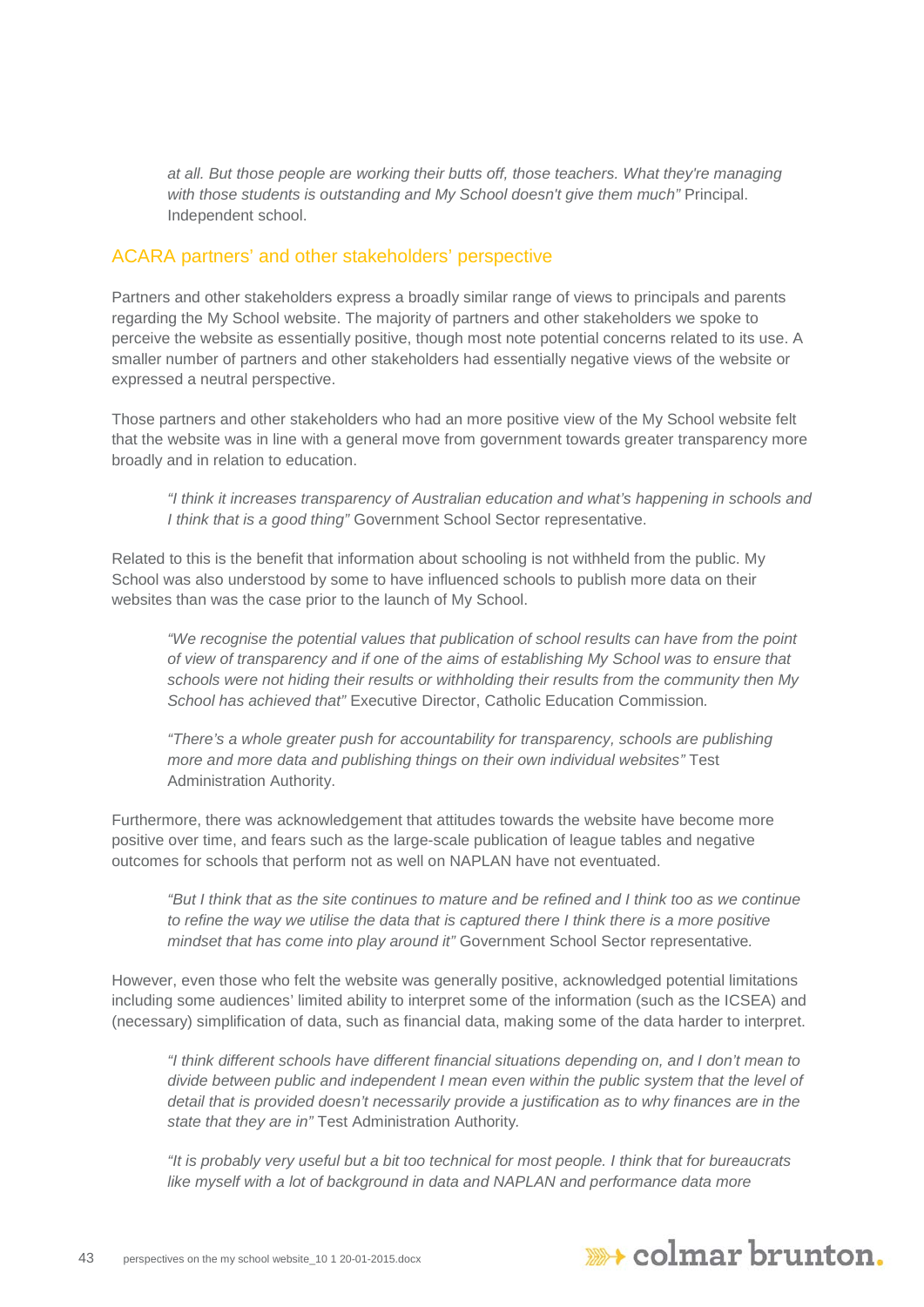*generally it is fine and the same for people in my division who work in the space but I would say for the vast majority of principals and certainly for parents it's probably overly technical and complex"* Government School Sector representative*.*

Those with a more negative view cite the too narrow perspective of schools' performance provided by My School (in particular the heavy focus on NAPLAN), and the ICSEA which some felt to be limited in its ability to identify like schools.

*"From the perspective of providing an accurate performance record of what schools achieve I don't think it does that … In particular from a Catholic education perspective there is the fact that we know that the whole person education is provided in the Catholic school to what we try and develop and it is also a key factor in why parents choose our schools so a simple*  display of literacy and numeracy results obviously doesn't encapsulate the development of *the whole person"* Catholic School Sector representative*.*

## <span id="page-43-0"></span>5.3. Use of My School website

Participants in this research were selected on the basis that they had visited the My School website at least once in the previous 12 months. Use of My School varied widely among both parents and principals participating in this research, with some having only given it a quick glance and others visiting the site several times or on a semi-regular basis. Partners and other stakeholders on the whole were not heavy users of the website.

#### $5.3.1$ Use of My School by parents

Parents visit the My School website for a variety of reasons. Some had looked out of curiosity when the site was first launched or at some time since. Others had visited mainly during the period when they were in the process of selecting a primary or secondary school for their child. My School is also used by some to monitor the progress of the school that their child attends or compare their child's progress with that of the school as a whole.

#### **School selection**

As previously discussed, the My School website is often viewed as a "starting point" or "stepping stone" in the school selection process. As such, parents are not generally basing decisions solely on information from My School. While My School provides some basic information, parents tend to make their decisions based on visits to school websites, to the school itself and discussions with other parents.

Examples of ways in which parents report using the website to help them select schools include:

- Identifying schools in their local area to form a short list for further investigation via the school websites or visits
- Comparing state and Catholic schools on factors such as class size and NAPLAN score to decide which school system to enrol a child in
- Reading the school profile section to get a general idea of the school's ethos and strengths
- Looking at number of enrolments to help select a school of the desired size. Often the aim is to find a school which is not too large

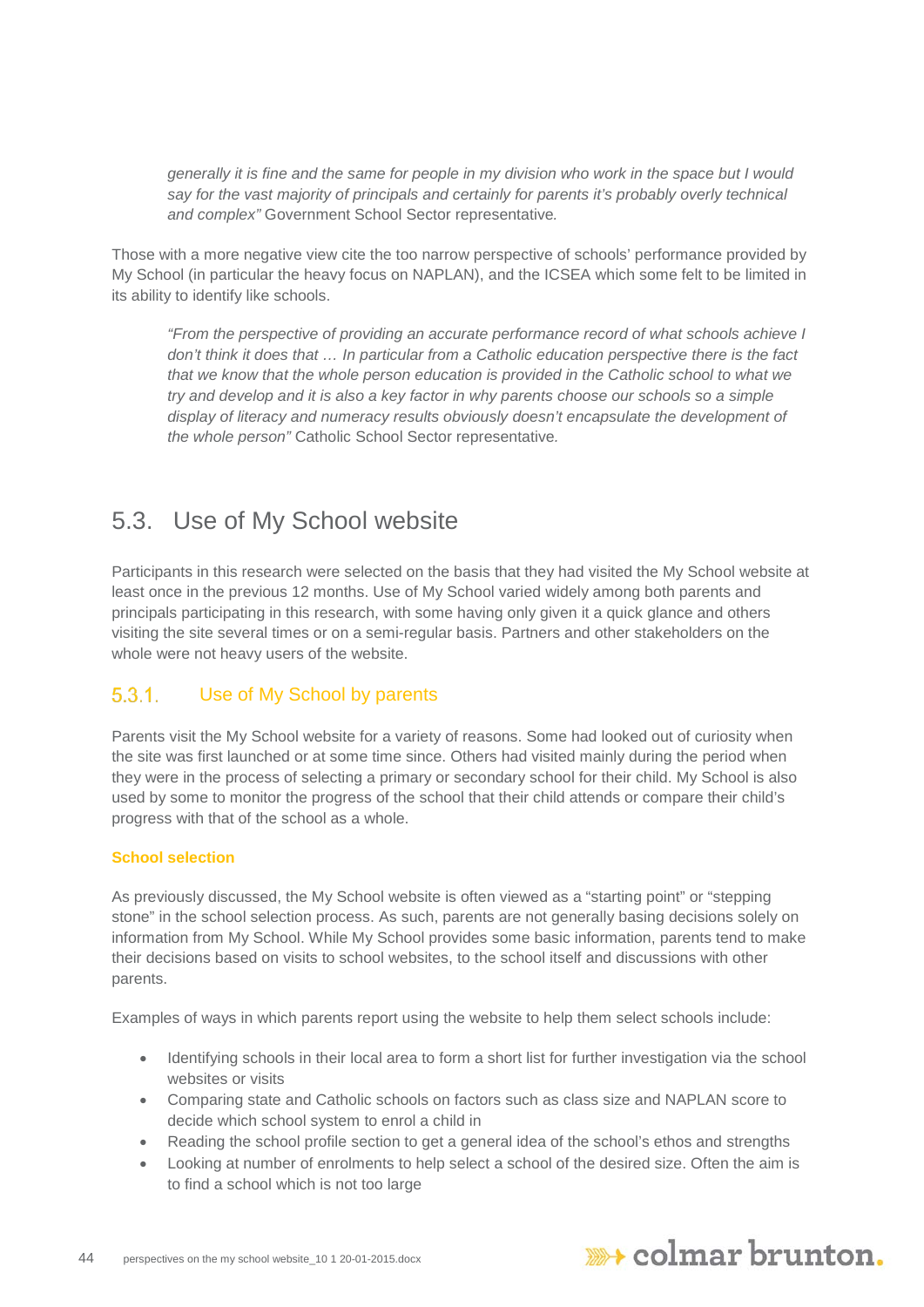- Looking at teacher numbers and comparing these with student numbers to give an idea of the student/teacher ratio and class sizes
- Comparing NAPLAN scores across schools as an indication of school achievements in the literacy and numeracy areas
- Noting senior secondary outcomes, particularly the proportion of students going on to further education. This was strong among parents with children at independent schools
- Looking for alternative schools for children with special needs, high ability or particular interests
- Following links to individual school websites for further information

In general parents do not appear to be making much use of the financial information section of the website or the ICSEA scores. Reasons for this are discussed in section 4.4.

Prior to visiting My School some parents had the expectation that the website would contain more comprehensive information on particular schools. For example, a listing of specific programs offered (e.g. for gifted children or those with special needs), particular strengths of the school (e.g. in sport or the arts), more contextual information about the profile of the school population or an overall impression of the ethos or character of the school.

*"I looked at the My School website to check the local schools in the area and I found I didn't get the information that I was looking for about the culture of the school, what they taught there. In primary school I guess you want to know more about what options are available as far as languages, music and drama and it didn't give me that information"* Parent. Independent school.

Most of this information, however, is known to be available via school websites or annual reports.

#### **Monitoring progress**

Parents who visit the NAPLAN section of the My School website use the information for a range of purposes, including monitoring the progress of their child's school over time.

*"I like to check the progress of the primary school and it's interesting to see the changes. It's improving in ranking and you can see it in the school. They spend weeks swotting for NAPLAN and the results have crept up. You can check how it's tracking compared to comparative schools"* Parent. State/Catholic primary school.

*"Different levels: Say when they're in Year 3 and then gone to Year 5 is there a difference in the year levels?"* Parent. State/Catholic primary school.

Or to compare the NAPLAN results from their child's school to those of other local schools.

*"I think also looking at how the other schools in your immediate locality are performing. So if your kids are at one particular school how are they comparing to kids around the same area, similar school"* Parent. State/Catholic primary school.

In part, the aim of this monitoring is to reassure a parent that they have made the right decision in selecting a particular school for their child.

*"For me I go to the My School website on an annual basis just to reassure myself that I have picked the right school for them. Also, because it is such a financial burden to make sure I* 

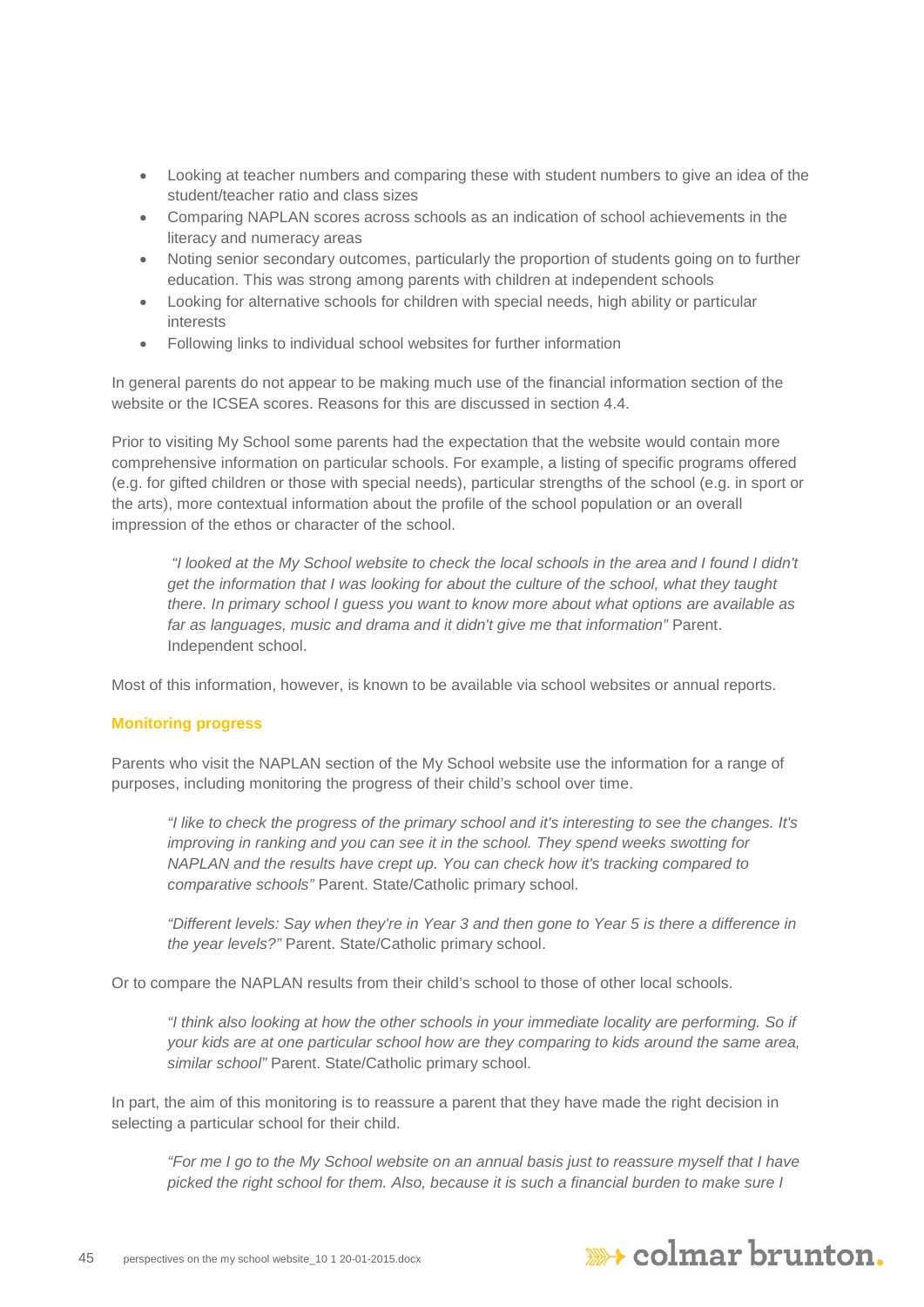*feel comfortable that yes okay I'm doing the right thing, I'm working these ridiculous hours because I'm doing the right thing for them. I find time and time again I'm not finding the information I am wanting*" Parent. Independent school.

*"Just to see if the school is above or below average. If they're middle of the road or above average I don't think there is anything to worry about. If they're below then make a decision"* Parent. State/Catholic primary school.

Visits to My School can be prompted by a range of factors:

Receipt of a child's NAPLAN results

*"When my son has done NAPLAN I had looked to see what the previous year's NAPLAN results were like and I did look at some other schools in the area to just compare. And*  especially where our school might have excelled in certain areas or in schools that were *below"* Parent. State/Catholic secondary school.

• An invitation from the school

*"I was prompted by the school. They sent us a newsletter saying 'Go to My School'. I went on and didn't find it interesting at the time. Then when he went to high school I started looking at NAPLAN and was able to compare"* Parent. State/Catholic secondary school.

• Information in the media

*"Every now and then they (media) have stories about school performances and that sort of thing. That has prompted me to have a look otherwise you don't tend to think about it. It's not right up there on the list"* Parent. State/Catholic primary school.

A fee rise

*"(Prompted to look at My School) When the fees kept going up. They jumped 20% from Year 4 to Year 5 so I did look at it quite a few times and went 'Hmm, then it is what it is'"* Parent. Independent school.

An election

*"I suppose I have looked at it at election time, looked at the money spent. How much per student is being spent at private schools compared to state schools"* Parent. State/Catholic primary school.

While NAPLAN is the main data source used for monitoring progress, parents may also look at school completion and post-school destination information.

*"The school my boys are at, I have gone there to look at what their Year 12 results were last year, how many are working and how many are at Uni"* State/Catholic secondary school

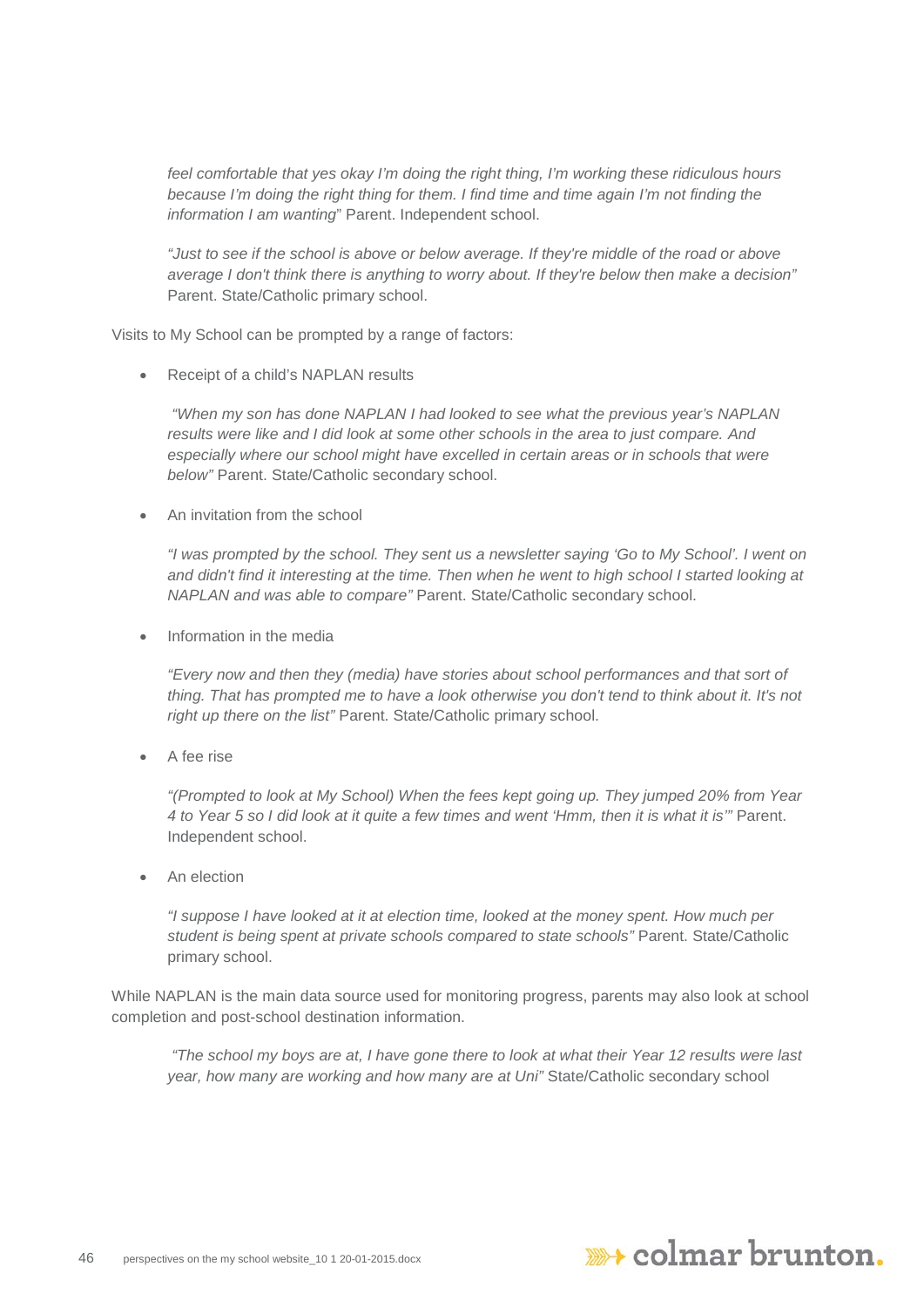#### **Principals' perceptions of parents' use of My School**

Principals' awareness of the way in which parents use My School is limited to the interactions that they have had with parents on the subject. Some principals had no evidence of parental use of My **School** 

*"For us in 6 or 5 years I have had one question from a parent. For our parents it's not a massive deal breaker about whether they're going to send their kids through to us"* Principal. Independent school.

While others could cite instances where parents had clearly been informed by the My School website. For example:

- Prospective parents may comment that the school is doing particularly well in terms of NAPLAN scores, or that they have decided to consider the school based on its NAPLAN scores.
- More rarely, they may question why a school is not doing as well as they would like in terms of NAPLAN. This usually necessitates principals or teachers giving further context to the scores by explaining contributing factors. For example, changes to composition of cohorts, specific features of the school population etc.

Some principals believe that parents use My School only as a starting point or one of several sources of information about a school.

Others express concern about parents relying on My School data to draw conclusions when it is not perceived to give a holistic picture of the school concerned.

*"I'm frustrated by it because we do have parents that go shopping and look at it and believe it's the sum of the school and there are other stories there that we can't tell. Schools that have special-ed units of 58, the one down the road has none. I have got 26 ES kids"* Principal. State/Catholic primary school.

#### **Partners' and other stakeholders' perceptions of parents' usage**

The majority of partners and other stakeholders noted that they had either heard anecdotally or had been approached by parents intending to use the My School website as a tool for school selection. However, most mentioned that they did not feel this would be the only source or that final school selection decisions would be made based on the information on My School. Use of My School as a means of compiling a list of schools to investigate further was mentioned frequently. Some indicated it would likely be more useful for transient families or families moving to another state who did not have knowledge of local schools.

Among those who mentioned school selection as a use of My School, most added that it would likely be used to generate a short list of schools to investigate further and in conjunction with other information, such as information gathered directly from the school at a school visit, and discussions with teachers or principals.

*"Our understanding of the research is that parents formulate a list to short list a number of schools and then the determining factors are what they experience on visiting that school and coming to an understanding of that community be that discussions with the principal, the staff,* 

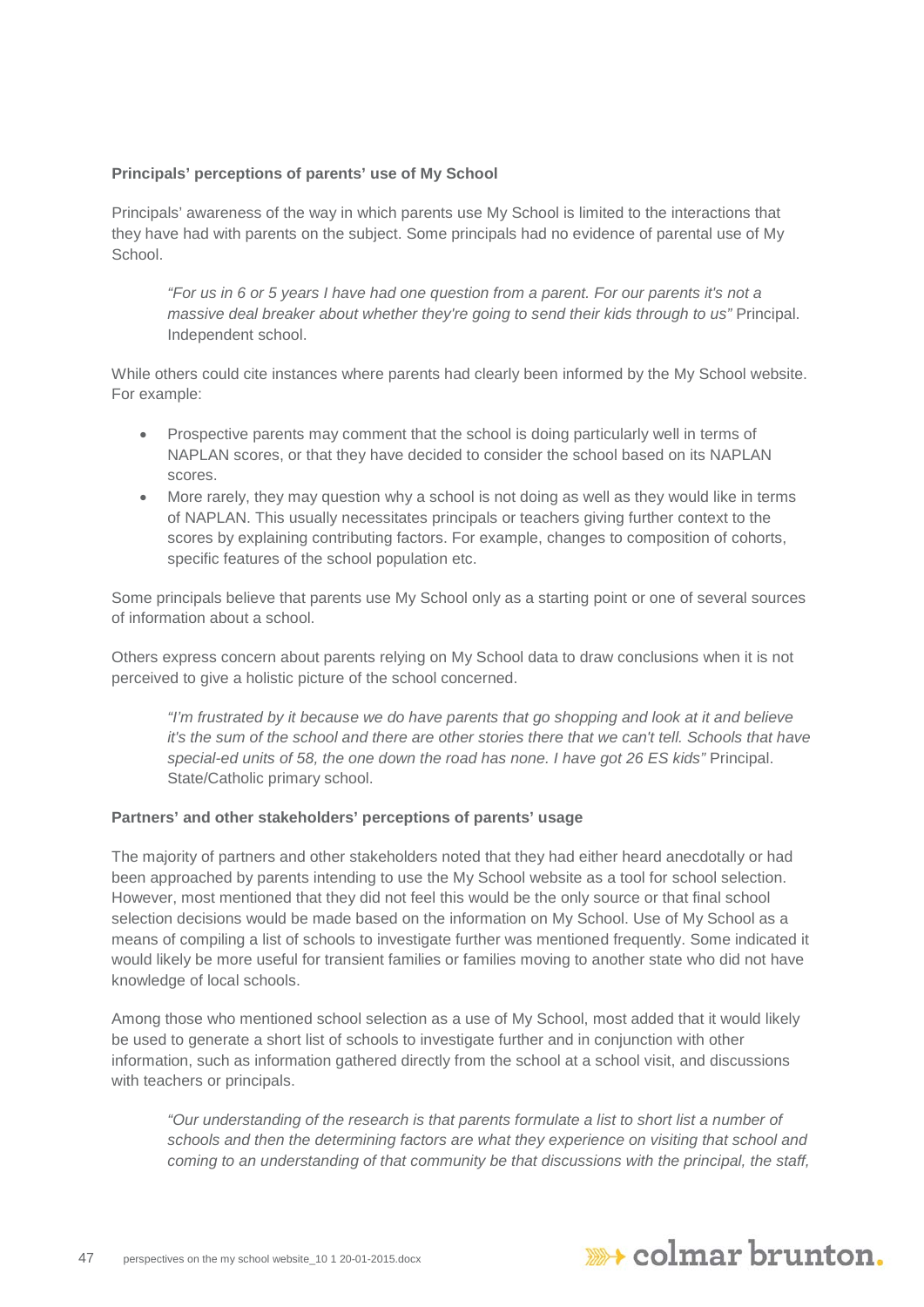*other parents the fit for their child so it's a really experiential thing about when they actually get to the school"* Catholic School Sector representative*.*

*"I would expect that it is mostly used by parents to have an initial look in an area that they might be interested in to have a look at individual schools that they might be considering. And*  then potentially to form opinions or decide which ones to look further at" Independent School Sector representative*.*

Specific information that partners and other stakeholders felt parents may use includes the ISCEA, to better understand the makeup of the students at the school, school size, diversity, demographics and attendance patterns, NAPLAN performance and VET enrolments.

*"For parents who don't feel that their existing knowledge of a school is sufficient then they will go to this but I would have a hunch that reputation in the community and playground or playgroup gossip might be of more use than the website"* Catholic School Sector representative*.*

#### $5.3.2.$ Use of My School by principals

Principals visit My School for a variety of reasons including:

- Curiosity: To see what is on the website
- To check that information included on the site about their particular school is correct
- To view their school through the eyes of a parent (and therefore be prepared to answer any questions that may arise when parents look at My School)
- To find information about other schools or compare their school to others
- To show and/or discuss NAPLAN results with parents
- To discuss the school's progress with teachers
- To summarise the information at the request of the school board
- For parent information evenings or newsletters (i.e. to explain the nature of My School or to direct parents to it to view NAPLAN scores)
- To get background information about a school at which they were applying for a new position

The various ways in which principals use My School data are described in more detail below.

Apart from initial visits prompted by curiosity, one of the main reasons for principals, or their staff, to visit the website on a regular basis is to check that the information included about their particular school is correct. This task often appears to be part of the role of a specific staff member, for example, the principal, a deputy principal or personal assistant.

*"I check what's on the website is right, the NAPLAN results are right, NAPLAN results and those are correct. I wouldn't want it to be incorrect"* Principal. State/Catholic secondary school.

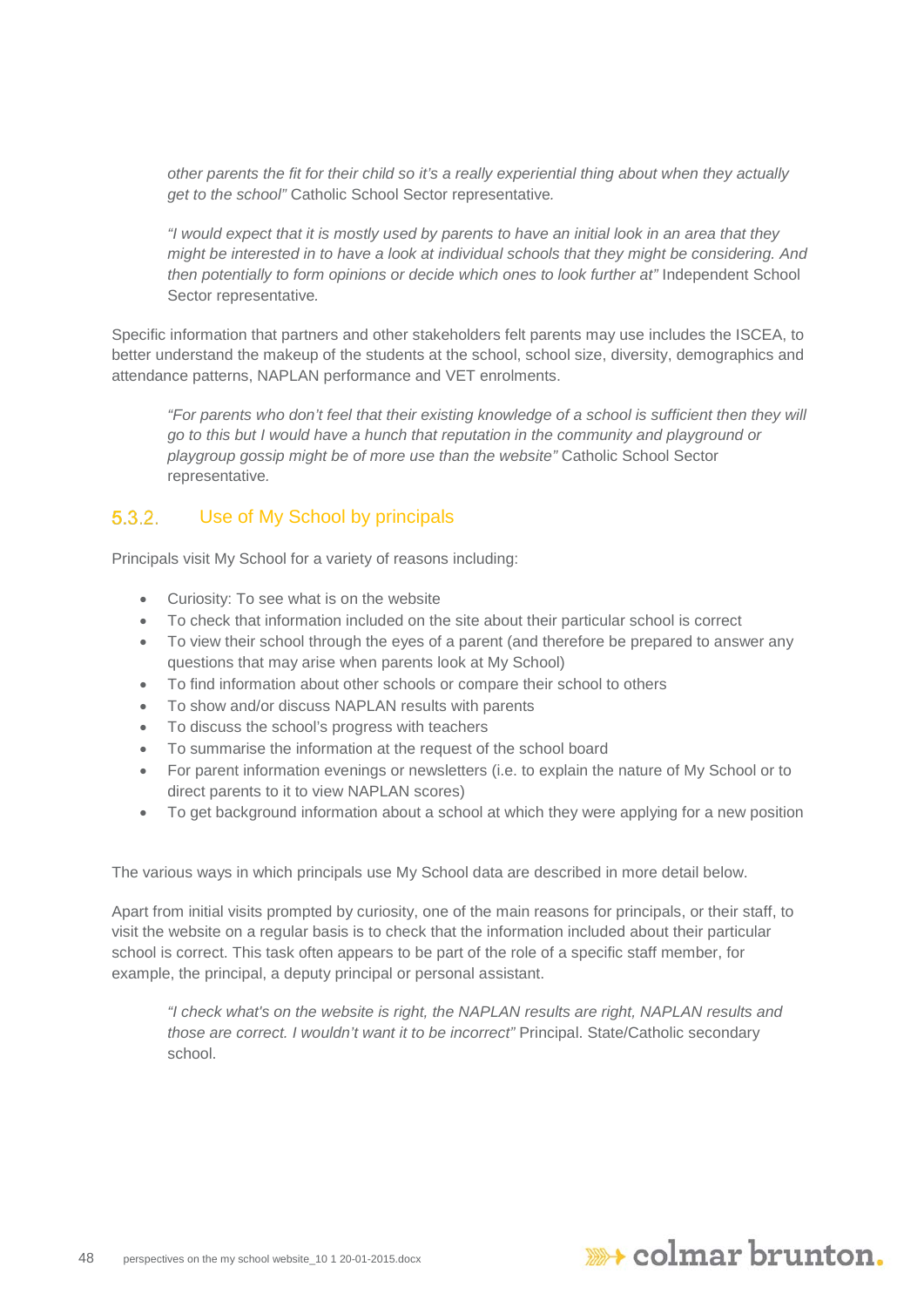In addition to checking for accuracy, some principals look at the NAPLAN data make sure that their school is not performing below average or below expectations.

*"I just look at that page to make sure we're green and there is no pink and then I close it down…. It's probably a marketing thing just to make sure we're all green. Just doing the double check"* Principal. State/Catholic primary school.

Another reason for principals to access My School is to maintain an awareness of the information that parents may be looking at.

*"I have (looked at My School) both at my current and previous school but that's to imagine what potential parents could be (seeing) and to construct a narrative around that. There is a lot of narrative construction to say what's happening on the My School website"* Principal. Independent school.

In schools for which NAPLAN results are particularly positive, the My School website can be used as a marketing tool. For example, NAPLAN data is shown to educate visiting parents about the school.

*"Every tour we do, all families have had a look. They're interested in the comparative between what is a like school, where you sit on the graph with the dots, what the value add is to each student. They're educated in terms of knowing what they're choosing"* Principal. State/Catholic primary school.

A few principals had used the site to make comparisons with other schools as part of their own research with a view to improving their school's performance.

*"I have looked at the like schools particularly in relation to NAPLAN results. I was keen to know the schools performing at the top end. What was it that they were doing that I might not be doing? I've done a bit of research into some of those things - as to what the literacy programs are and numeracy programs etc."* Principal. State/Catholic secondary school.

Some also use NAPLAN data to monitor and review their own progress with a particular cohort. The facility to graph student gain is considered particularly useful here.

*"I think the relative gain, for our context, the relative gain represents the quality of the educational program in the school more so than the mean. I can compare to some of my local schools and those kids just have to turn up. It doesn't say anything about the quality of the teaching"* Principal. State/Catholic primary school.

NAPLAN data on the My School website is also used by principals in discussions or information sessions with teachers. Again, the student gain information is valued in this context.

*"I use the student gains to celebrate with my staff the improvement they've made. It's quite significant when you're starting high to go back and say look at what we're doing, what do we need to do to keep building on that"* Principal. State/Catholic primary school.

#### **Parents' perceptions of principals' usage**

Parents expect principals to have alternative, and more comprehensive, sources of information at their disposal. Principals are not, therefore, believed to have much cause to use the My School website to evaluate their own school's performance or that of other schools.

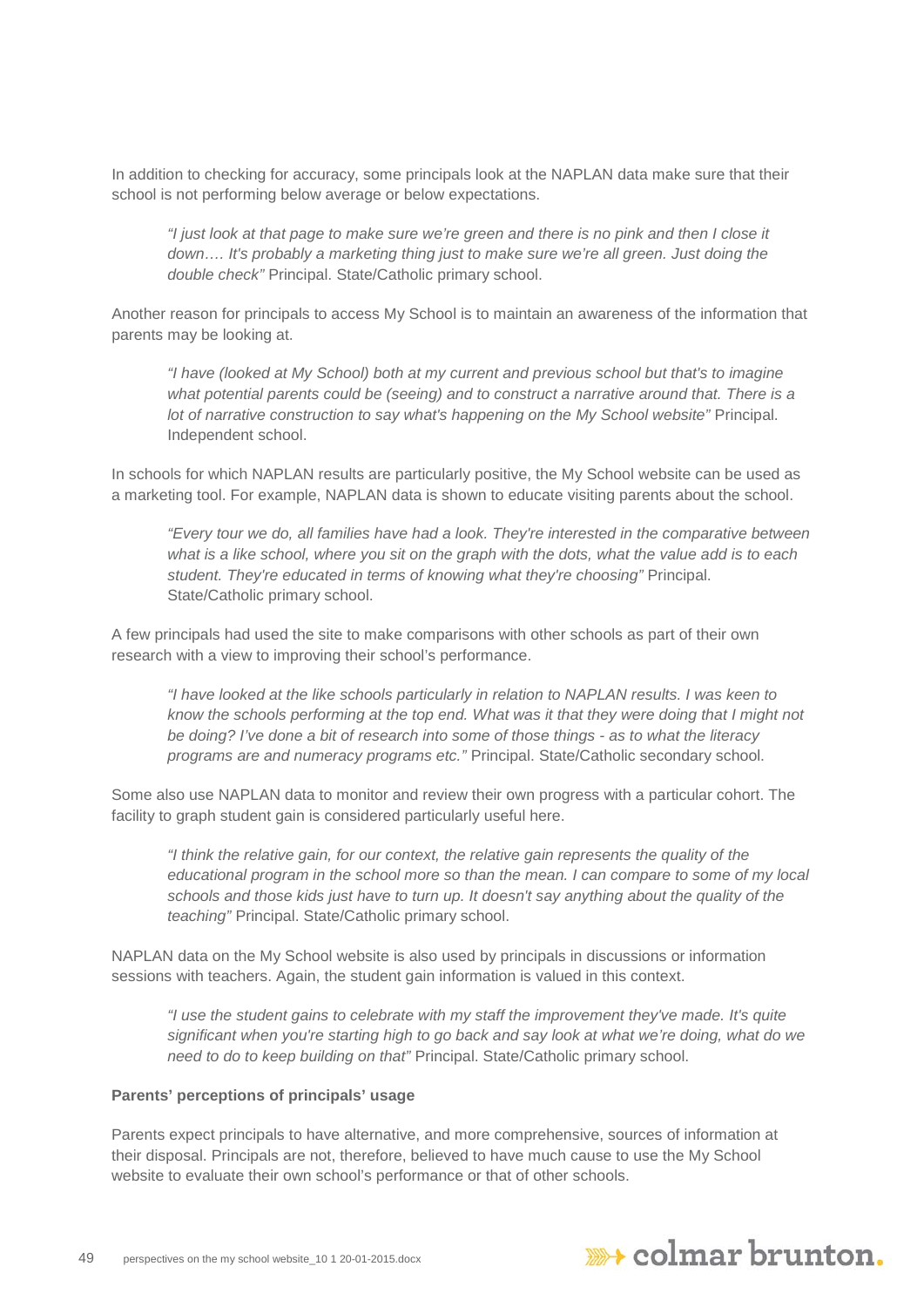*"I can't imagine a school wanting to hop on and 'Oh, let's see how we're going through My School'. I am sure they get that through the Education Department. If they want to benchmark themselves I am sure there is a forum for them"* Parent. State/Catholic primary school.

However, parents did expect principals at high performing schools to use NAPLAN information for marketing purposes.

#### **Partners' and other stakeholders' perceptions of principals' usage**

On the whole, partners and other stakeholders expected principals would primarily source the type of information available on My School from alternative sources which provided a greater level of detail (i.e. unit level data), a greater ability to interrogate the data, additional splits or filters (i.e. state and national means), and additional data types (for example workers compensation claims compared to similar schools).

*"Individual schools would again use the results that they get sent to them, there is far more detail in those results, and it drills down into how each student is going against each question basically. And schools would be using that. They would use the files that they get sent from ACARA with all the results, I doubt very much that they would go to the website to get that information.* Independent School Sector representative.

*"We've got in WA a public school system which is what we call school performance monitoring system and that system does similar things to the My School web site but it also includes other information like how does workers compensation claims in your school compare to other similar schools or more generally what's the leave take like in your school compared to other schools. Financial audits to cover school also. There is a lot more information which is available to our principals through performance monitoring system and what we have developed is a system which rolls all that information up to a couple of very high levels and it's got the traffic light system which enables anybody looking at a school or a group of schools to say are they tracking ok or are they in trouble in one or more areas and they can drill down to information so I doubt very much than other than curiosity that our principals or our schools would use the my schools web site.* Government School Sector representative.

However, there was acknowledgement that schools were likely to use My School to compare their own performance to other similar schools (which may not necessarily be schools identified as similar on the My School website), schools in their local area, or schools in other sectors.

*"They might take a peek at what neighbouring schools are putting up if they are in one of those competitive marketplaces"* Catholic School Sector representative*.*

There was also a suggestion that schools may look at My School to find out which schools they were being compared to nationally.

*"I think they probably check it and look at who they are compared to across the country and who falls into similar type of category"* Test Administration Authority*.*

There were varying opinions on the extent to which principals were thought to check the data on My School. Some partners and other stakeholders felt that principals were likely to be quite diligent in checking the data on the website relating to their own school, whilst others felt the principals would be confident about the data and may therefore not feel the need to check it.

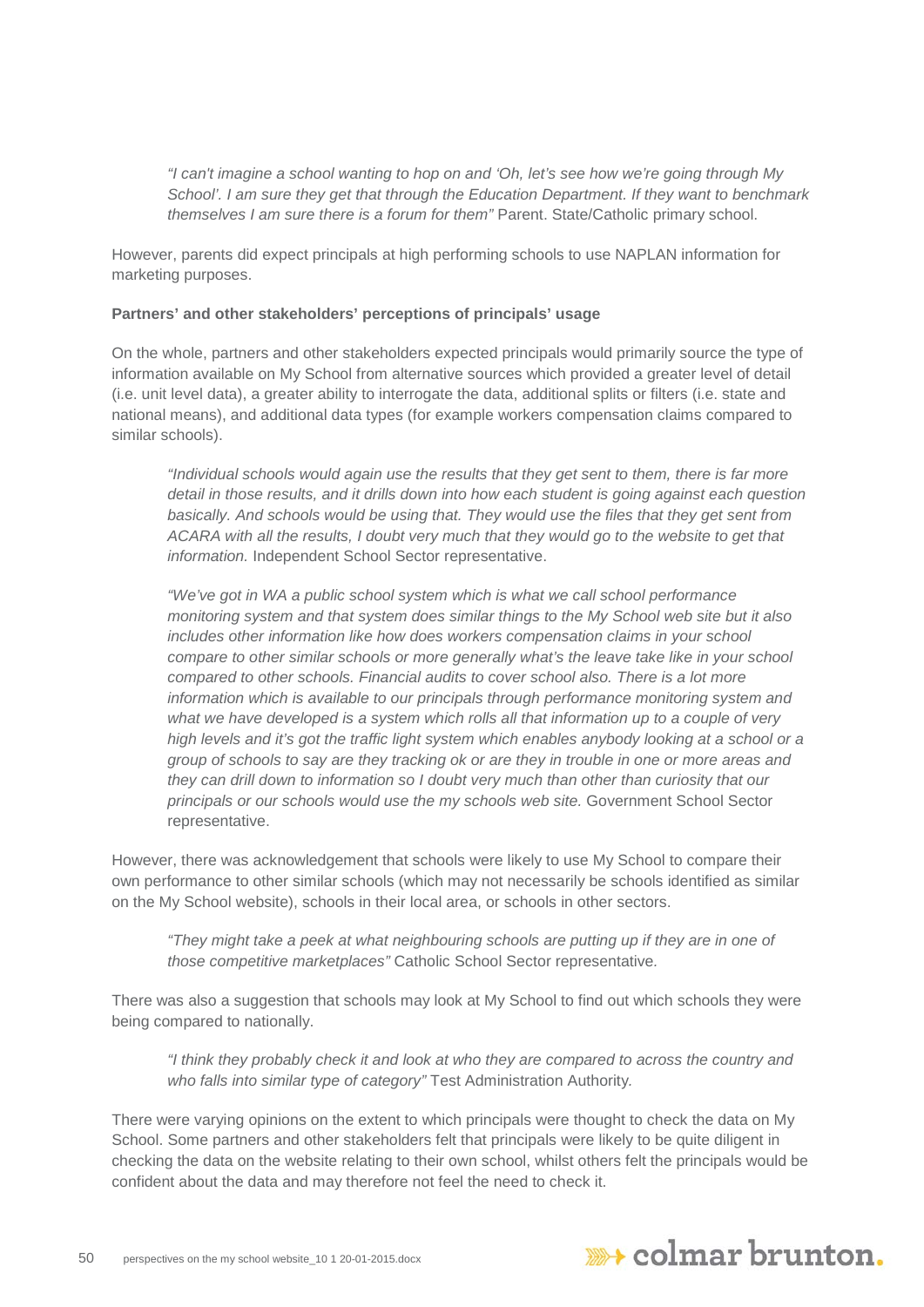*"When ACARA opened up their portal for the principals to check their data prior to the release. There's a fairly low uptake of that in terms of principals getting in beforehand so I think maybe you could miss-read that as being disinterest but I think it is probably more around the fact that they know the type of information that is going up on the web site"* Test Administration Authority*.*

#### $5.3.3.$ Use of My School by ACARA partners and other stakeholders

Some of the partners and other stakeholders we spoke to indicated they use the My School website to find information for their own organisations' internal purposes while others indicated their use of the website is limited to checking accuracy of data or investigating possible discrepancies in the data, either prompted by their own review of the data or at the request of schools.

Uses of the data by those who indicated they sourced data for their organisations included:

- To find information about the make-up of schools
- To gain an understanding of the performance of schools in one's own jurisdiction

*"… gaining an understanding of the performance of ACT schools. Mainly we use it in trying to understand performance of schools as a group rather than looking at individual schools. But obviously because the My School website reports data by individual schools we do get a look at the data for individual schools but mainly in terms of gaining a bigger picture and understanding of what's happening across the ACT"* Government School Sector representative.

*"Although we have most of the data ourselves but sometimes it's just easy to look at one source in terms of their own educational outcomes, performances etc."* Independent School Sector representative*.*

- To get information on schools in other sectors
- To source data to help schools in their sector in their strategic planning processes
- To help schools measure their own effectiveness

*"The data that's used in My School will also be added to the data suites we use to help schools gauge their effectiveness"* Government School Sector representative*.*

• Looking at My School occasionally out of curiosity

At times the use of My School by partners and other stakeholders relates to queries about or raised by the data on My School. In these instances the need to refer to the website is highlighted or created by the existence of the website. Examples mentioned include:

• To provide interpretation to schools who query data on My School (for example interpretation of ICSEA) and if necessary follow up

*"I get inquiries … about interpretation, about differences that they (schools) for see for the data presented there and our own schools online system because we've got, it's not the same as this but it's not dissimilar either, where we represent a lot of information about performance of schools and summarising it so in particular the people in that division, the School of Accountability and Performance division would be quite often involved in comparing the data* 

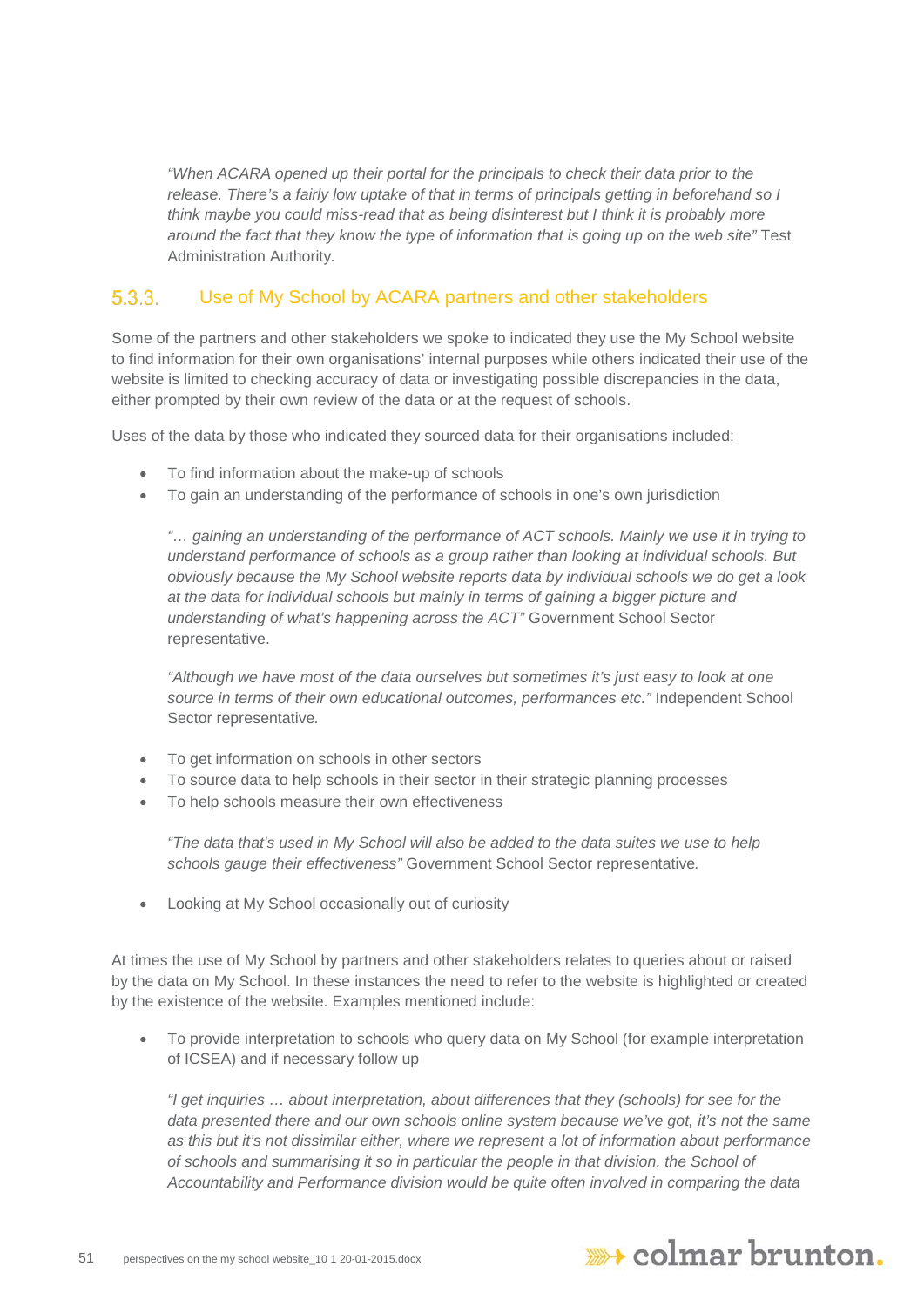*on this site with our own data and responding to questions from principals in our schools and informing them how they could use it. When it was first posted; now they have become a little bit more of the landscape"* Government School Sector representative.

*"For schools making sense of what's on the My School website the use of the index of community education advantage is an ongoing…it's a cause of concerns because schools don't really have a good handle on what it means about their particular community. They see a mismatch between their relative ranking compared with the socio economics and the cultural background of their community. In many cases, most often it occurs when a school feels they're being compared with schools they perceive would be better off than them"*  Executive Director, Catholic Education Commission*.*

• To compare data to data received from schools, investigating any differences and based on discrepancies possibly making submissions to government regarding funding

*"I've used the website to get their data and compare it and then through the anomalies we've put papers and information back up to government to have issues around funding dealt with"*  Independent School Sector representative*.*

• To monitor significant changes to a school's ICSEA scores which may have implications for funding

*"Sometimes the ICSEA scores change from year to year so where there is a large difference in the number we look further into that and try to look at what is different within that school, why has that gone up or down because there is that implication for the funding on that"*  Government School Sector representative*.*

- To Look at NAPLAN or other data for own sector schools to understand how their schools are being represented on My School
- To support a school which feels it has been misrepresented by the media (using data from My School)

## <span id="page-51-0"></span>5.4. Perceived accuracy, usability and presentation of information on My School website

#### **General presentation and user interface**

Overall, the My School website is described as having a strong focus on statistics and a somewhat dry, functional look and feel. Some parents commented on the lack of visual appeal (for example, the absence of photographs) and the difficulty in a forming a more holistic "feel" for a given school from the website. Principals also made reference to the more functional presentation of My School compared to some school websites, which are acknowledged to have a more marketing-led focus. Use of "jargon" is identified as an issue.

*"Particularly from a body that's talking about reporting in simple language this is so full of jargon. Even the attempts of explanation, looking at the NAPLAN data you need a statistician to understand the numbers"* Principal. State/Catholic secondary school.

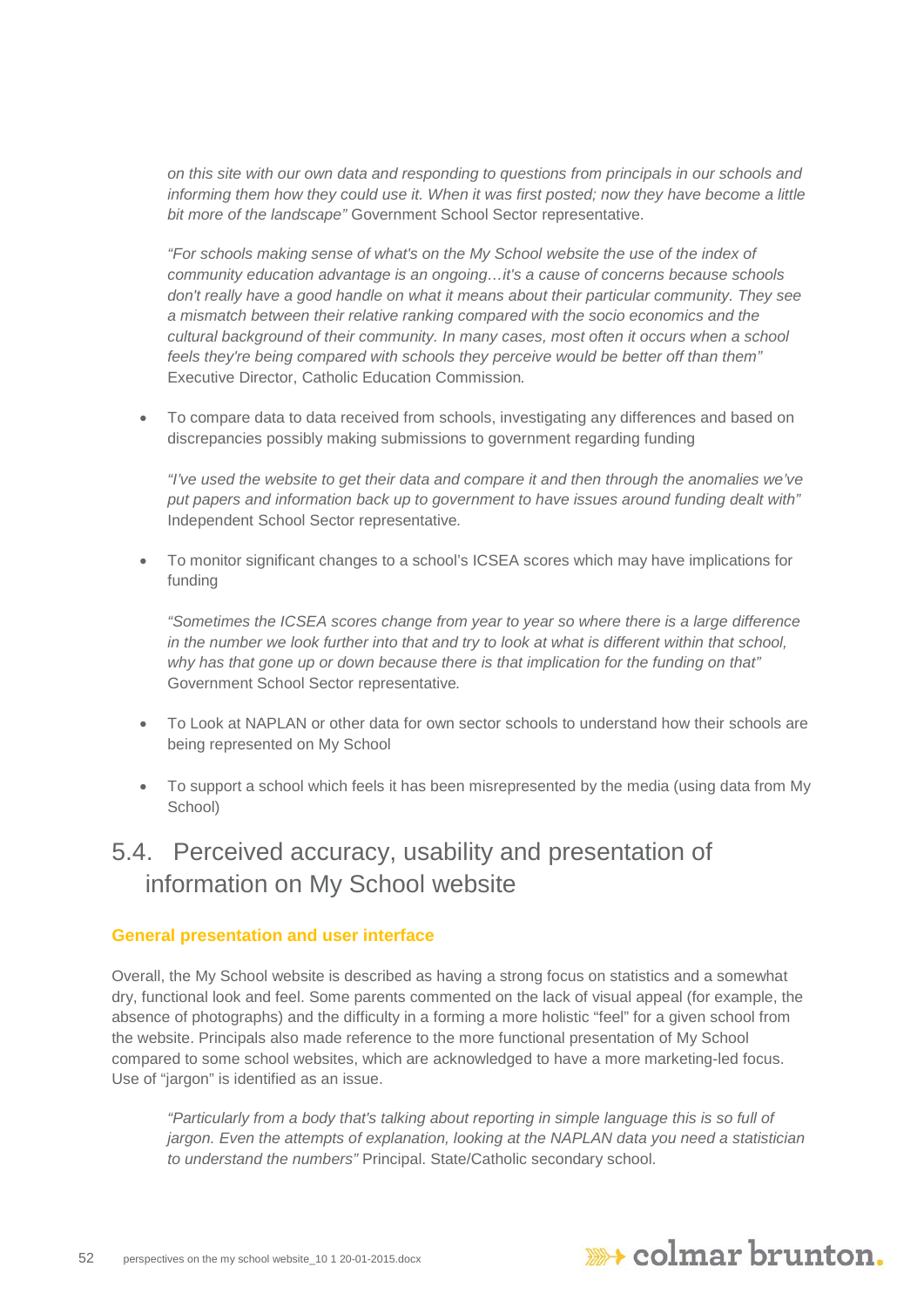The rather dry nature of the website and the focus on statistical information can be construed as missing the opportunity to communicate some of the more positive elements of the Australian education system.

*"It doesn't affirm that we have one of the best education systems in the world with highly qualified people running them for a range of programs meeting the needs of a range of 'communities…. This is very dry, very bureaucratic"* Principal. State/Catholic secondary school.

In terms of user interface and navigation, some parents and principals appear to be able to find their way around the site and locate the information they are seeking with ease. Some others find the user experience confusing, at least at the initial visit.

*"I think the actual website was a bit confusing at the beginning and I felt a bit lost…It wasn't very straightforward"* Parent. Independent school.

*"I find it overwhelming. There are lots of things and you can spend hours on there. If you're looking for one specific thing, it's easy but if you want a general overview I find it difficult and then just give up. Some things I have looked at are confusing, complicated to work out quickly"* Parent. State/Catholic secondary school.

Specific aspects of website which are not considered particularly user-friendly include:

- The need to move backwards and forwards between school pages if comparing two schools, rather than being able to compare side by side on one page.
- Similarly, the need to move between screens containing information from the previous few years or when comparing NAPLAN results from different domains, rather than having that information collated as time series data
- The use of statistical or education sector terminology which is not familiar to the general public

Some principals had noted positive changes in the usability of the site since it was first launched.

*"It's far more pragmatic than it used to be to negotiate the site, there is a lot more on it from my memory of the last time looking at it"* Principal. State/Catholic primary school.

*"Well certainly, it's become easier to use, it's less clunky, and it used to take longer to load. I think the NAPLAN graphs have developed over time from when it originally came out"* Principal. State/Catholic secondary school.

Some partners and other stakeholders noted the broadening of the range of data presented on the website as a positive.

*"The major benefits is that there is now a fairly good contextual bit of data about schools that*  we can see how the schools are moving forward and seeing the value add to what they have *been doing over the years hoping that the schools use the data for forward planning and for school improvement and that's what we have been encouraging the schools to do and hoping that parents will see the positive in their school that come from that so some of the contextual data"* Government School Sector representative*.*

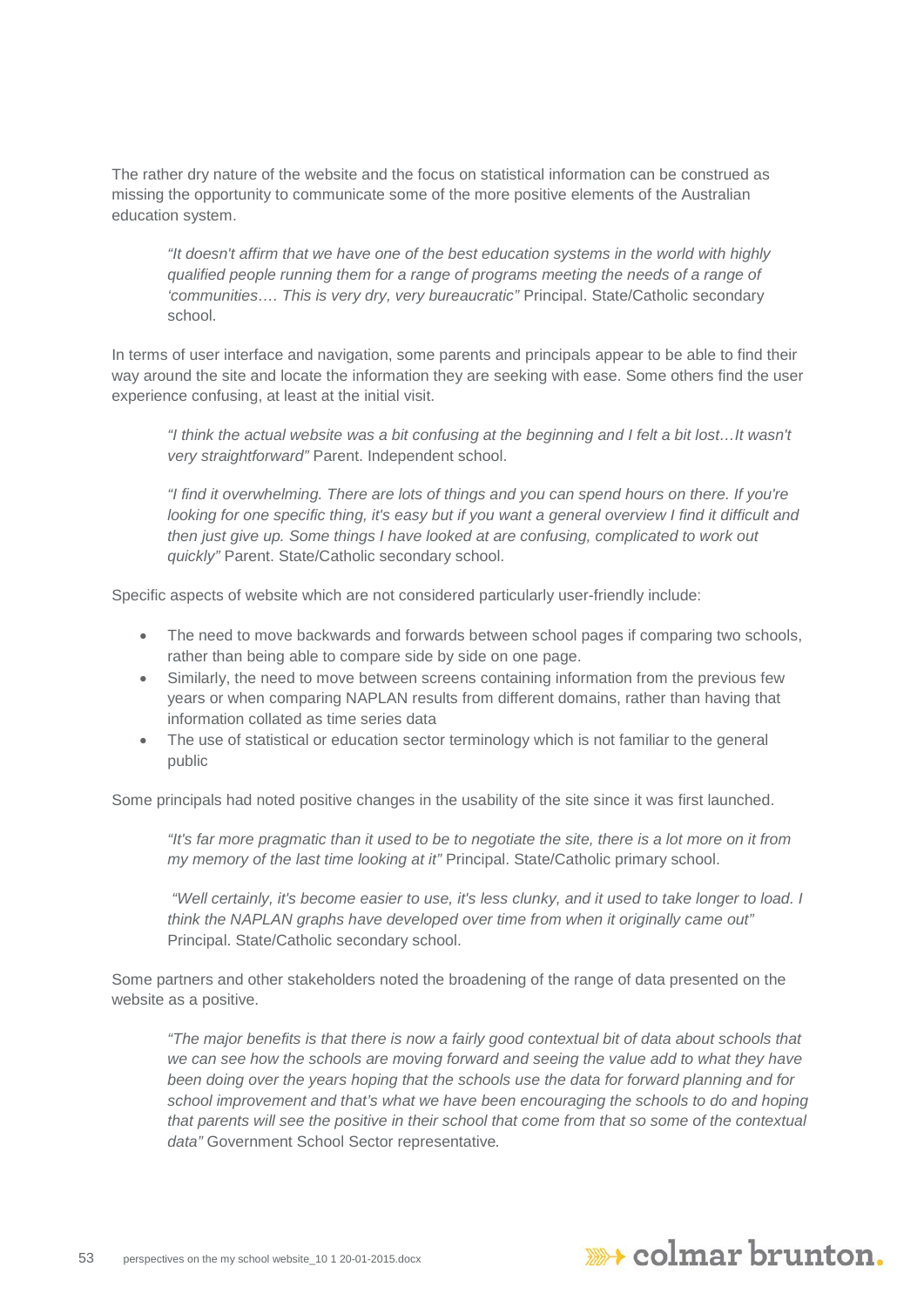Less positive was the concern that the My School website publishes data in a way that allows league tables to be developed. While this was mentioned as a concern by a number of partners and other stakeholders, there was also recognition by some, but not all, that this had not happened to the extent that they and others had been concerned would occur when the website was originally launched.

*"We have grave concerns about the publication of NAPLAN scores in a way that allows league tables to be developed and we have really serious reservations about the validity of the like schools categories that are published"* Principals' Representative*.*

#### **Accuracy and usability of data**

A number of issues were raised in relation to the accuracy and usability of specific types of information included on the website. Among parents and principals, the majority of the discussion centred around NAPLAN results. While there were some concerns about the presentation of the NAPLAN results on the site, the focus was often on broader issues around the purpose and usage of NAPLAN in general, and its impact on schools, parents and students. Both parents and principals express concern about the potential for inaccuracy in results due to exclusion of some students from the tests and extra coaching by teachers, and the potential for the focus of the school to narrow to literacy and numeracy.

It is outside the scope of this research to provide detailed feedback on the perceived pros and cons of NAPLAN testing. However, points raised about NAPLAN by parents and principals are included in this report in as far as they relate to the research objectives.

As would be expected, parents, principals, partners and stakeholders are all at very different starting points in terms of being able to understand, evaluate and use the information provided on the website.

Partners and other stakeholders expressed similar concerns regarding the publishing of NAPLAN data; however, many were more or as concerned with other data presented on the website as is discussed further below.

#### Parents' perspective

Parents are largely unaware of, and have rarely considered, the origins and validity of My School information. They are therefore more likely than principals, partners and stakeholders to take it on face value. Some parents do, however, have some understanding of the potential limitations of NAPLAN testing and results.

#### Principals' perspective

Principals have detailed knowledge of the origins of much, but not all, of the information included and the context in which schools operate. They are therefore acutely aware of the factors which may, in their view, cause some of the data to be misrepresented or inaccurate. For example, differences in reporting requirements for financial data across school systems or specific characteristics of schools which may impact NAPLAN results. In some cases the issue is not the accuracy of the data itself but the lack of context provided to help the user to interpret it. The net result of this is that some information which appears to enable comparison across schools is not, in fact, directly comparable in the view of some principals. While principals and teachers may have sufficient knowledge to identify when they can or cannot compare data, their concern is that parents do not have this knowledge and are therefore at risk of making poor decisions.

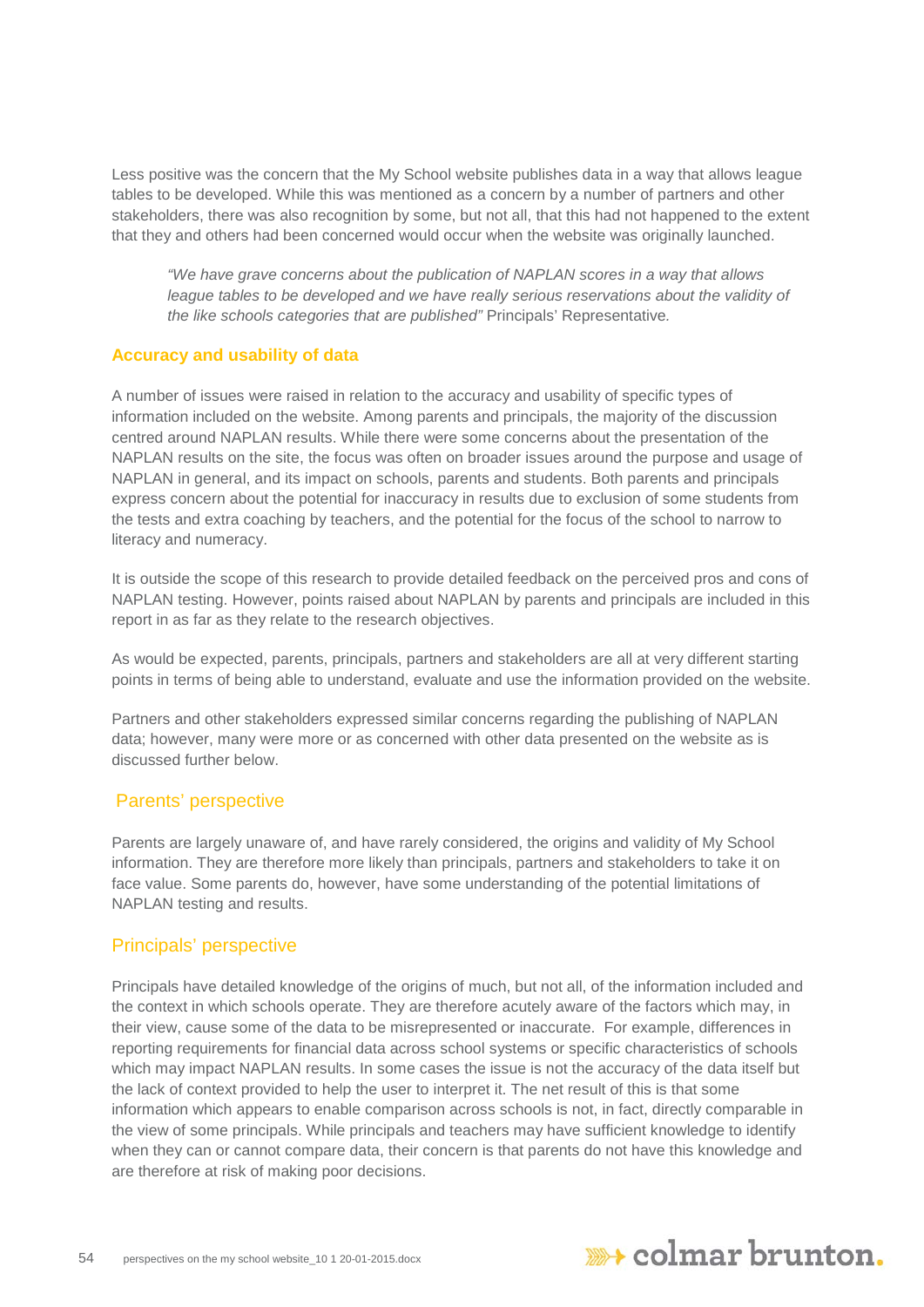Principals also express concern that some of the information on My School is out of date. This can apply to both NAPLAN data and other statistical information, for example school population figures.

The perceived inaccuracy of some My School information, which will be discussed in detail later in this section, can render it difficult for some principals to see the benefit of the website.

#### ACARA partners' and other stakeholders' perspective

Overall, partners and other stakeholders believe that the data on My School is presented in such a way that they and other partners or stakeholders are able to understand and interpret the data. However, partners and other stakeholders perceive that parents, are the intended audience for the website and similar to principals, partners and other stakeholders' express concerns regarding the ability of most parents to interpret the data on the website.

Most partners and other stakeholders also had a good knowledge of the sources of data presented on the My School website and in some cases were the providers of data to ACARA for their state. Most partners and other stakeholders mentioned the potential to misinterpret data due to lack of contextual information, some feeling this was a risk not only for parents but also principals and teachers. Issues related to data collection including differences across jurisdiction and the non-compulsory provision of some data (such as parental educational attainment and income and post-school destinations) were among those most frequently mentioned as contributing to the perceived inaccuracy of data on My School.

#### 541 NAPLAN data

NAPLAN data is considered by both parents and principals to be the main focus of the website. While partners and other stakeholders also acknowledged the NAPLAN data as comprising a significant amount of the total data presented on the website, they tended to place more emphasis on data on the school profile page, than did principals and parents.

#### Parents' perspective

As previously described, parents access NAPLAN data for a number of reasons. For example to:

- Compare among a short list of local schools
- Monitor the progress of their chosen school (across years or within one cohort)
- Compare their child's progress to his/her peers either at school level or against the national average

Some parents appear to be able to access NAPLAN scores with relative ease and to understand them to a certain extent, whether viewing graphs, results in numbers or results in bands. They tend to use the information at a simplistic level rather than going into detail. For example, particular attention is paid to the "red & green" key as an indication of whether their child's school is achieving at above or below the average level.

There are, however, some areas of confusion:

• Unless they have a background in statistics, many parents are not familiar with concepts such as "margin of error at 90% level of confidence" or "median" and are unlikely to either

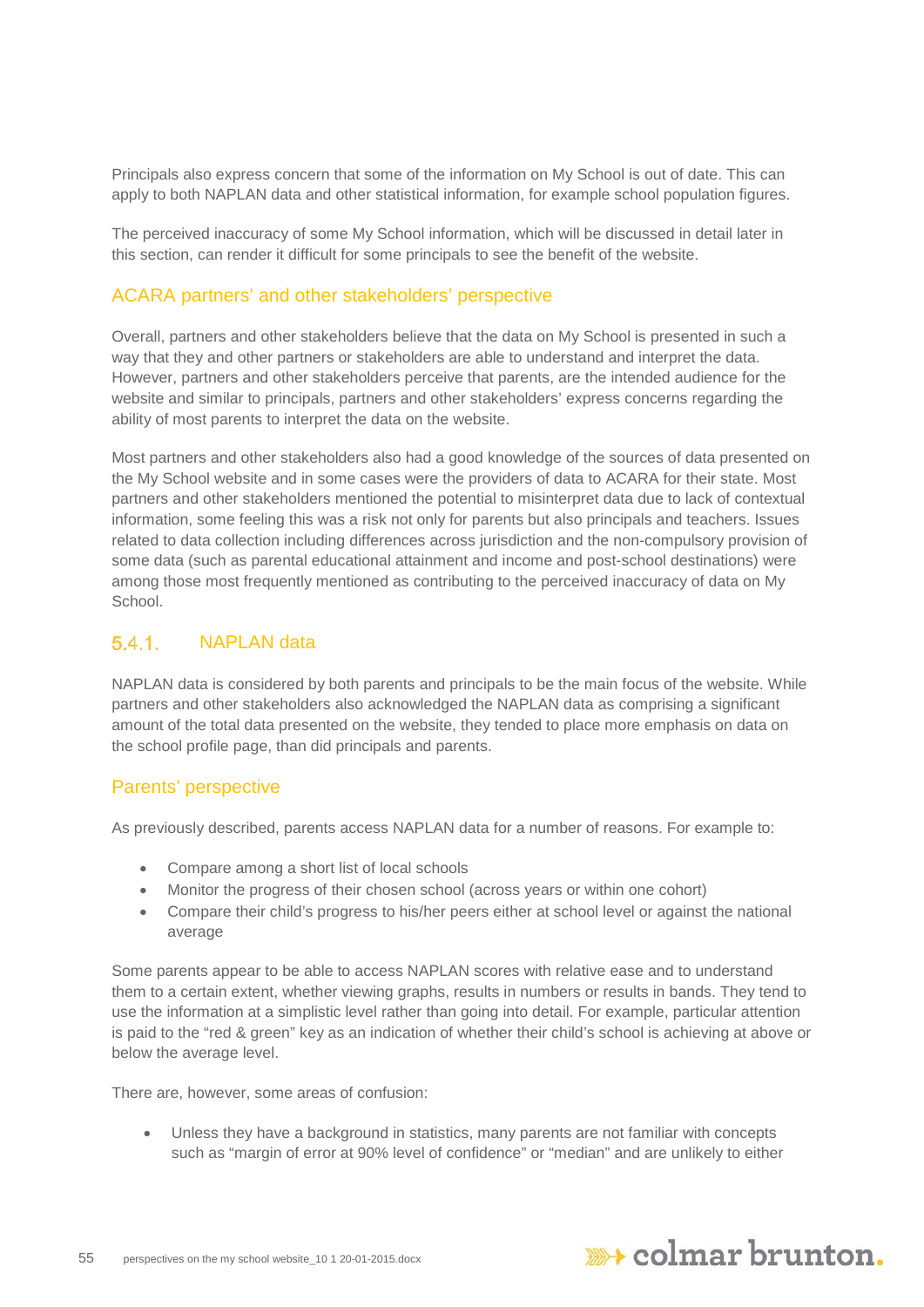read or understand the definition given. As such, this information has little meaning for them and they focus solely on the dots or diamonds indicating the average scores.

• Parents can find it difficult to understand the definition of "similar schools" due to unfamiliarity with the concept of statistical similarity. They tend to expect the term "similar schools" to refer to local schools with similar school-related characteristics to their own e.g. other Catholic schools or other boy's schools. Comparisons with "similar schools" based on the ICSEA data caused some confusion (see next section for further discussion).

Apart from the issues with statistical terminology outlined above, the presentation of NAPLAN data in a range of formats and using colour coding to indicate variations from average can itself be confusing for those unused to viewing data in this way.

*"When I said before about it being confusing. I looked at the NAPLAN things and it gives you different options of how to view it – a graph or as numbers… I thought why show it in all these different formats and I looked at some and there were little pink lines and it was too confusing"* Parent. State/Catholic secondary school.

*"It is very statistical based which I suppose that's what you tend to look at it for but I'm the*  same, when I originally looked at it it was 'Eh?'. I got more interested when my children *started participating in NAPLAN and that's probably when I would consult it once a year. But it is still very confusing to work out the numbers"* Parent. State/Catholic primary school.

Parents suggested the following enhancements to the functionality of the site to improve ease of use:

- Ability to select which schools they wish to compare NAPLAN results between. For example, a self-selected list of schools, all high schools in the local area, all Catholic schools within a certain radius. In addition a facility to view comparable information on one screen rather than needing to see each school's results separately would be useful.
- A function to graph change over time, rather than just from one year to the next.
- A function to graph progress in all domains over time (i.e. time series information for all domains on one graph).

In terms of reliability, parents expect the NAPLAN scores used on My School to be an accurate reflection of the test results. The tests are known to be standardised and generally believed to be administered in a controlled way with results then collated centrally.

However, parents raised several concerns about NAPLAN testing in general, some of which draw into the question the validity of the data as a means to compare schools and make decisions about their child's education.

The main issue for parents is the perception, or actual evidence, that NAPLAN testing does not accurately reflect the achievements of all children in a given school. Some children are believed to be excluded or excused from NAPLAN tests. Those who are having difficulties in the literacy or numeracy area may be excused from the tests at the request of teachers or parents. These can include children with disabilities and those from non-English speaking backgrounds.

*"You hear things at school and I have one child that is not doing as well as the others. When NAPLAN is on she goes to the library she doesn't participate. I don't know if that happens at*  different schools. We don't get an understanding of what other schools are doing. That kind of

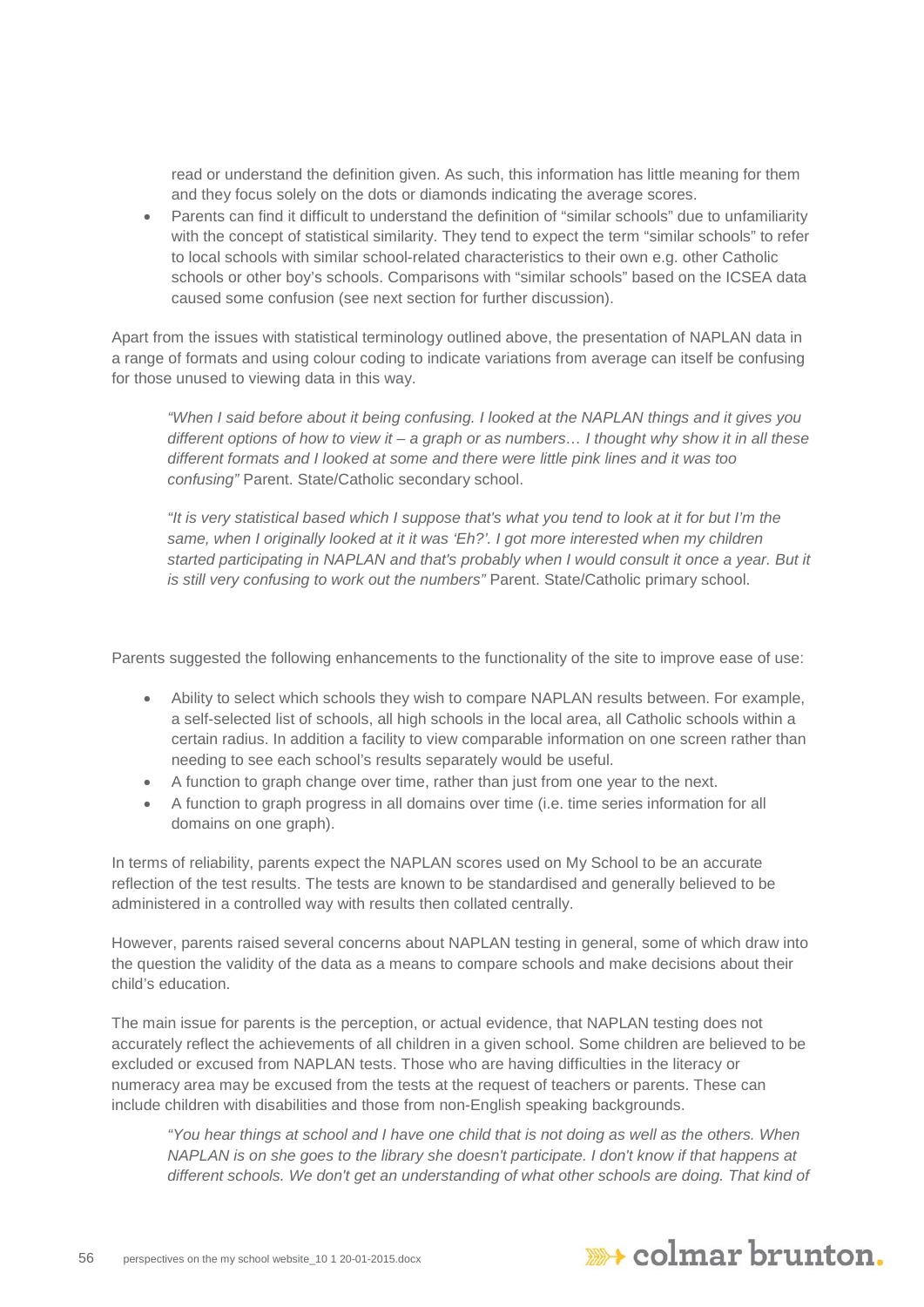*upsets me a little bit. I know some kids that are not present on days when NAPLAN is on. I kind of feel like schools are hanging in there because a lot of people judge the My School website"* Parent. State/Catholic primary school.

*"Well like we have heard the school selecting (out) bad performers in order to pass that test to get good results. That doesn't reflect that school"* Parent. State/Catholic primary school.

Parents also spoke of schools "coaching" children specifically to do well in NAPLAN tests. This is felt to both give some schools an unfair advantage and, at the same time, potentially narrow the educational focus within the school to the detriment of subject areas outside literacy and numeracy.

*"I think there is information there. It does make it transparent. The only problem is the coaching to get results. It's put them under so much pressure to perform that the numbers get skewed"* Parent. State/Catholic secondary school.

*"(At) my son's school they're doing very specific targeting of kids that are sitting just below a band and pull them up a band. It's the kids that give the schools the result"* Parent. State/Catholic secondary school.

Variations in testing conditions from school to school could also potentially impact on the accuracy of NAPLAN results.

*"At our school you don't have to do NAPLAN and the kids that do it are competent to do it and in an unlimited time. That pressure is taken off. My daughter performed high when she did it* in Grade 7, people wouldn't know that, they would think look at the good results but it doesn't really reflect how they really are. She is a C grade student except for two subjects. But in *NAPLAN she went really well because she had unlimited time to do it"* Parent. State/Catholic secondary school.

#### Principals' perspective

Principals, especially those in the state system, frequently report having access to more comprehensive NAPLAN data than is presented on the My School website and to other sources of data on student progress. As such they do not necessarily need to access this information via My **School**.

*"Education collects its own data we run a smart tool across the NAPLAN data as a sector and a school. We do all our own analysis"* Principal. State/Catholic secondary school.

*"Within the school we use a variety of different ways to collect data and analyse data. In the*  last 5 years, there has been a real push to look at that. The My School data is probably not *going deep enough. It's just comparing to other schools and where you're at and we get that data and put it in our annual reports. But we're going a little deeper in professional learning teams and groups of teachers looking at specific areas. It's not specific enough"* Principal. State/Catholic primary school.

Principals express a number of concerns about validity of NAPLAN data for decision making. One factor here is the delay between testing and the appearance of results on the My School website.

*"If you test the children in May, get results in September and the results of the May test are uploaded in March the following year. If someone is looking for a school in February and* 

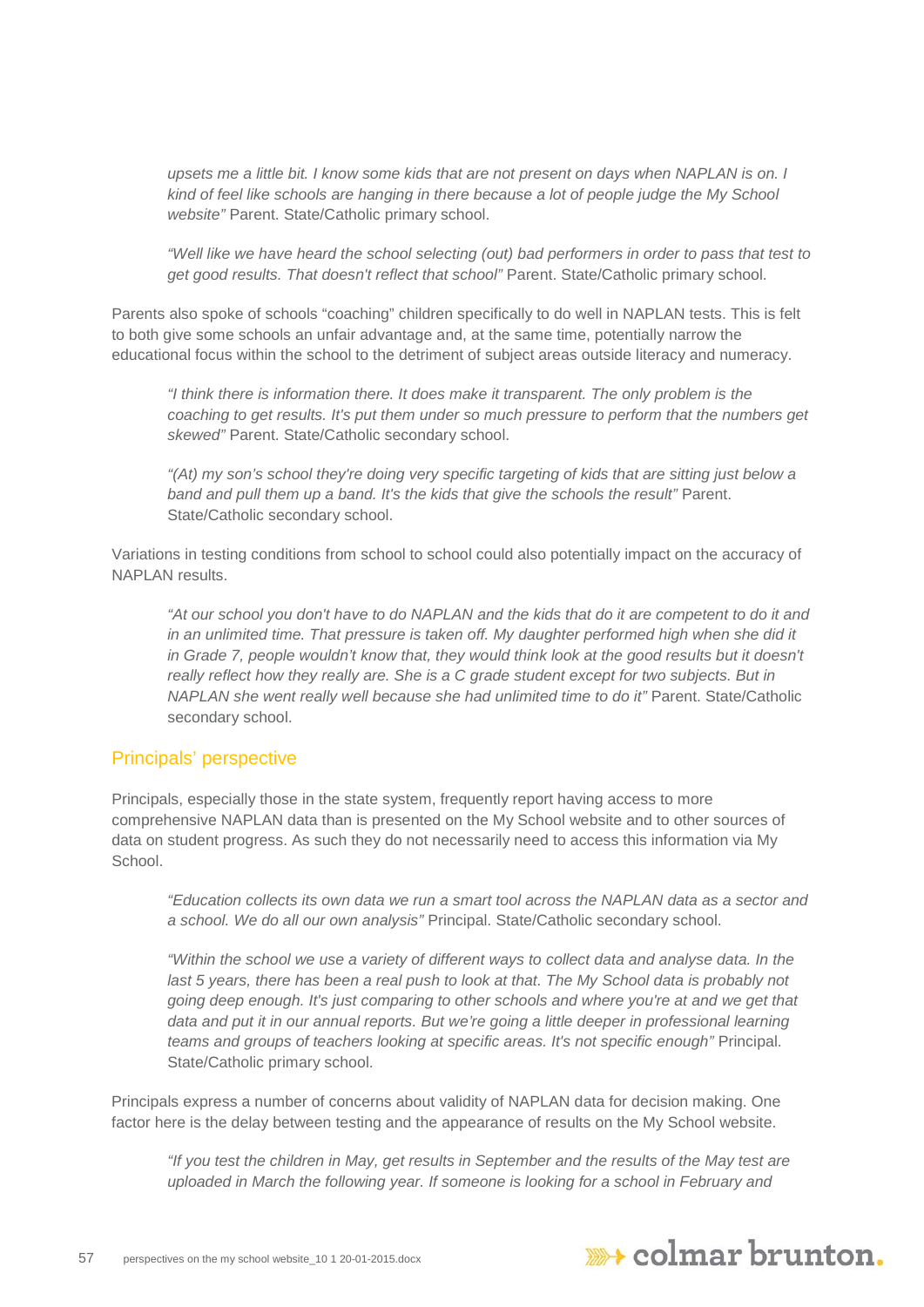*they're going on results from the previous months…I was surprised you said a couple of months out of date because it can be 18 months out of date. It's very, very historical information"* Principal. Independent school.

Principals are also highly conscious of the impact that the operating context of a given school will have on NAPLAN scores and the consequent difficulty in comparing like with like. In particular, factors such as the size and location of the school, whether single or dual curriculum or the number of children with disabilities or from non-English speaking backgrounds could have a major impact on NAPLAN scores.

Changes in the composition of cohorts over time have the potential to influence NAPLAN outcomes so that they are not reflective of the school's achievements.

*"One of the primary schools as part of the college I was at had a decline in NAPLAN results but it was a shift in enrolment. We were suddenly attracting all these boys with special needs because we had programs. The NAPLAN data went down. If you look at the figures on here you see this and say 'Holy Moly. What's going on here?' But if you read the annual reports the kids are doing well"* Principal. State/Catholic secondary school.

Variations in treatment or preparation of children on testing days could also potentially influence outcomes.

*"But even the inconsistencies across schools for example of the day of NAPLAN, for Year 3 and 5 students we supply a breakfast for them. They have gym sessions, all kinds of things. They don't do that at other schools, not my previous school"* Principal. State/Catholic primary school.

The achievements of schools from disadvantaged areas which are doing well in improving NAPLAN scores from a low base are also not necessarily reflected. These schools still appear to be underachieving and may therefore be disregarded by parents.

While the ICSEA scores are intended to address some of the above concerns by enabling comparisons with similar schools, they are perceived to have a very narrow focus resulting in comparisons between disparate schools in diverse locations which are not particularly meaningful (See next section for further discussion of ICSEA scores).

#### ACARA partners' and other stakeholders' perspective

Partners and other stakeholders indicate that they, as well as principals and schools generally, have access to more comprehensive NAPLAN data than is presented on the My School website. Thus, whilst, partners and other stakeholders indicate they do not generally need to access this information via My School, they may still do so in specific circumstances, for example when making comparisons to schools in other sectors, they may use My School along with other resources.

*"Schools might look at it in terms of looking at their own school and comparing their performance to like schools but particularly around NAPLAN data we provide some really detailed sophisticated data broken down schools performance in terms of regions etc. So in addition to the information available through the My School web we provide a suite of reports that provide them with much more detailed information to be able to make decisions about teaching and learning"* Government School Sector representative.

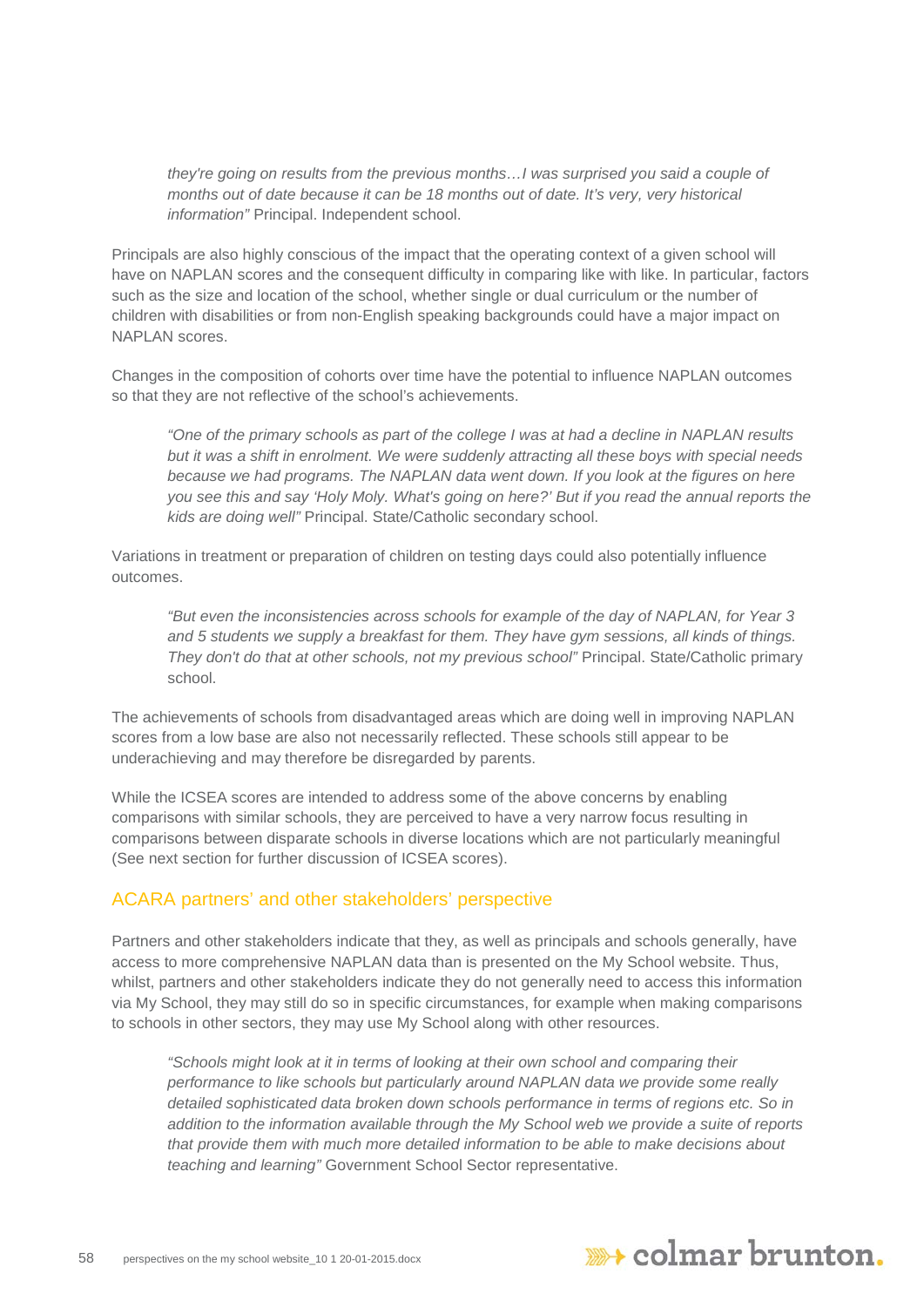Whilst some concerns were noted regarding the NAPLAN data, such as it not representing full school populations, generally, the My School website is understood to present the NAPLAN data accurately and in a format in which partners and other stakeholders can understand and interpret.

*"(NAPLAN) It doesn't cover the whole school enrolment population so that's probably the only weakness of it. I think that again the data as far as it is collected I think is ok. It's relates to a small proportion of a child's education"* Independent School Sector representative*.*

However, some partners and other stakeholders expressed concern that accurate interpretation of NAPLAN data would be beyond the skills of a significant proportion of parents.

*"I think it probably calls for a degree of both technological and educational and mathematical expertise. So for example you know if you want to go to that recent example you've got an option where you've got student gain and it has the domain so parents need to be aware of what the domains are, the calendar year range, the achievement type, then categories so to get that to generate meaningful output is easy enough for me but I'm wondering whether the average parent who doesn't work in an environment like this would be able to make use of it"*  Catholic School Sector representative*.*

Although NAPLAN results are thought to be accurate and reliable, there is concern for how they are being used. Partners and other stakeholders are mindful that NAPLAN results only tell a part of a story of the school and believe that there needs to be a clear understanding among the public that NAPLAN cannot give a full picture of what a school is all about.

*"For example for small schools NAPLAN results will often widely fluctuate year to year because of small cohorts of kids and different kids and it doesn't necessarily tell that story very well, it's very statistically based. Tell the story about their kids and basically the My School website gives a statistical score that the Year 3's got on reading NAPLAN, doesn't tell us anything about that group of kids or what the school is doing for them or so forth"*  Independent School Sector representative.

Furthermore, there is concern about media misuse of the NAPLAN data, in particular the generation and publication of league tables as an overview of schools and their capabilities.

*"I just simply don't like NAPLAN results being published for schools, the whole league table thing even though newspapers are sort of banned from preparing league tables…that sort of comparison I just don't believe that NAPLAN results in the small range of disciplines that can be measured in NAPLAN testing really tell the whole story about the student outcomes particularly in independent schools where school communities are looking for something more than literacy and numeracy outcomes for their children and the opportunity for that story to be told is certainly there but it has to come through in a narrative way"* Independent School Sector representative*.*

Additionally, some partners and other stakeholders mentioned their concern for NAPLAN tests becoming the focus of a curriculum (rather than other learnings outside of what can be tested) in order for a school to ensure superior NAPLAN results.

*"The danger that by focusing on a very narrow band of the work, a narrow section of the work that schools do you get schools applying more pressure in that area, more effort, the teachers teach so that to teach children in a way that allows them to get better NAPLAN scores rather* than in a way that allows them to have a rich meaningful and life long, long lasting educational

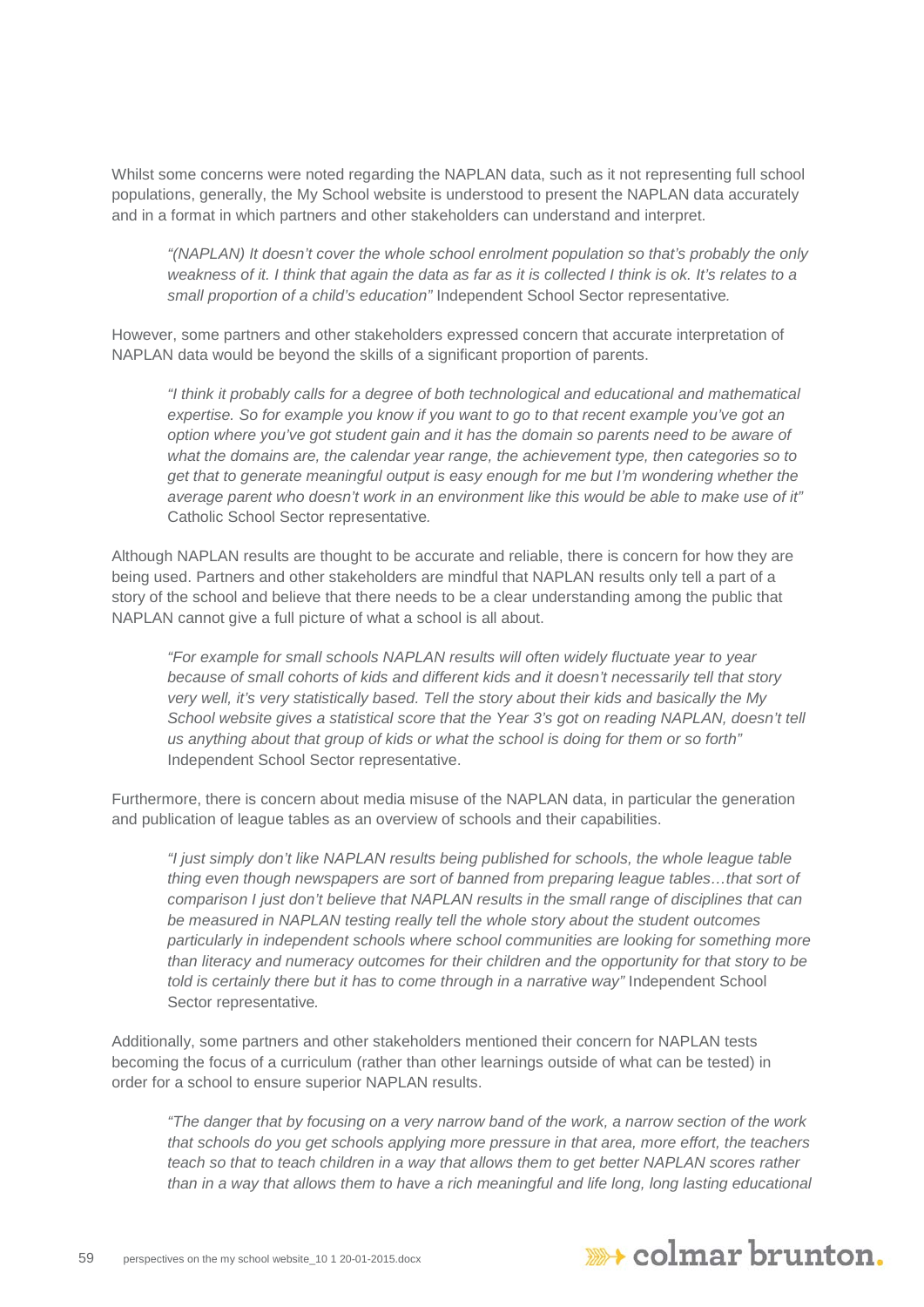*experience and I think that's a very real danger that My School places on our education system"* Independent School Sector representative.

*"We like the website but there is evidence I think that we would have that over time it's almost inevitable that people are going to narrow their curriculum down in some ways because of the high stakes nature of those results when people are making enrolment choices.* Catholic School Sector Representative

Some partners and other stakeholders mentioned that to overcome a number of these problems they would prefer not to see NAPLAN results published on the My School website and rather have them only available on individual schools' websites.

*"Our schools have to compile annual reports and as part of that annual report they actually have to say how they've gone in NAPLAN and stuff like that and those reports are available on individual schools websites. I think that's a far better way to go about a process such as being accountable to your community and informing parents"* Independent School Sector representative*.*

#### $5.4.2.$ Student background (ICSEA)

Among parents and principals, the overall concept of the Index of Community Socio-Educational Advantage (ICSEA) is a source of some confusion, as is its use in selecting 'similar schools' for comparison. Partners and other stakeholders ranged from feeling confident they understood how the ICESA is calculated to having only a cursory understanding of the measure.

#### Parents' perspective

In general parents had not looked at the ICSEA section on the school profile page or had quickly glossed over it without understanding it. For those without a statistical background, distribution by quartiles and the use of indices are unfamiliar concepts. Even when asked to look more closely at the ICSEA score section during the focus groups parents still had difficulty in grasping the meaning of this information.

Some parents make the connection that ICSEA is related to information that they have provided to schools about their own personal education levels and occupational status. This in turn raised further issues:

First, the ICSEA data may not be accurate or complete due to misreporting or non-reporting by parents. Second, and more importantly, using parental education and occupation to classify schools as "similar" is perceived to be a very narrow approach which does not take into account the many other ways in which schools may differ e.g. size, curriculum, rural or urban, single sex or co-ed. The result of this, in terms of comparing NAPLAN results, is that schools which are defined as "similar" based on their ICSEA score are actually perceived to be very different and therefore not suitable for comparison.

For parents in particular, comparison with schools having similar ICSEA scores from outside their area is not considered useful. Their aim in comparing schools is to select from a short list from within their own area which are possible destinations for their child.

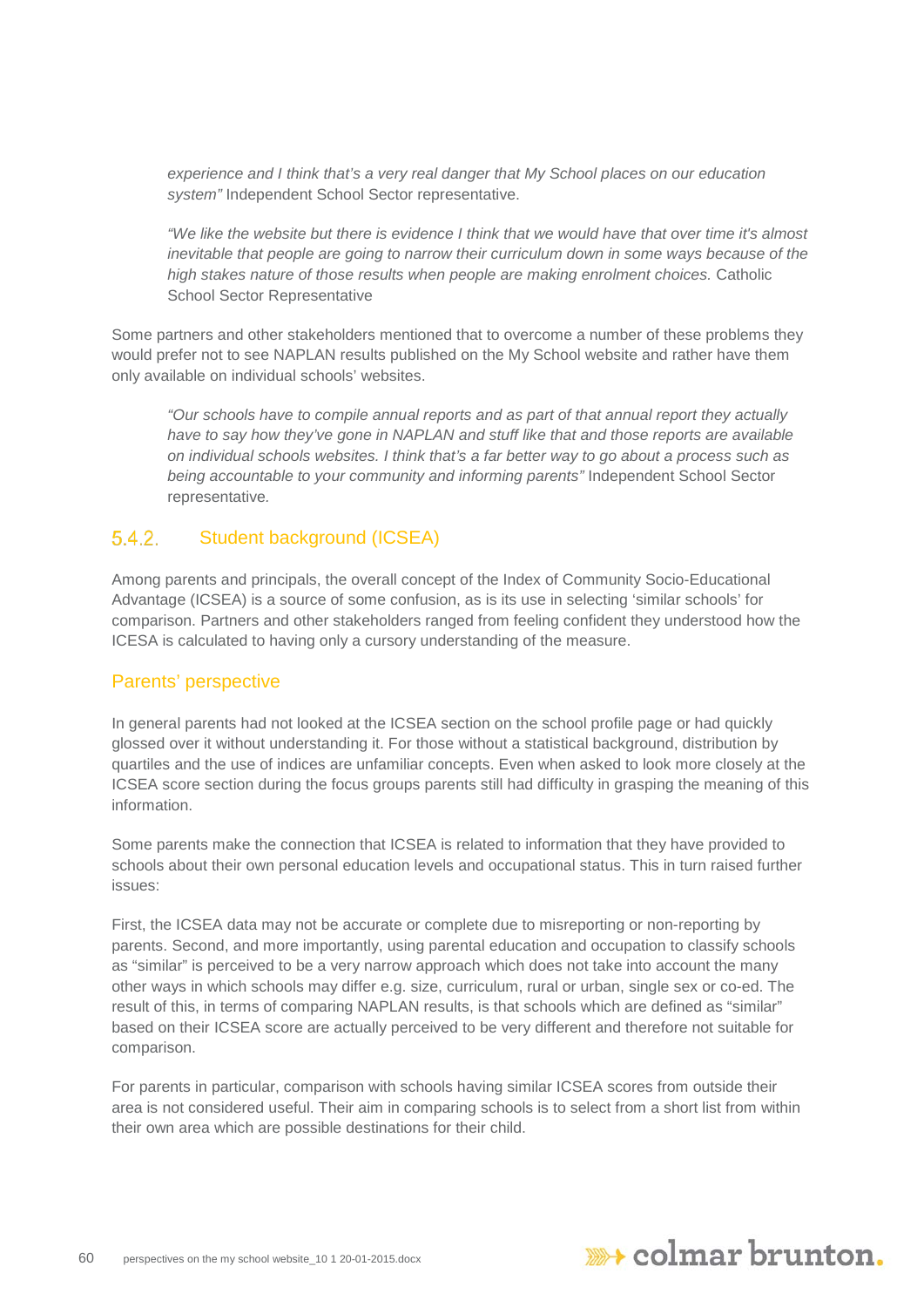#### Principals' perspective

Principals on the whole have fewer difficulties in understanding the meaning and origin of ICSEA scores. Some, however, were not aware of how the ICSEA score is calculated and/or question its validity given that is based partly on parent provided information.

In common with parents, principals do not necessarily consider ICSEA scores useful for making comparisons between schools. The ICSEA based definition of a "similar school" is regarded as narrow and does not take into account the numerous other factors which would make schools truly comparable. These factors include school system, curriculum (e.g. whether single or dual), co-ed or single sex, location, number of students with disabilities or from non-English speaking backgrounds.

The following comments are indicative of the issues faced by principals when using the Similar Schools function of the My School website.

*"I was fascinated to find out who our like schools were and I went into every one of them and it was really interesting because they weren't the same sort of ethnic complexity, they weren't the same size, they weren't in an urban demographic. They were really odd things. I personally could not figure out why most of those schools were like schools. I did it once and 'haven't bothered since"* Principal. State/Catholic secondary school.

*"(Comparing) from … (suburb) to … (suburb) is one example of that when you get your like schools. These kids are all white beach goers compared with my 70% of kids who are refugee status. It doesn't really tell you those things"* Principal. State/Catholic secondary school.

*"We're compared against selective girls' schools and things like that. We're a comprehensive school. I just can't understand how they could even put us in with some of those different groups. It baffles logic"* Principal. Independent school.

The ability to self-define the schools for comparison would be more useful for principals. For example, the facility to select a list of schools that they are interested in comparing NAPLAN scores with, or a function which allows selection of schools based on specific contextual criteria.

#### ACARA partners and other stakeholders' perspective

Partners and other stakeholders' knowledge of how ICSEA is calculated varies significantly, similarly, the degree to which ICSEA is accepted as a reliable and meaningful metric also varied significantly. Issues raised with ICSEA include, the potential for data on which the ICSEA is based to be incomplete or out of date.

*"There is no requirement for schools to update their data every year and clearly what would be required to update it every year would be to provide parents with the same pro forma every year and update all the records. I'm not sure the extent which that happens or which parents would be happy about happening"* Executive Director, Catholic Education Commission.

*"Most often, the data comes from what parents provide on enrolments and in many cases the issue, and it can be a community-based thing is that parents are not prepared to put down what level of schooling they have themselves or what the highest level of after school education was"* Executive Director, Catholic Education Commission.

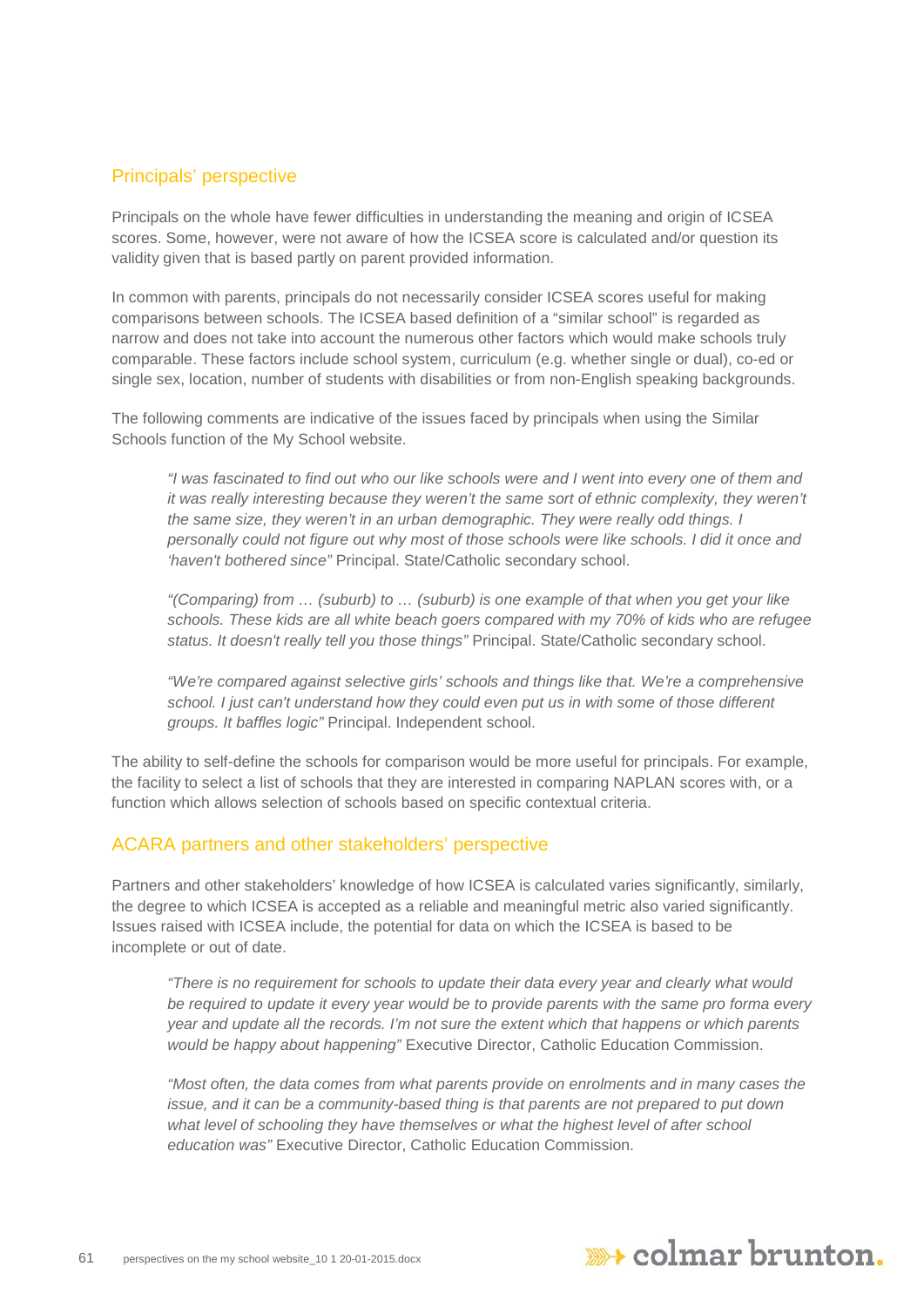Similar to principals some partners and other stakeholders are wary of how like schools are determined and therefore the comparisons of like schools data. Some felt it would be more relevant if parents/principals were able to choose like schools according to their own judgements and were able to compare such schools that they deemed relevant.

*"We have really serious reservations about the validity of the like schools categories that are published. We don't believe that a school this year is like the same school last year because changes of students, changes of staff, demographic changes in the school community all serve to make schools evolving organisations so they don't remain static over time and we don't believe you can say that one school is like another simply because there are a set of student characteristics that might be similar. They are not the same in our opinion so to compare two schools and to say these schools are alike to the extent that we can say this one is better than that one because of their NAPLAN scores"* Principals' Representative*.* 

Furthermore, those who felt ICSEA to be a valid measure, questioned parents' ability to understand the metric. A smaller number of partners and other stakeholders indicated they themselves also had limited understanding of the metric.

*"I think ICSEA is a mystery to everyone" Government School Sector representative.*

*"I think the ICSEA is relevant. I am just not sure how many people totally understand it" Government School Sector representative.*

An alternative perspective of partners and other stakeholders is that the ICSEA is a sound measure and basis for comparison, but that ACARA has not communicated that very successfully.

*"I think there is a vague notion that it takes into account socio economic I doubt that there is much knowledge beyond the other elements that go into it, so what distinguishes it from purely a socio economic index. I think it's conceptually very sound but I don't know if the communication been that successful about that"* Test Administration Authority*.*

#### 5.4.3 School profile page

The text based school comments section is one of the most important elements of My School for parents, principals, partners and other stakeholders. Factual information on enrolments, student population, staff numbers and attendance featured on the school profile page is generally straight forward, easy to understand and generally considered accurate by both parents and principals. Partners and other stakeholders are more likely to note limitations of the data found on the school profile page.

#### Parents' perspective

Parents pay particular attention to the school comments section as they are seeking information which will give them a more holistic impression of the overall nature of the school, its ethos and particular strengths. While it is acknowledged that the information included here is necessarily limited, it provides a useful starting point from which to move on to find out more detail via the school website.

School size in terms of number of enrolments is one of the key pieces of information sought by parents when short listing schools, particularly for those looking for a small or medium sized school

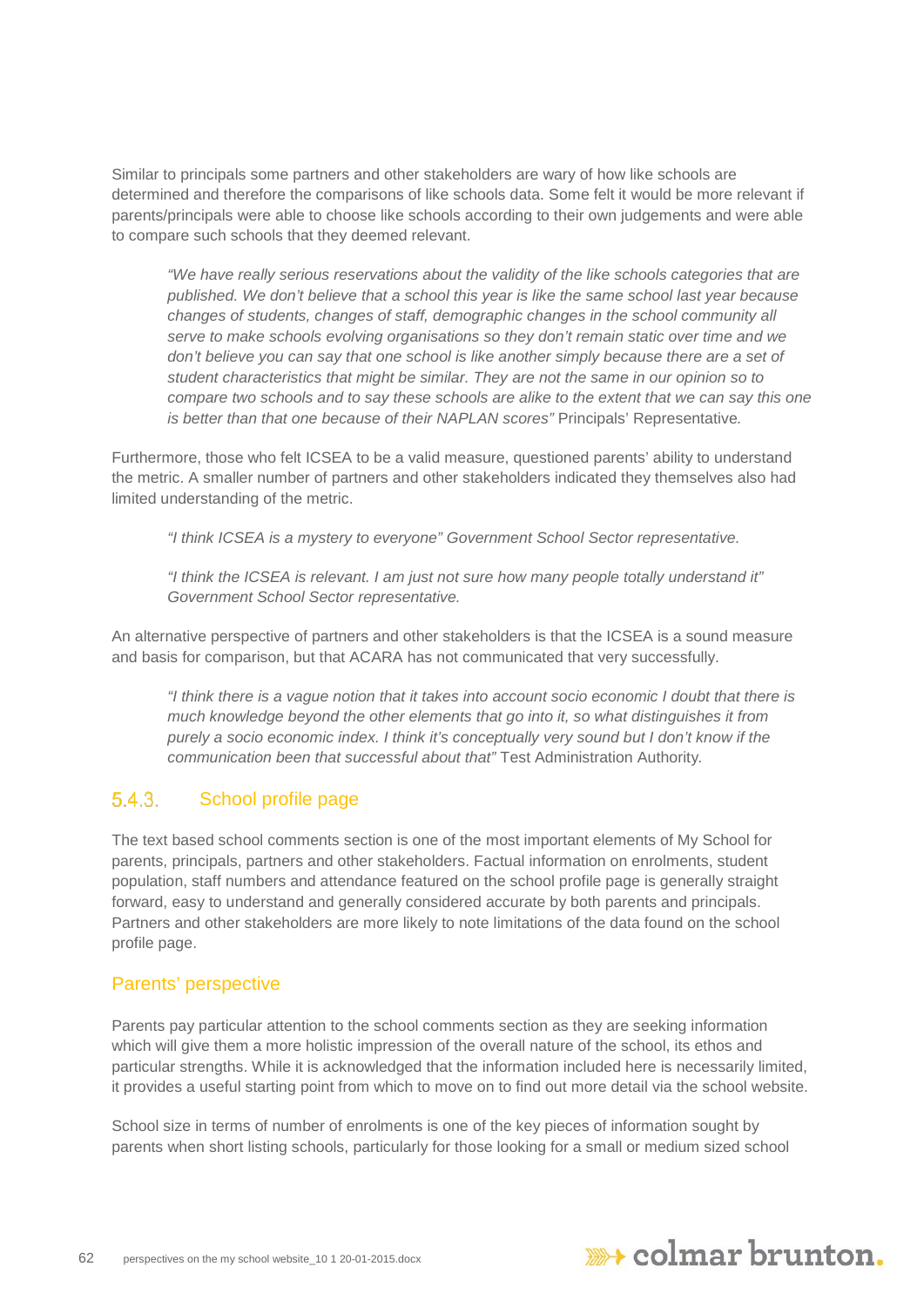environment. To complement this information they may also look at the number of teaching staff and, from this, form an idea of teacher-student ratios.

Some parents had also looked at student attendance rates. However, information on gender balance, Indigenous students and language background appears to have less relevance.

Senior secondary schools outcomes are also important to some parents, particularly in terms of the proportion of students going on to university. There was some questioning, however, of where this information is drawn from. In addition, providing figures on secondary school completion in numbers, rather than percentages, can make the data difficult to interpret.

#### Principals' perspective

The school comments section gives principals the opportunity to communicate crucial contextual information to parents and emphasise the positive and unique aspects of their school. While the word limit is constraining, principals expect parents to go on to visit the school or the school website for further detail.

As information in the school comments section can only be updated once a year, schools do not have the opportunity to use this section to communicate changes in context which may affect results e.g. an influx of students changing the nature of a cohort.

In addition, the school comments section is not believed to be verified by sources external to the school providing the information. Hence, there is potential for misrepresentation here.

*"We have this discussion in my principals group I'm involved with. One of the interesting conversations for at least three schools, they said we know of neighbouring schools what they've put on is not true… and they're doing that I assume because it's almost seen like a neutral player. They've done it for advantage, to market"* Principal, state/Catholic school

There were some comments about potential misinterpretation of information around staff numbers and their use to calculate student-teacher ratios; particularly where schools have special circumstances e.g. boarding schools requiring extra staff. Some principals also question the origin or accuracy of the post-school destination data and identify complexities which can impact on it. These include the distinction between students being offered a tertiary place and actually taking it up, and the non-recording of destinations for international students.

#### ACARA partners' and other stakeholders' perspective

Among partners and other stakeholders, the school profile page was felt to be one of the most important aspects of the website. The most valuable aspect of the school profile page was generally considered to be the text narrative about the school which is provided by the school. There has been increased scope for schools to input into the school profile page since the introduction of the website which partners and other stakeholders are positive about. However, most indicated that further additional narrative about the schools, both in the school profile page and throughout the website, for example further explanations of changes to NAPLAN or other data, would improve the website.

*"I'd go back to say it needs to be made more narrative about what schools are doing, say 300-500 words a school put in to tell their story, any school will tell you they can't tell their story. And narrative around the statistical data. If a school this year has a major drop in its NAPLAN Year 5 numeracy performance they can say what's going on why is that the case. Is* 

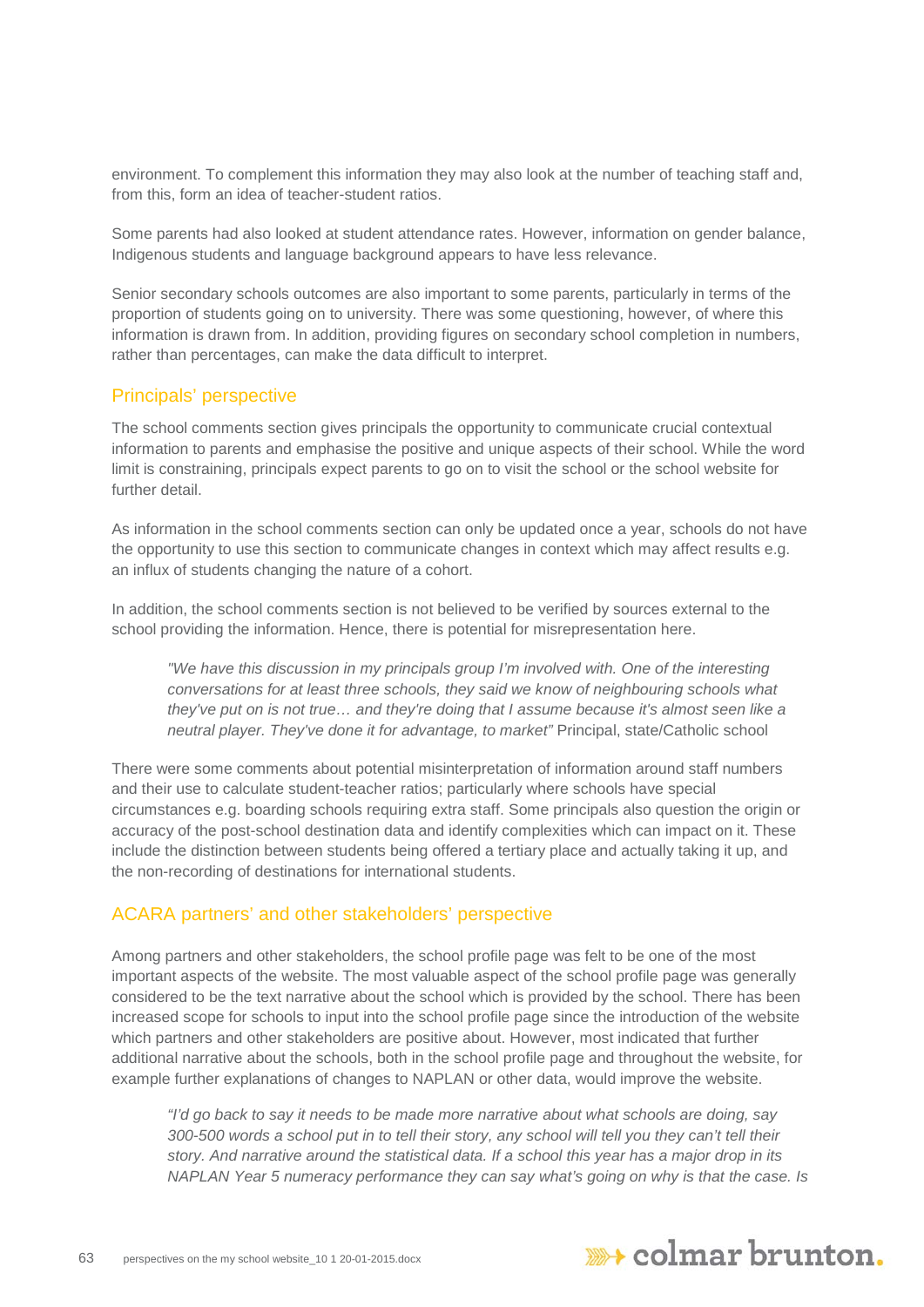*it suddenly to do with the cohort of kids or I don't know, is there a story I suppose…and again my view is that there is probably far too much statistical stuff there"* Independent School Sector representative*.*

There is a sense among some partners and other stakeholders that My School is very data driven, and while some see this as a positive, there are also partners and other stakeholders who question many parents' interest or ability to interpret a large amount of statistical information. For these partners and other stakeholders, narrative on the school profile page is particularly valuable. A small number of partners and other stakeholders suggested that images of the school would complement the narrative and enable users to gain a deeper understanding of a school.

*"I would like to see some photos of the school perhaps. Some visual images of the school on the My School website. That would allow me to get a sense of what is this school like? Why is it a good school? What are its qualities that would impress me?"* Principals' Representative*.*

The suggestion for additional narrative to contextualise the data (including both the NAPLAN data and school statistical and financial information) provided on My School came from both partners and other stakeholders who strongly support the website as well as those who were less positive about it.

*"I think every jurisdiction is trying to work out how you have rich data measures about the things that are harder to measure like culture, learning environment, well-being etc. What I would say is it provides one narrow and useful thread. But it has to be seen in the right context, measures, in terms of school performance that is also very important"* Government School Sector representative*.*

For example in relation to staff and student numbers:

*"That again is a one day this is when the data is collected which is all the census days, school populations go up and down, staffing goes up and down so they are certainly reliable for that one day when it's collected but it's fluid … it doesn't give a very comprehensive background on why one school may need more staffing than another. And again the very remote school as opposed to very middle class high SES capital city schools. So different cohorts require different staffing levels"* Independent School Sector representative.

#### *School population data*

Partners and other stakeholders had no significant problems with the school population data, although some mentioned that this data can fluctuate so must be understood as a snapshot of the school at the time the data was collected.

*"Well obviously that again is a one day this is when the data is collected which is all the census days, school populations go up and down, staffing goes up and down so they are certainly reliable for that one day when it's collected but it's fluid"* Independent School Sector representative.

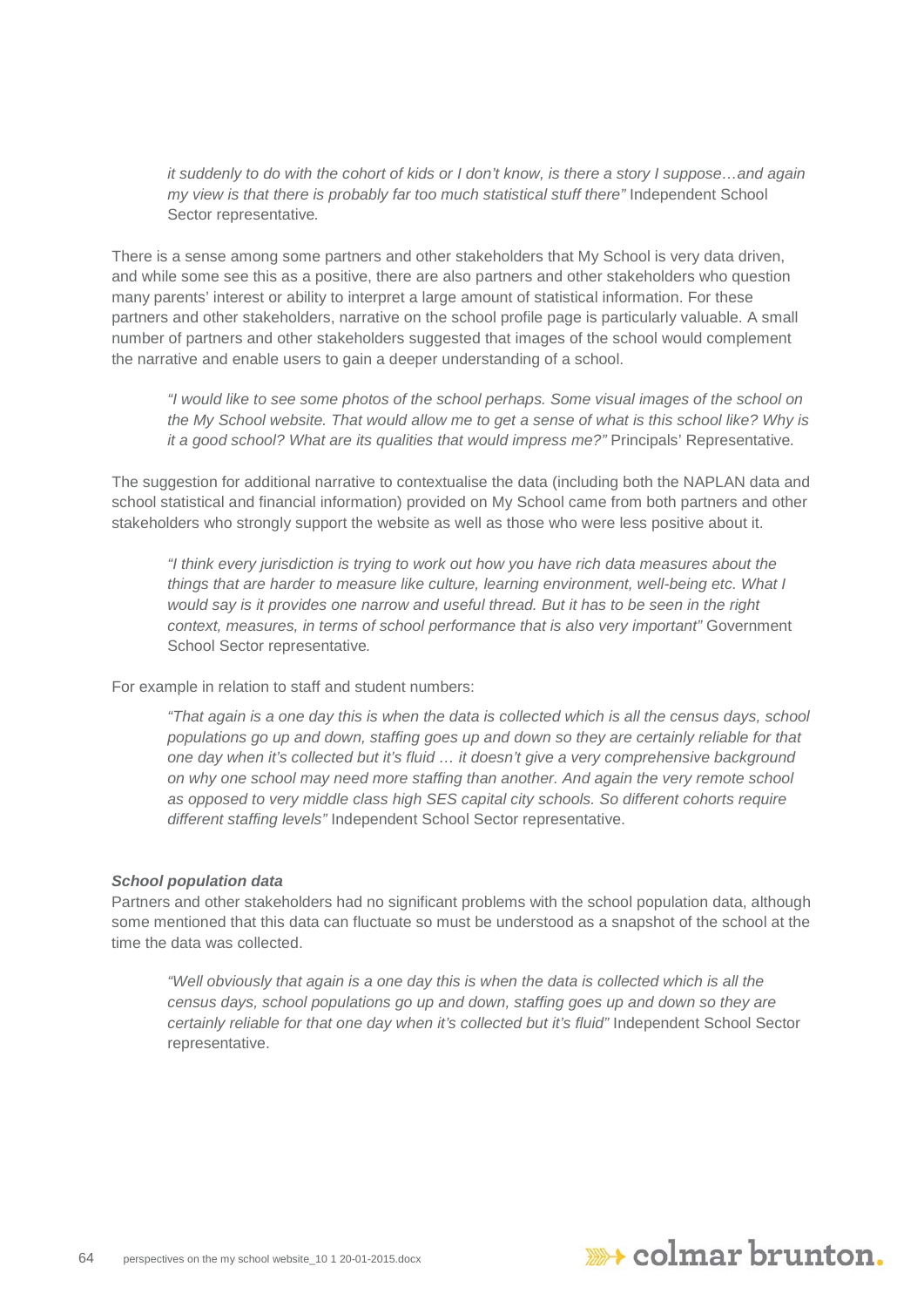#### *Year 12 completions and certificates awarded*

On the whole, partners and other stakeholders had issues with the reliability of the data on Year 12 completions and certificates awarded. Specifically, this stemmed from the concern that there are serious inconsistencies between states and territories, as well as within states and territories, on how such data is calculated and therefore it cannot be compared.

*"That's where there is some rubberiness because of the different ways school completion and qualifications is counted in the different states and territories so I think there is some area there where people don't understand how the different systems work and the figures. That could be an area of concern"* Government School Sector representative.

*"Well it's a valid measure but it's not reliable no. It's inconsistent across states and territories and the methodology is different across states and territories"* Government School Sector representative*.*

#### *VET enrolments and traineeships*

Where some partners and other stakeholders believed that the VET enrolments and traineeships were accurate, at least at the point in time when the data was collected, some believe there are issues around reliability in terms of consistency across states and territories around the country.

*"It's a valid measure but there are issues around reliability in terms of how well it's collected and how consistent it is across states and territories"* Government School Sector representative*.*

*"Again there's so much variation around the country and then the way schools deal with it and maybe at the highest level it is fine. I think when you start drilling down into detailed comparisons a school in WA and a school somewhere else I think potentially flawed but if it is mainly to give parents a sense of the programs and courses on offer and then they go and talk to the school then I think that is fine so it is depending on what purpose the information is being put to"* Government School Sector representative*.*

#### *Post-school destinations*

There was a strong consensus among partners and other stakeholders that post-school destinations data was unreliable. This was mainly attributed to the fact that it is difficult to collect the data from past students, sometimes they cannot be contacted and the percentage of surveys returned varies.

*"That relies on surveys and again I think that it is going to be based on the return of those surveys. The surveys are very very useful but you don't really know how many surveys were returned, what percentage of the population have returned that so therefore in terms of that post school destinations I think it could mislead where the kids have actually gone. Very difficult to collect but very useful"* Independent School Sector representative*.*

*"It isn't always that easy to determine cause it's not always possible to contact kids…so that one might be one that's a bit rubbery would be my guess"* Catholic School Sector representative*.*

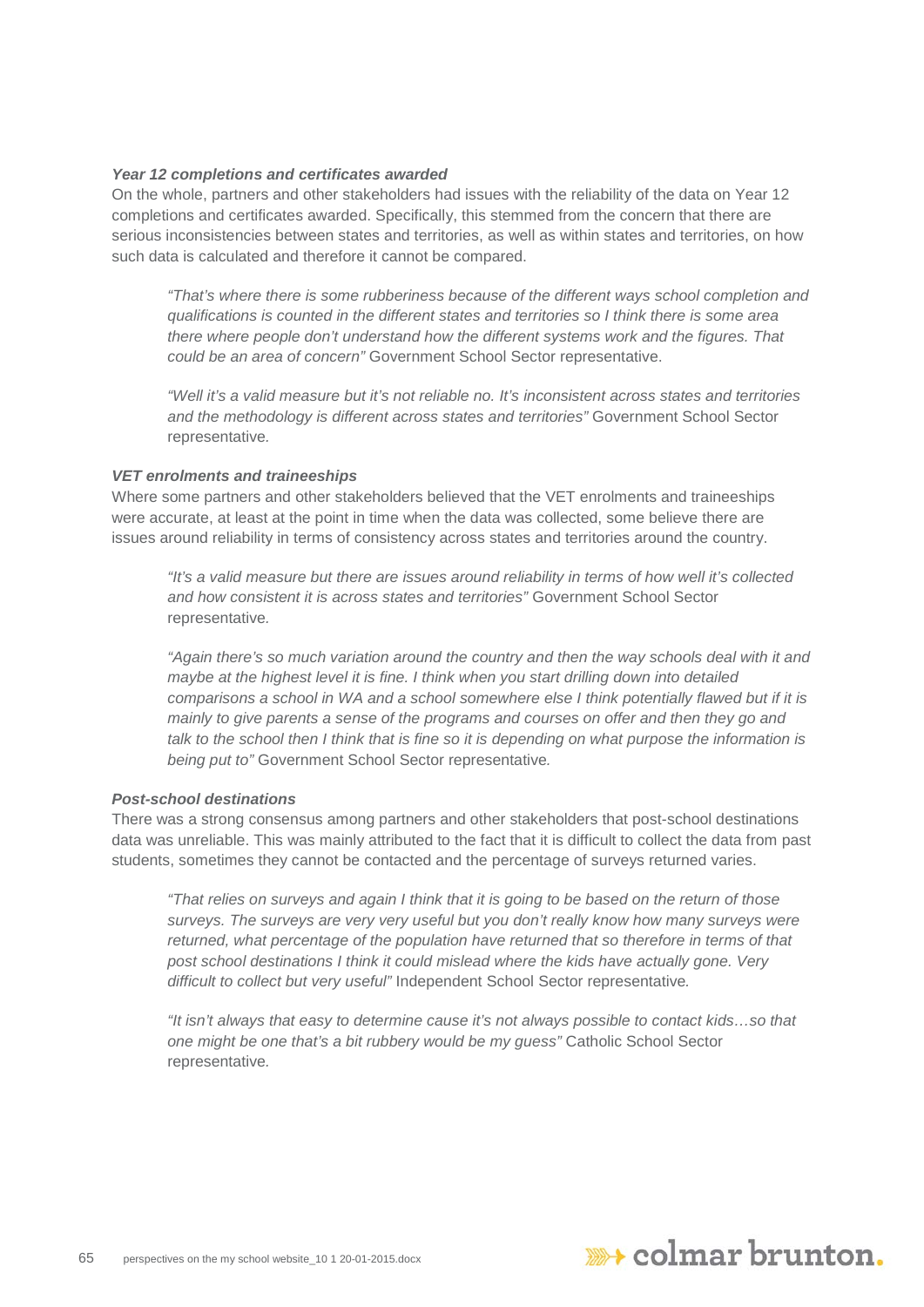#### $5.4.4.$ Financial information

School finances are summarised on the school profile page and provided in more detail under the relevant tab.

#### Parents' perspective

Financial information does not appear to be considered by parents when short listing or selecting schools. They have often given minimal thought to school funding and, even within the focus group situation, expressed little interest in this information when it was shown to them. Hence, financial information does not appear to play a role in parental decision making. In addition, financial information is believed to be available on the school's website and/or in the annual report so does not therefore need to be accessed via My School.

#### Principal's perspective

Principals express some concern about the potential use of financial information by parents. They identify issues which can impact on how financial information is reported and render it noncomparable.

*"I think the data that they have dollars per student is extremely misleading and there needs to be something in there that says this might be the amount of dollars if we divide all the bureaucrats salaries and all the other jobs and the running of the system, because that's how the figure is arrived at. The general public don't know that so they think that we get \$12,000 per student. That's nonsense. It's not a true representation of what the money is going towards to fund education"* Principal. State/Catholic secondary school.

*"There is inaccuracy in that data. Why is all our wages data in there? Because it reads like the money is ours and we use it, we never see it. There is a whole lot of stuff that's disaggregated into that that never comes into our school budget. I think that's a problem for us"* Principal. State/Catholic primary school.

There is particular concern around differences in accounting practices or requirements between the various school systems.

*"Well if it's (financial information) going to be out there, it's got to be a level playing field. You can't have the state schools where they're asked for certain data and independent schools put all their financials. That's ridiculous it should be all out there"* Principal. Independent school.

*"It's not very transparent. The difference between a Catholic School and Government school for example the Catholic School all the funds are responsible in house. The building funds and things like that come externally for Government schools. You're not comparing apples with apples"* Principal. State/Catholic secondary school.

#### ACARA partners' and other stakeholder's perspective

Similar to principals, partners and other stakeholders had issues with how financial information is reported, often being under the impression that these figures do not always provide an accurate picture of a schools' financial situation.

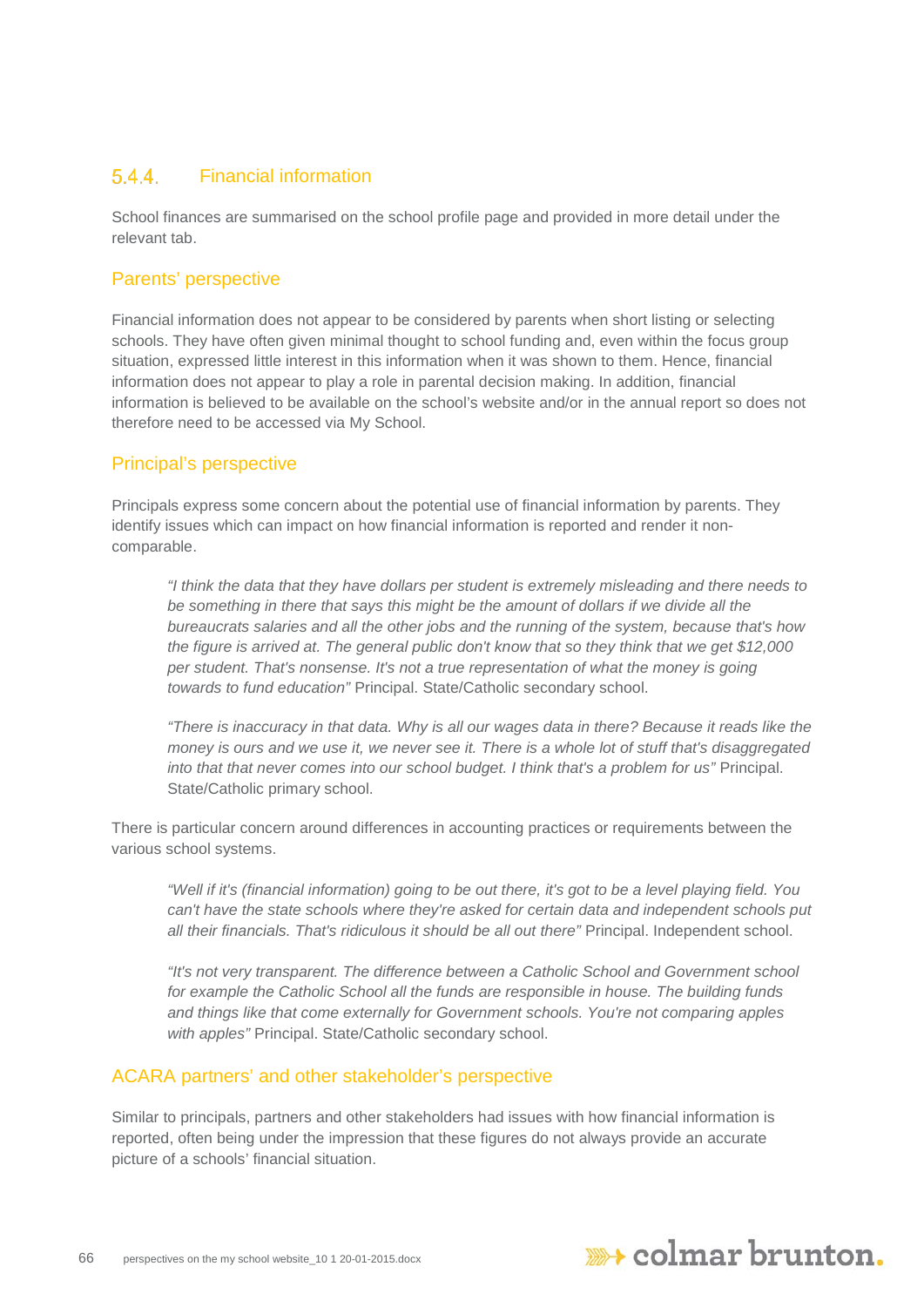*"Now looking at that data someone would say that is a very very well off school but it isn't because there is no way of seeing in that data what of that money is available to the school, what is used to keep central office running, what is used to keep regional office running and what is in the non-discretionary part of the school budget the teacher's salaries which are the enormous amount of that. What's left over to actually spend on students is a tiny amount compared to the amount that is published on the My School web site"* Principals' Representative*.*

*"There is some rubberiness there in terms of how much of tuition income is used for recurrent expenditure and how much is used of capital purposes or just how much is actually spent on the students education is unclear and also it doesn't take into account special circumstances of the school which are now trying to be picked up in the funding regime with great difficulty such as remoteness and size of school and so on"* Independent School Sector representative*.*

Accordingly, due to differences in reporting financial information partners and other stakeholders highlighted issues of comparability across different schools, noting that incorrect assumptions could be made when doing so.

*"Financial numbers tend to be compared across all schools and many schools are totally different and can't be compared in that way. So the numbers being drawn upon are not very reliable and the comparisons are not valid"* Independent School Sector representative.

*"I am a little bit concerned about the school finance area in the sense that I am not sure that it accurately captures what is going on in terms of government v non-government schools simply because of the different way they deal with capital and those sorts of things"*  Government School Sector representative.

#### 5.4.5 Local schools

For parents, being able to list, sort and map local schools is a useful first starting point for research.

One of the principals, however, pointed out that the mapping function does not give the actual location of a given school.